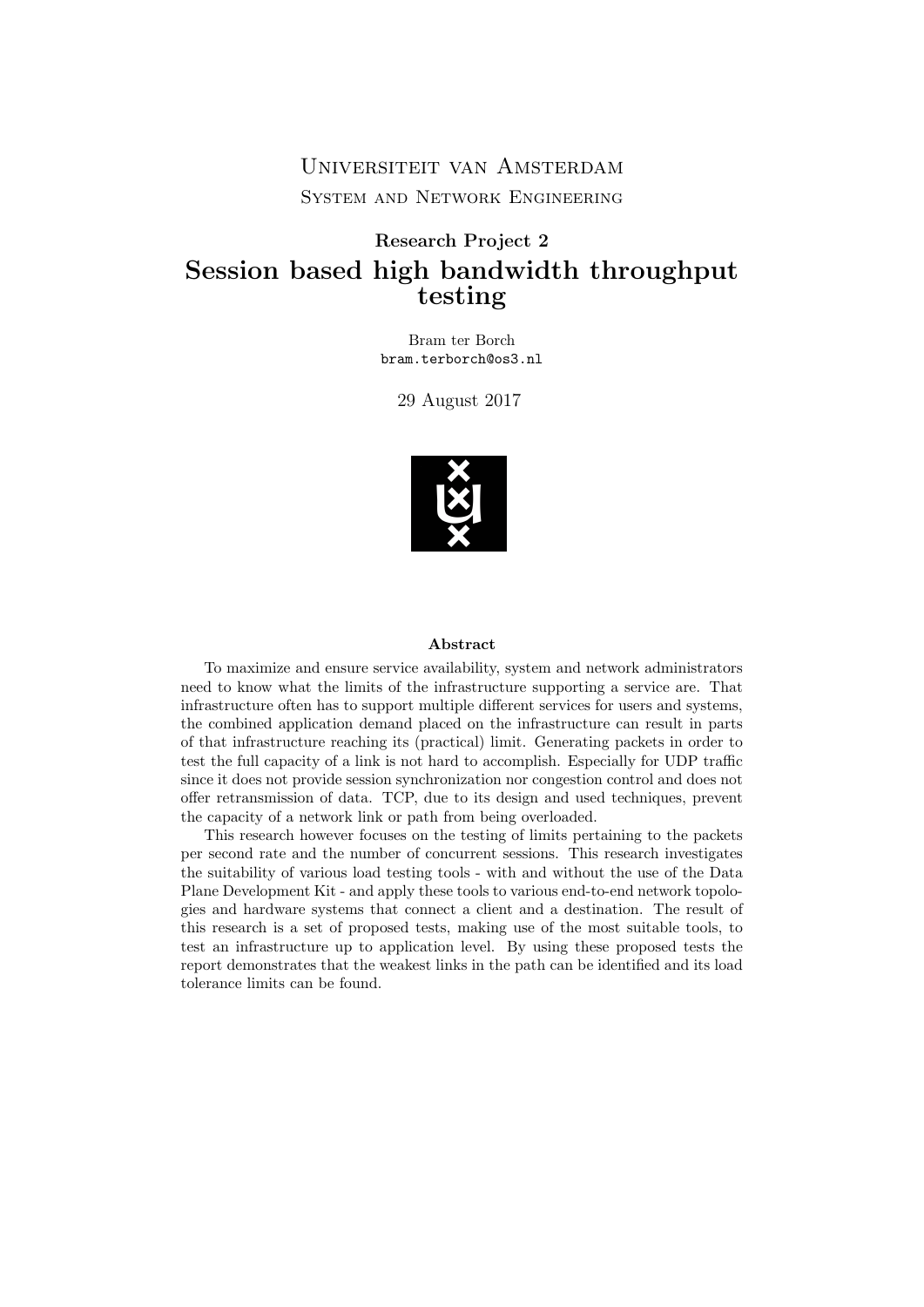## Table of Contents

| 1              | 1.1                               | Introduction                                                                                                       | $\overline{2}$<br>3                      |
|----------------|-----------------------------------|--------------------------------------------------------------------------------------------------------------------|------------------------------------------|
| $\bf{2}$       | <b>Scope</b><br>2.1<br>2.2<br>2.3 | The reliability of TCP $\ldots \ldots \ldots \ldots \ldots \ldots \ldots \ldots \ldots \ldots$                     | $\mathbf{5}$<br>$\overline{5}$<br>6<br>8 |
| 3              | 3.1<br>3.2                        | Related work and available tooling                                                                                 | 9<br>9<br>10                             |
| 4              | 4.1<br>4.2<br>4.3                 | <b>Experiments</b><br>Tools using the Data Plane Development Kit                                                   | 12<br>14<br>14<br>15                     |
| $\bf{5}$       | 5.1<br>5.2                        | Methodology                                                                                                        | 20<br>20<br>22                           |
| 6              | Results<br>6.1<br>6.2<br>6.3      | Monitoring                                                                                                         | 25<br>25<br>26<br>27                     |
| $\overline{7}$ | 7.1<br>7.2                        | Conclusion<br>Suitability of the Data Plane Development Kit $\dots \dots \dots \dots \dots$<br>Future Work         | 33<br>34<br>34                           |
|                |                                   | Appendix A                                                                                                         | 39                                       |
|                | B.1<br>B.2<br>B.3                 | <b>Appendix B</b><br>benchmark test $\ldots \ldots \ldots \ldots \ldots \ldots \ldots \ldots \ldots \ldots \ldots$ | 40<br>40<br>41<br>51                     |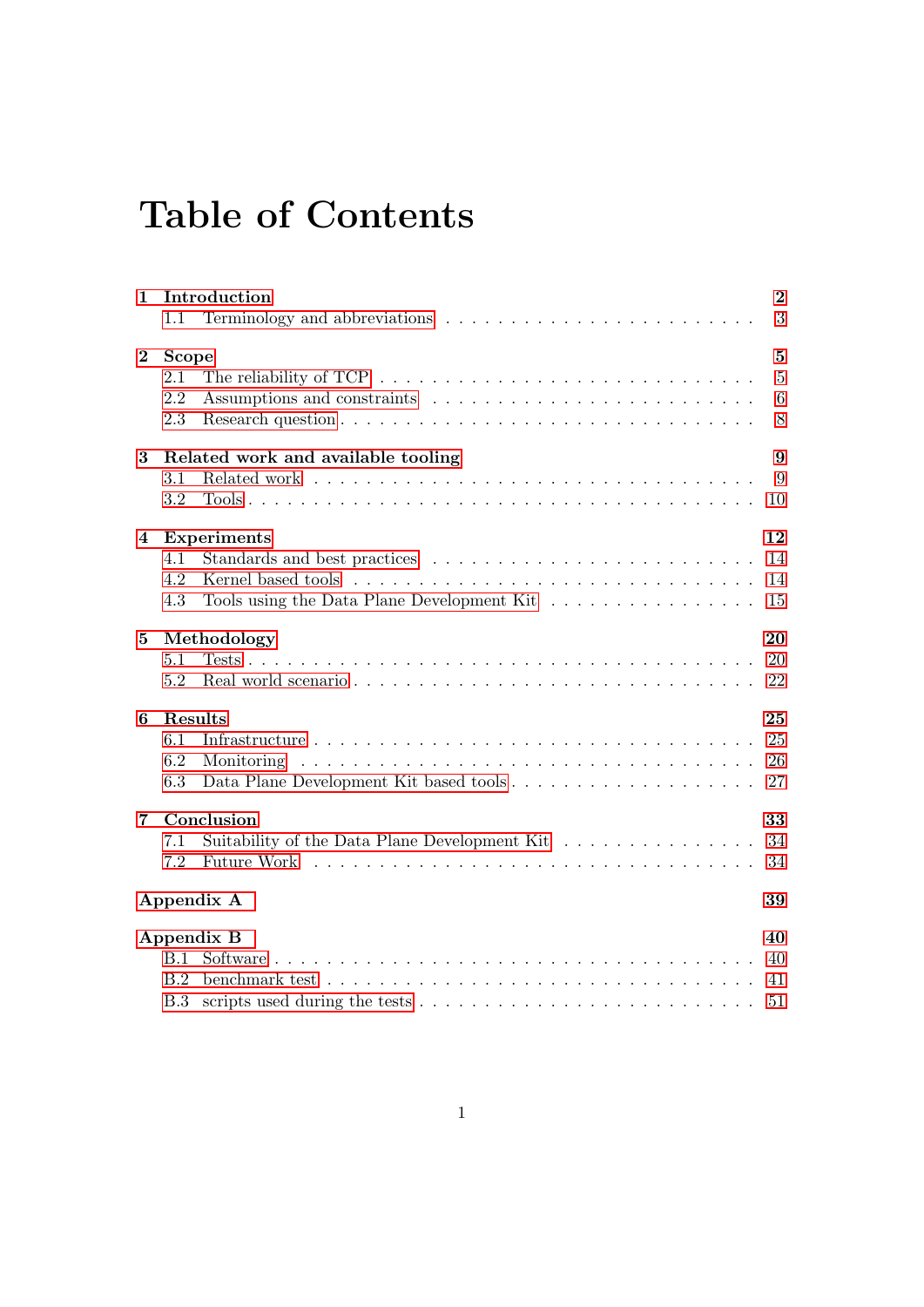## <span id="page-2-0"></span>Chapter 1

## Introduction

This paper addresses and describes the path towards obtaining knowledge on the limitations of hardware in the path towards a service, whilst accounting the full path from client to application which operate in Open Systems Interconnect (OSI) layer 7. The research considers and explains the importance of the end-to-end user experience.

Before an IT department offers new systems or applications to the users, system and network administrators need to know the limitations of the hardware in the path towards an application in order to set thresholds for monitoring alerts. These limitations can be caused by any of the devices in the path towards an application. Routers and switches are capable of forwarding packets at line rate, making sure the server running an application receives all the data destined for the application without unnecessary delays. The OS and the running application should be able to handle the inbound traffic from the Network Interface Card (NIC). To provide more bandwidth to an application, for example link aggregation can used to bundle multiple physical links to one logical link.

Kernel based open source tooling capable of generating data to saturate links well beyond  $100\text{Gb/s}$  $100\text{Gb/s}$  using UDP traffic, are available. Tools like iPerf<sup>1</sup>, hping<sup>[3](#page-36-1)</sup> and BoNeSi<sup>[4](#page-36-2)</sup> are kernel based and can be used to perform session based throughput tests up to OSI layer 3. Utilizing TCP in order to guarantee data delivery can result in capacity problems for both network infrastructures and applications.

Figure [1.1](#page-2-1) provides an example infrastructure and a representation of testing at different OSI layers. Testing at each and every layer can reveal different limitations in the infrastructure.

<span id="page-2-1"></span>

Figure 1.1: Representation of the mentioned OSI layers in a network diagram.

A path towards an application could contain stateful devices like a firewall or a load balancer. Stateful devices keep track of sessions, which evidently costs resources. These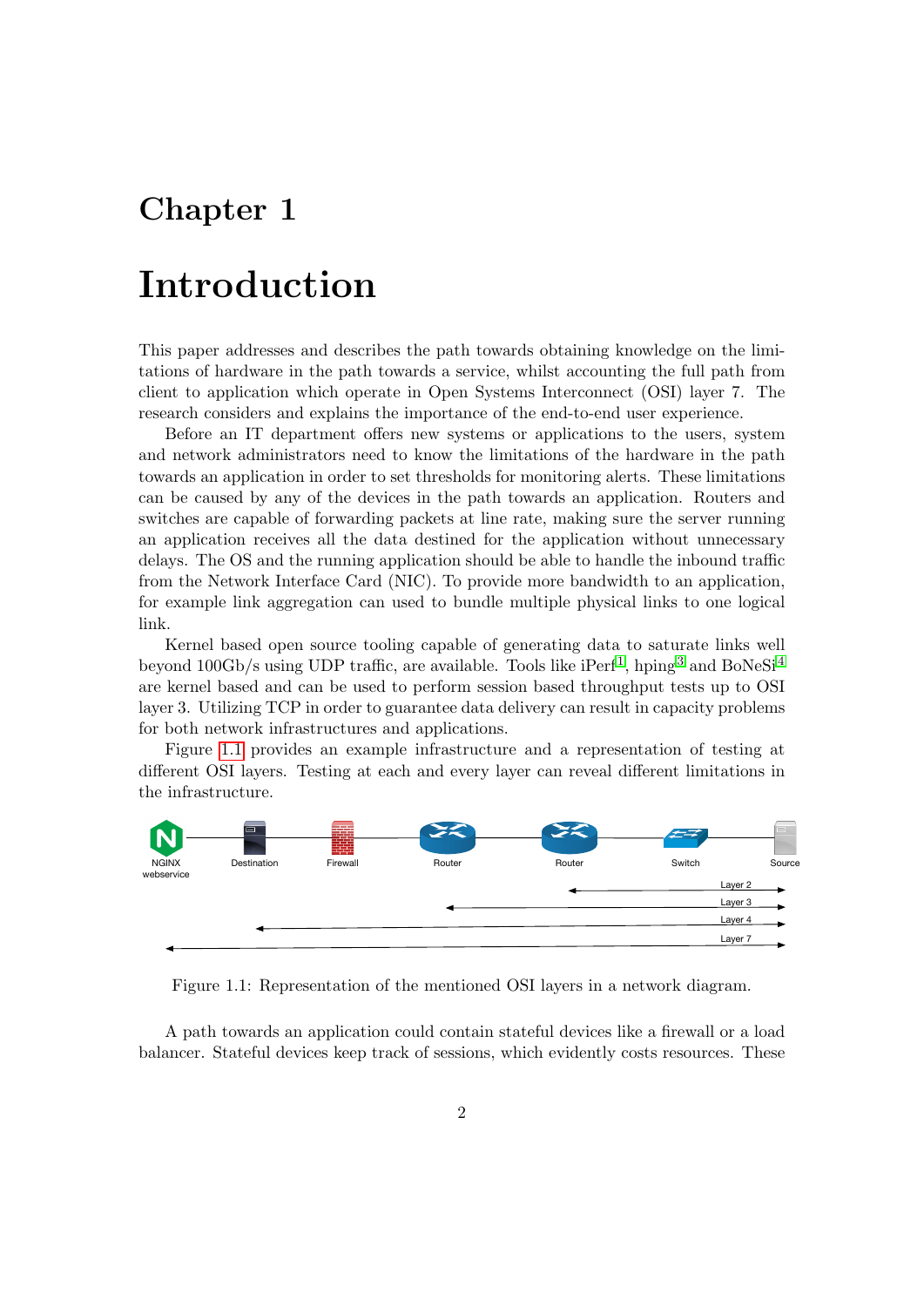stateful devices in a path towards an application can become a bottleneck when their resources run out and can cause unavailability of services. Alerting before resources run out is needed to keep a network and the services available. Therefore, end-to-end performance tests are needed from a client to a service in order to find the limitations in the infrastructure providing the service.

Institutes like Nikhef (a tier 1 location for the large Hadron Collider (LHC) Computing Grid) need to transfer large datasets from CERN. CERN produces around 30 petabytes annually  $10$ , which makes high-capacity links critical for Nikhef's research purposes. The Nikhef network is designed around a high-capacity core that contains only stateless switching and routing devices. Distributed storage systems are directly con-nected thereto (akin to Data Transfer Nodes (DTN) in a Science DMZ<sup>[23](#page-37-0)</sup>). Nikhef is constantly upgrading infrastructure devices to meet the increasing demands of bandwidth. Besides capacity, data integrity is important, and therefore preferably TCP should be used for data streams between Nikhef and CERN. Engineers at Nikhef have a need to find the limitations of the infrastructure up to OSI layer 7, before they put the hardware into production.

Testing the infrastructure using dedicated commercial equipment for every new service is costly. Budget constraints do not allow for the procurement of special commercial hardware or (expensive) tooling. Currently the engineers of Nikhef rely on the hardware specification from the vendors.

The use of high capacity links and a need for session based application layer testing requires a different approach for traffic generation over network paths.

The Data Plane Development Kit<sup>[5](#page-36-4)</sup> (DPDK) introduced by Intel offers a different approach for traffic generation, it does so without using the kernel network stack. Through DPDK, Linux userland applications are able to bypass the kernel and communicate with the network hardware directly. Memory, processors and interfaces have to be dedicated to DPDK. Applications are then built on top of DPDK, utilizing DPDK's functionality to bypass the kernel (and the copying of memory regions inherent in such use). Moon-Gen<sup>[8](#page-36-5)</sup>, pktgen<sup>[6](#page-36-6)</sup>, and WARP<sup>[9](#page-36-7)</sup> are designed based on different ideas offering the ability to test up to layer 7 of the OSI model.

#### <span id="page-3-0"></span>1.1 Terminology and abbreviations

The terminology used in this paper is based on  $RFC1242^{28}$  $RFC1242^{28}$  $RFC1242^{28}$ , with the most relevant terms listed in table [1.1](#page-4-0) for convenience. A list of acronyms used in this paper can be found in appendix [A.](#page-39-0)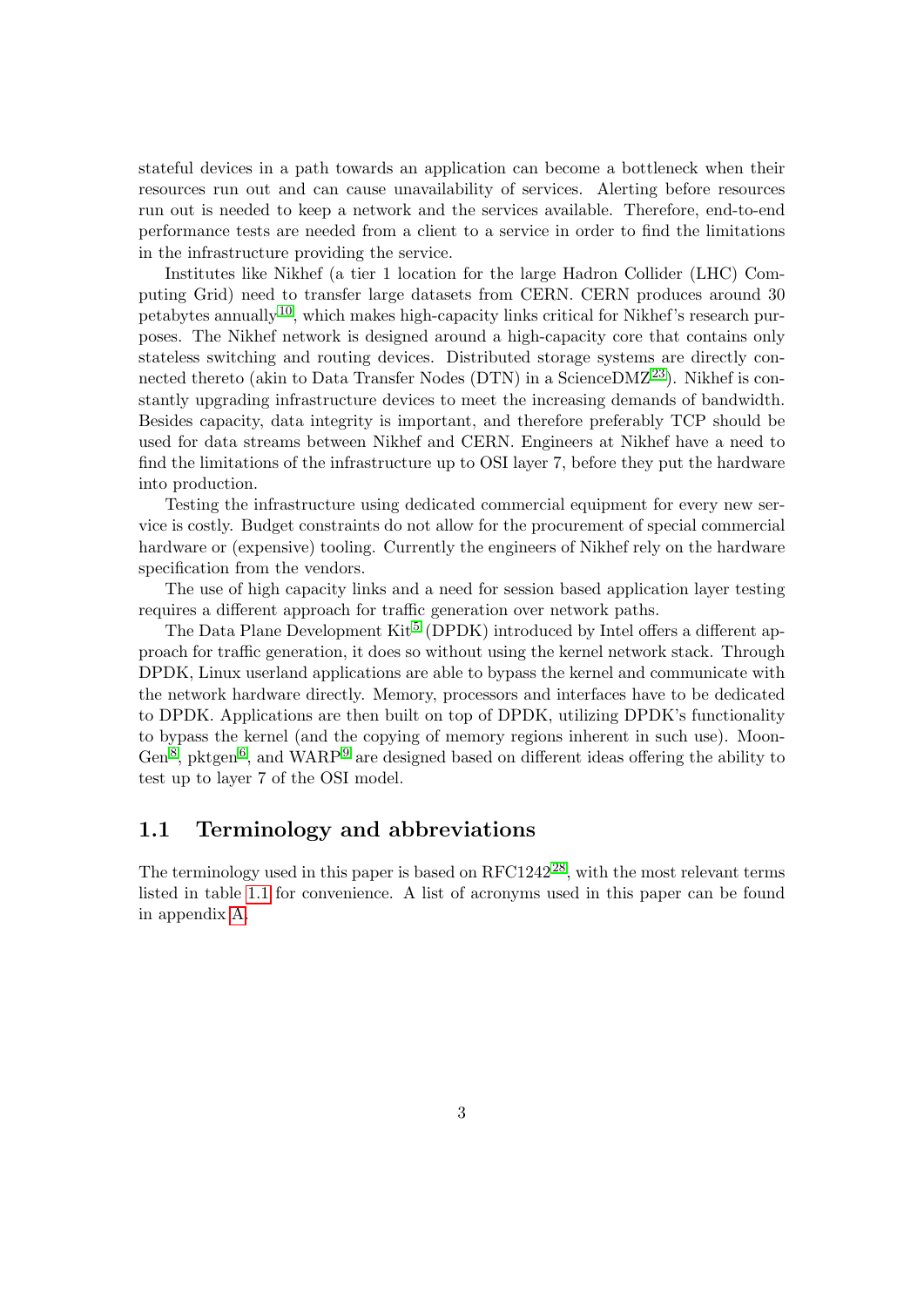<span id="page-4-0"></span>

| Term                 | Explanation                                                     |
|----------------------|-----------------------------------------------------------------|
| Constant Load        | Fixed length frames at a fixed interval time.                   |
|                      | The number of octets in the frame from the first octet          |
| Data link frame size | following the preamble to the end of the Frame check            |
|                      | Sequence (FCS), if present, or to the last octet of the data if |
|                      | there is no FCS.                                                |
| Inter Frame Gap      | The delay from the end of a data link frame,                    |
|                      | to the start of the preamble of the next data link frame.       |
| Overload behavior    | When demand exceeds available system resources.                 |
|                      | The maximum rate at which none of the offered frames, are       |
| Throughput           | dropped by the device.                                          |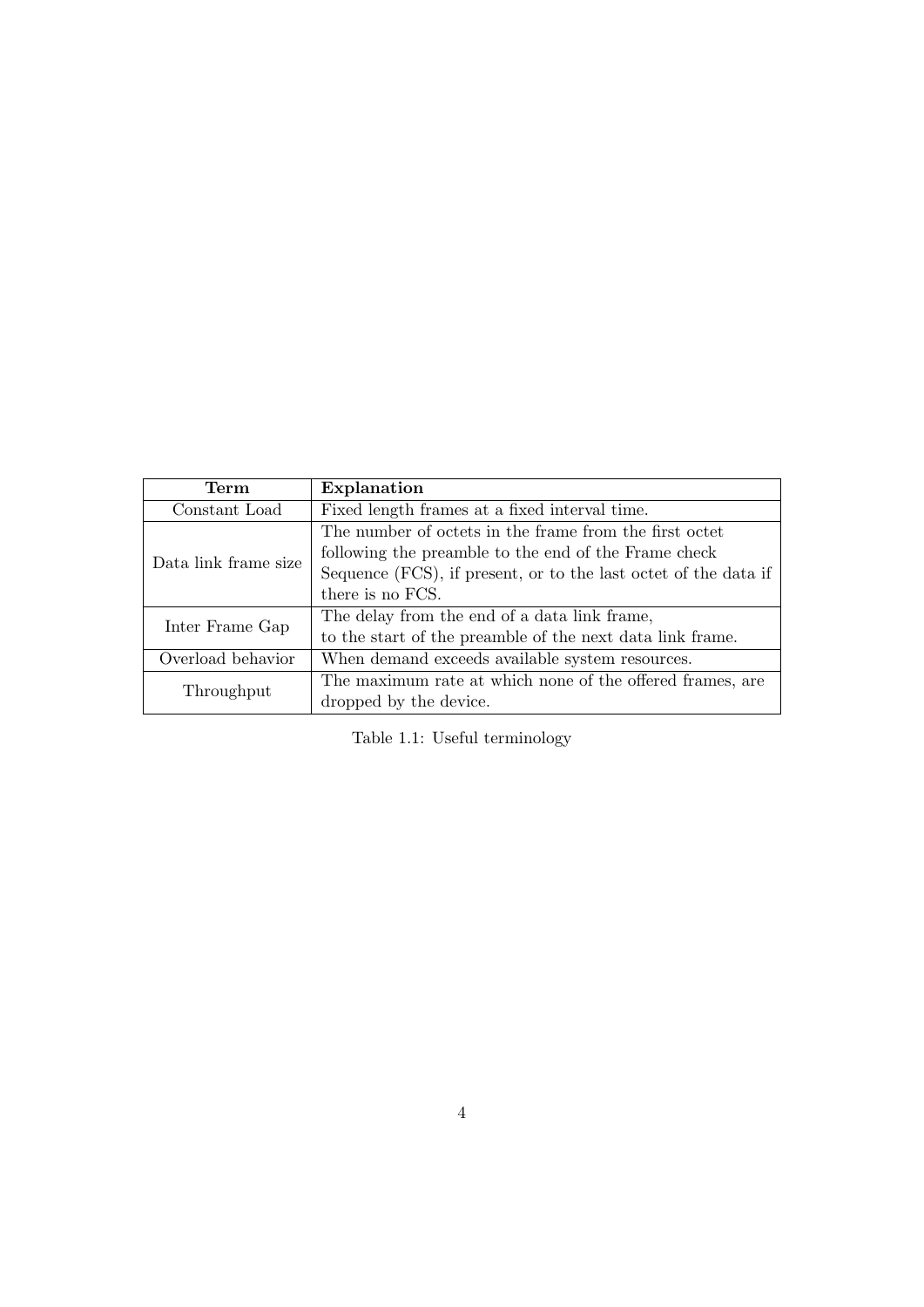## <span id="page-5-0"></span>Chapter 2

## Scope

The availability of high capacity links going up to 100Gb/s require infrastructure providers to maintain high capacity core networks in order to provide the increasing need for bandwidth. An institute like Nikhef transfers a large volume of data and requires a reliable data transfer between source and destination.

In order to guarantee system uptime and service availability, the limitations of the hardware and services need to be known. In order to find the limitations, testing up to the application layer (layer 7) using open source software is preferred. The engineers at Nikhef never had the ability to perform high bandwidth applications tests at OSI layer 7.

This chapter presents the scope for the problem stated in chapter [1.](#page-2-0) The scope is applicable for corporate networks in order to set the requirements for a set of tests during the experimental phase in chapter [4.](#page-12-0) The scope and the problem lead to the research question presented at the end of this chapter.

#### <span id="page-5-1"></span>2.1 The reliability of TCP

When sending data over UDP, data gets generated and transported to the destination without any form of transport reliability. If the destination UDP port is open the data will be forwarded to the application listening on that specific port. When the destination does not listen on that specific UDP port the data will be dropped. The protocol does not provide feedback for any of the actions taken at the receivers side (except for ICMP error messages).

TCP, in contrast to UDP, guarantees the delivery of the data as long as the session is established between the end nodes. The session needs to be created before data can be exchanged. A three way handshake between source and destination is performed in order to synchronize TCP settings. Guaranteed delivery is realized by acknowledging received data and resending unacknowledged data. Other techniques like flow control, congestion control and fast retransmission of packets ensure that data is delivered in time and offered to the higher layer protocol in the correct order. These techniques all require resource reservation at the client and the server, and at stateful network devices along the path between client and server.

The techniques implemented in TCP require buffers to store data until the data is acknowledged by the receiving end. The buffer sizes are reserved by the Operating System (OS) per session and are negotiated during the three way handshake. When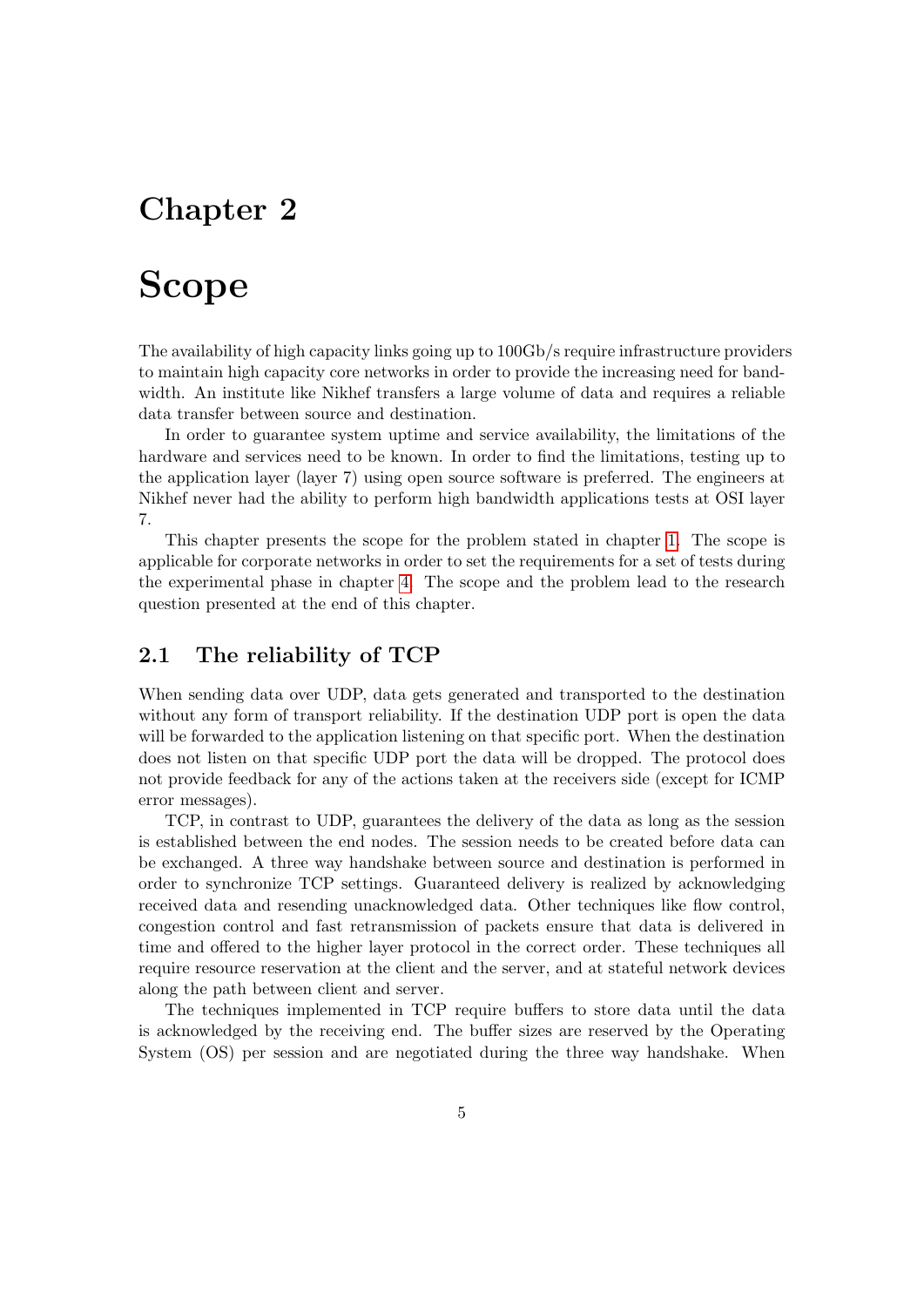more new sessions are created than the number of sessions that get closed due to a time-out or by terminating the session, eventually server resources will be depleted.

When it comes to layer 7 protocols like HTTP, even more resources need to be reserved. HTTP sessions, HTTP state and application state need to be saved. HTTP requests need to be processed, a response needs to be generated and sent over the session to the user. Normally a web server will cache files that are requested for a specific time using up memory. Hosting a dynamic web page requires the web server to generate the page on request which makes the CPU utilization higher than just hosting static web content.

#### <span id="page-6-0"></span>2.2 Assumptions and constraints

In order to execute some experiments and interpret their results, specific technical constraints in the real world operating environment and several key implementation parameters are important for this research. The technical constraints are not specific for Nikhef. The research is looking at a set of constraints that is applicable in corporate networks in order to specify requirements for this research.

#### **Overloading**

All the built in techniques used by TCP ensure an IP path will not be overloaded. In order to find the weakest link in the path from a client to a service, data should be sent using the expected maximum capacity of the devices in the path. When client and server are connected with 40Gb/s interfaces one should sent data using the maximum capacity of the links. This could result in overloading a device in the path, which immediately shows that the intermediate device is the weakest link.

When data can be sent at the link's full capacity, there might be other hardware limitation (maximum amount of packets per second or a maximum amount of session per second) in the path to the destination. For network and systems administrators it is important to know these limitation for monitoring purposes.

#### Throughput

The increasing need for bandwidth requires high capacity links between clients and destination in order to minimize transfer times. A link's throughput is the most significant characteristic for generating load. This research considers links with a capacity of 40Gb/s and up, as high bandwidth links. Therefor considered tools need to be able generate at least 40Gb/s of throughput, this is the first requirement.

#### Frame size

Ethernet is used during this research, therefore all references to frame sizes are based on Ethernet standards<sup>[12](#page-36-8)</sup> with IP and TCP headers included. Due to collision detection the minimum payload inside an Ethernet frame is 46 bytes. The Ethernet frame and the payload combined have a minimum size of 64 bytes, this does not include a 4 byte VLAN tag. A packet is always preceded by an 8 byte preamble. A 12 byte Inter Frame Gap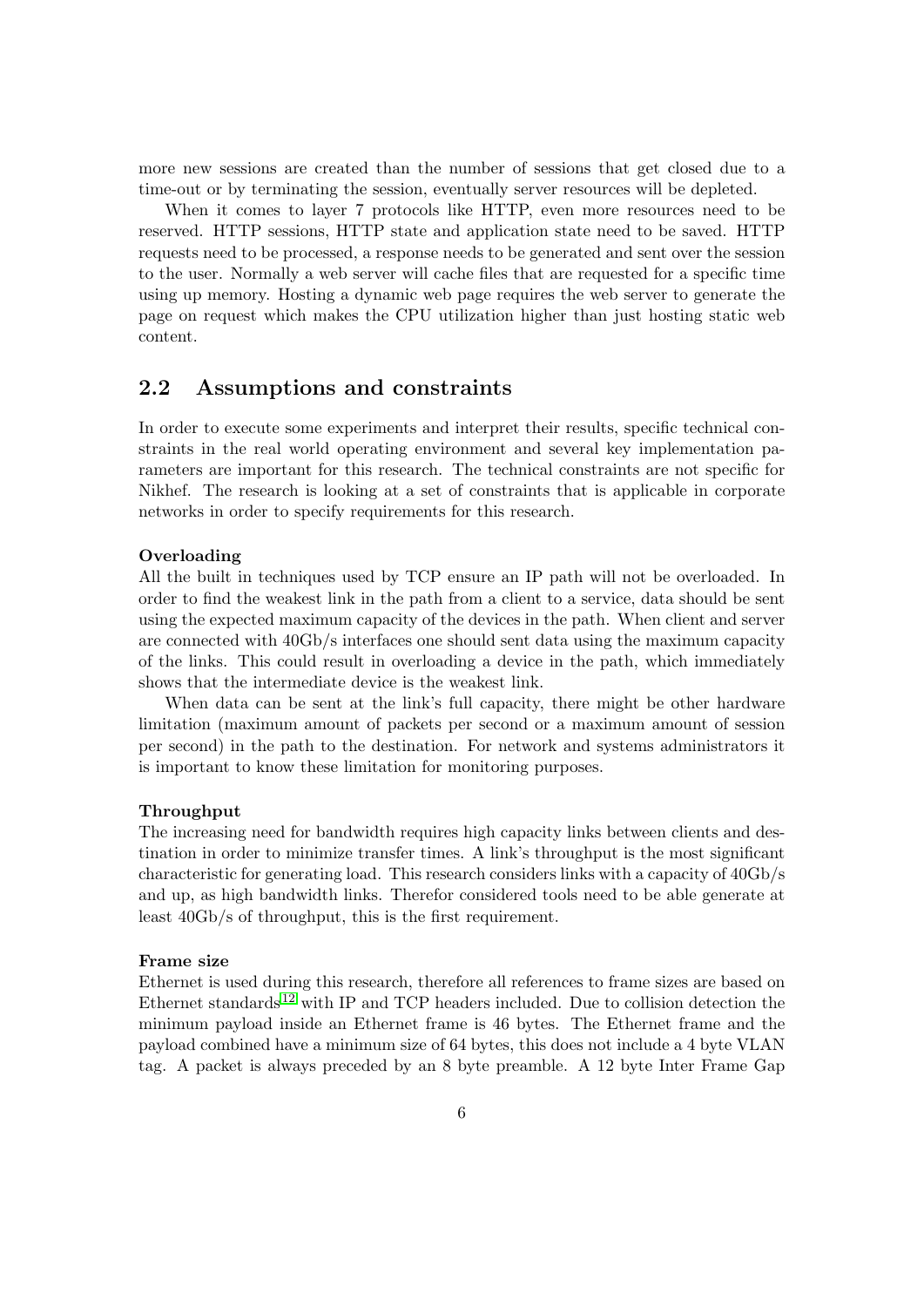between frames is used to separate the frames. This makes a total of at least 88 bytes of data from the beginning of a packet to the beginning of a new packet. A representation of an Ethernet frame that is used in the report is given in figure [2.1.](#page-7-0)

<span id="page-7-0"></span>

Figure 2.1: Representation of an Ethernet frame.

#### Packet size

According to Murray et all.<sup>[36](#page-38-0)</sup> in 2012, 99% of the traffic inside the corporate networks used during their research had an MTU size of maximum 1500 bytes. When using Jumbo frames<sup>[26](#page-37-2)</sup> (best practice is an MTU of 9000 bytes towards clients<sup>[17](#page-37-3)</sup>) the amount of overhead is less because more data can fit in one packet. More data inside a packet could result in less packets. Jumbo packets are helpful when large amounts of data need to be transfered between 2 nodes. Jumbo packets are not used during the project because according to Murray et all. less than one percent of transferred data has an MTU larger than 1500 bytes. Exceptions can be made during a test to see if hardware limits can be reached.

#### Packets per second

When a link has a capacity of 40Gb/s and packets have a minimum size of 88bytes (which includes the inter frame gap, the preamble, the data link frame and a VLAN tag) a maximum of 56.8 million packets per second (Mpps) can be transferred over the link in one direction. When using a 100Gb/s line the theoretical maximum is 142 Mpps. The research is focusing on 40Gb/s links and therefore the second requirement is that a tool needs to be able to generate 56.8 million packets per second in order to be considered for the proposed tests.

#### Sessions

A TCP session is a unique tuple of source IP, destination IP, source port and destination port. An established session may be used to send more than one packet and can transfer data bidirectional. The amount of sessions per second is a determining factor for the availability of services behind stateful devices. A stateful firewall, for example, needs to keep track of the states of the sessions from source to destination. When new sessions to a server are opened, the firewall has to process them according to the rule base. When a session is approved, most firewall vendors move it to fast-path processing. This is a table with accepted sessions, allowing traffic in the same session to be handled in hardware. This means that only the first packet of a new session is handled in the slow-path and the limitations of a firewall can be found in the amount of new sessions per second. The amount of sessions the tool is capable of generating is the third requirement this research focuses on during the experimental phase.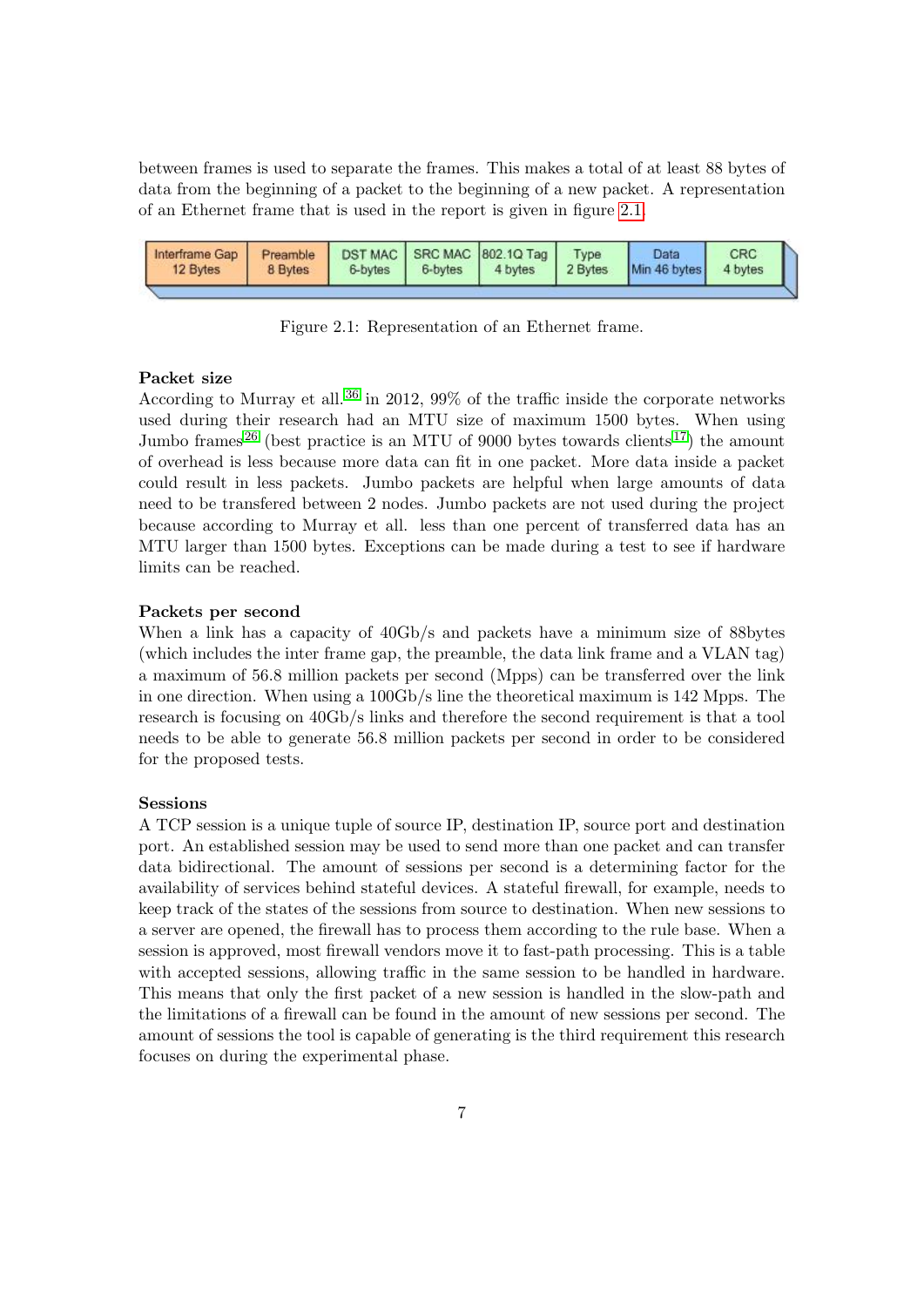#### Application specific traffic

According to Sandvine<sup>[21](#page-37-4)</sup>, a global communications solutions service provider that published bi-annual traffic baseline reports, around 70% of the traffic on the Internet is streaming audio and video. Dynamic Adaptive Streaming over HTTP (DASH) [37](#page-38-1) is used to stream video and audio over HTTP. Netflix uses DASH to deliver content to the users. Next to DASH, streaming video services like YouTube are also accessible over HTTP. Although the traffic inside the Nikhef network is not HTTP based, HTTP is the protocol that is the most used in the Internet. This makes HTTP a suited protocol to use for layer 7 tests during the research.

#### End-to-end testing

Performing tests by generating traffic between two connected links at OSI layer 2 or 3 does not test the limitations of an application. The application and the kernel should be tested using OSI layers above layer 4. When a server running an application is connected with a 40Gb/s link, it does not mean that the application can process 40Gb/s. End-toend testing is a term used in this report to refer to tests that are application based. A client sending application layer protocol requests and the server replying with application layer protocol responses.

#### <span id="page-8-0"></span>2.3 Research question

The problem statement and the specifications lead to the following research question.

What are the requirements to perform high bandwidth session based throughput testing and how can this be applied to end-to-end application level testing?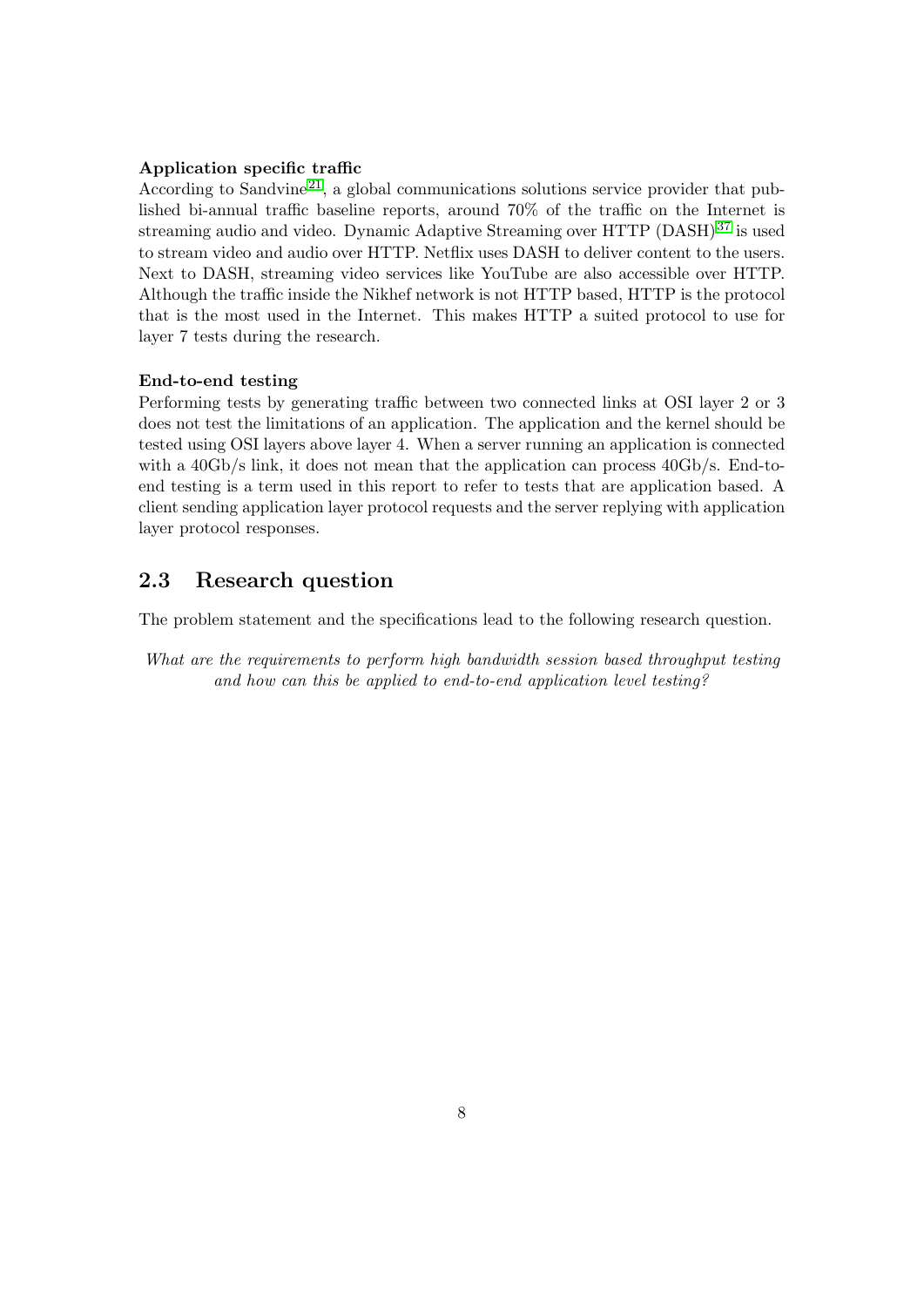### <span id="page-9-0"></span>Chapter 3

## Related work and available tooling

As described in chapter [2,](#page-5-0) the goal of this research is the study for the usability of traffic generation tools in order to find the limits of an end-to-end path between a client and a destination, possibly going up to the application layer. Techniques used by TCP to prevent links being overloaded is a well researched topic. When looking into limitations of an infrastructure using session based protocols, there is a limited amount of related papers. In the field of end-to-end performance testing focusing on a minimum bandwidth of 40Gb/s this research provides a beginning. Therefore this chapter will focus on different tools that can be used for bandwidth generation up to layer 7 of the OSI model.

#### <span id="page-9-1"></span>3.1 Related work

The amount of related work for end-to-end testing is limited when using session based protocols and trying to generate throughput over 40Gb/s. There is a prior research performed by Emmerich et al. for generating throughput over 40Gb/s using DPDK and a research is performed looking into application based throughput testing using DPDK by Malakshmi et al.

Emmerich et al. [32](#page-38-2) published a paper about MoonGen in 2015, MoonGen is capable of generating 120Gb/s and 178.5 Mpps (over multiple 10Gb ethernet interfaces using twelve 2 GHz CPU cores) according to the developers. Exceeding the throughput criteria and being session-based, it thus meets the requirements for this study. Therefore, MoonGen will be used for OSI layer 2, 3 and 4 testing.

<span id="page-9-2"></span>In 2016 research was performed by Malakshmi et al.<sup>[35](#page-38-3)</sup> on different DPDK applications with the purpose of creating a tool for layer 4 to layer 7 application testing. The result of Malakshmi's research is a tool called T-REX. Their project goal is to generate stateful traffic up to 10Gb/s. However, the main T-REX functionality is Ciscoproprietary and requires a Cisco device to run. The public (free) version is limited in functionality to an extent that it is not applicable to this research.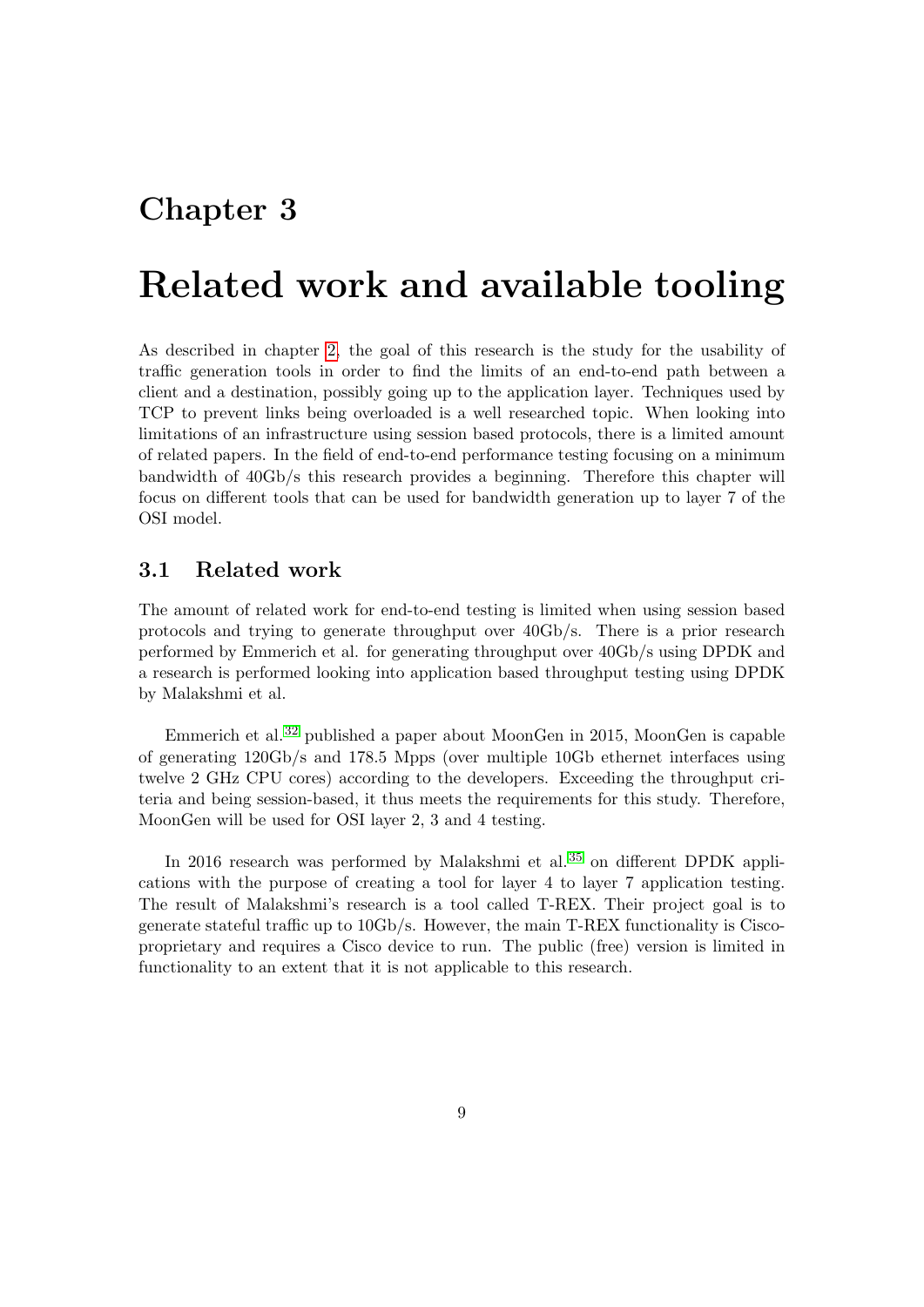#### 3.2 Tools

A lot of tools are available for bandwidth testing. The tools in table [3.1](#page-10-0) each satisfy one or more of the requirements mentioned in chapter [2.](#page-5-0) Specifically, we consider these tools in order to assess the suitability of these tools for session based bandwidth testing at high volumes.

<span id="page-10-0"></span>iPerf3, hping and BoNeSi depend on kernel drivers and the kernel TCP stack. pktgen, MoonGen and WARP use drivers and the TCP stack provided by DPDK.

| <b>Tool</b>          | Session based | TCP stack and drivers |
|----------------------|---------------|-----------------------|
| iPerf3 <sup>1</sup>  | Yes           | Kernel                |
| hping <sup>3</sup>   | Yes           | Kernel                |
| BoNeSi <sup>4</sup>  | Yes           | Kernel                |
| pktgen $DPDK^6$      | Yes           | <b>DPDK</b>           |
| MoonGen <sup>8</sup> | Yes           | <b>DPDK</b>           |
| WARP <sup>9</sup>    | Yes           | DPDK.                 |

Table 3.1: Packet generation tools

#### 3.2.1 iPerf3

IPerf3 is a client-server based tool that allows packet generation. It needs a client and server to generate traffic and it needs tweaking of kernel parameter to generate traffic over  $40Gb/s$ . Efforts have been made to make it available for DPDK<sup>[33](#page-38-4)</sup>. Unfortunately these efforts did not have the success the author was hoping for. A small test is performed to see if the kernel based version of iPerf3 can be used to generate high bandwidth session based traffic streams. The test and the results can be found in chapter [4.](#page-12-0)

#### 3.2.2 hping

Hping was started in 2006. It is a command-line oriented TCP/IP packet assembler. Hping is capable of sending crafted packets to a destination using spoofed IP addresses if necessary. ICMP, UDP, TCP and raw IP modes are supported. Random source addresses can be used to sent requests to simulate a DDoS attack. Tests will be performed to see if hping is able to generate the bandwidth or packet and session per second needed for this research.

#### 3.2.3 BoNeSi

BoNeSi is 'the DDoS botnet simulator' according to its developers. BoNeSi supports ICMP, UDP and TCP (HTTP) flooding attacks from a defined botnet size. Source addresses can be specified in a text file which is used as input. This makes it possible to send crafted packets masquerading the original source of attack.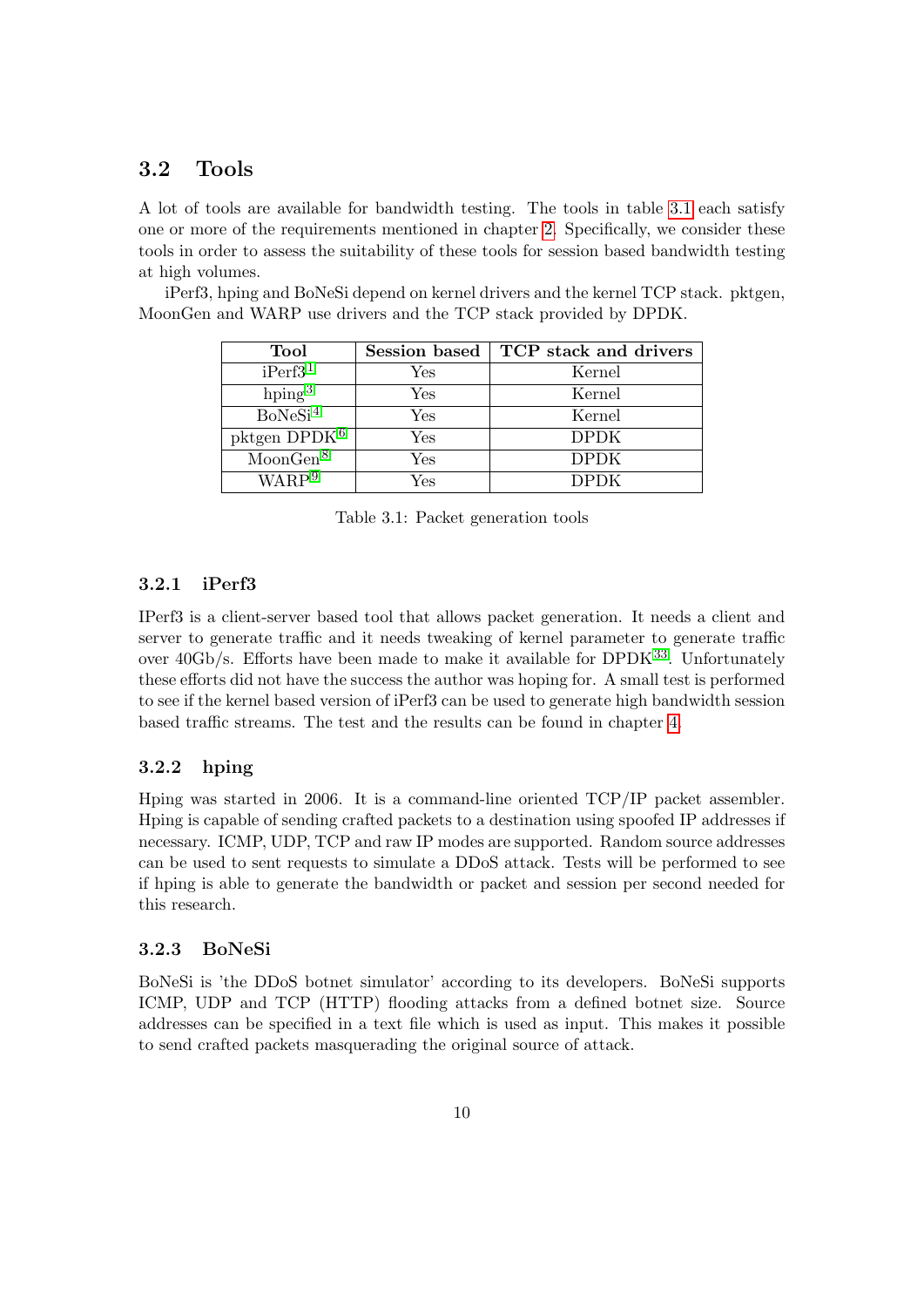#### 3.2.4 Data Plane Development Kit

The Data Plane Development  $\text{Kit}^5$  $\text{Kit}^5$  (DPDK) was developed by Intel to provide the ability to generate traffic from user space, bypassing the kernel and directly talking to the network hardware. In order to make DPDK run, supported  $NICs<sup>11</sup>$  $NICs<sup>11</sup>$  $NICs<sup>11</sup>$  needs to be used. Applications can be created to run on top of DPDK. Pktgen, MoonGen and WARP are three applications that are written on top of DPDK and should thus be able to generate traffic in high volumes.

#### Pktgen

Pktgen for DPDK is available since May 2013. The developers from DPDK provide Pktgen from the DPDK download page. This makes it a good option for a reference experiment to assess the difference of DPDK compared to kernel-based tests.

#### MoonGen

MoonGen was initially released in October 2014. It is designed to generate packets at high speed using a minimum amount of resources from the source. According to the developers it is more efficient than  $P$ ktgen<sup>[32](#page-38-2)</sup>. A 10Gb/s link can be filled using only one core. MoonGen builds on libmoon<sup>[7](#page-36-10)</sup> by extending it with features for packet generators such as software rate control and software timestamping.

#### WARP

Juniper WARP was released in May 2016. It allows users to execute performance testing up to layer 7, where however currently only HTTP version 1.1 as a layer 7 protocol is supported and only IPv4 is supported at layer 3. A server equipped with two Intel Xeon E5-2660 v3 processor, 128Gb RAM and two 40 Gb Ethernet interfaces, is suggested to be able to generate around 2 million sessions per second between client and server. The performance graphs included in the packet source provide the idea that WARP can generate high throughput and a high amount of sessions per second up to the application layer.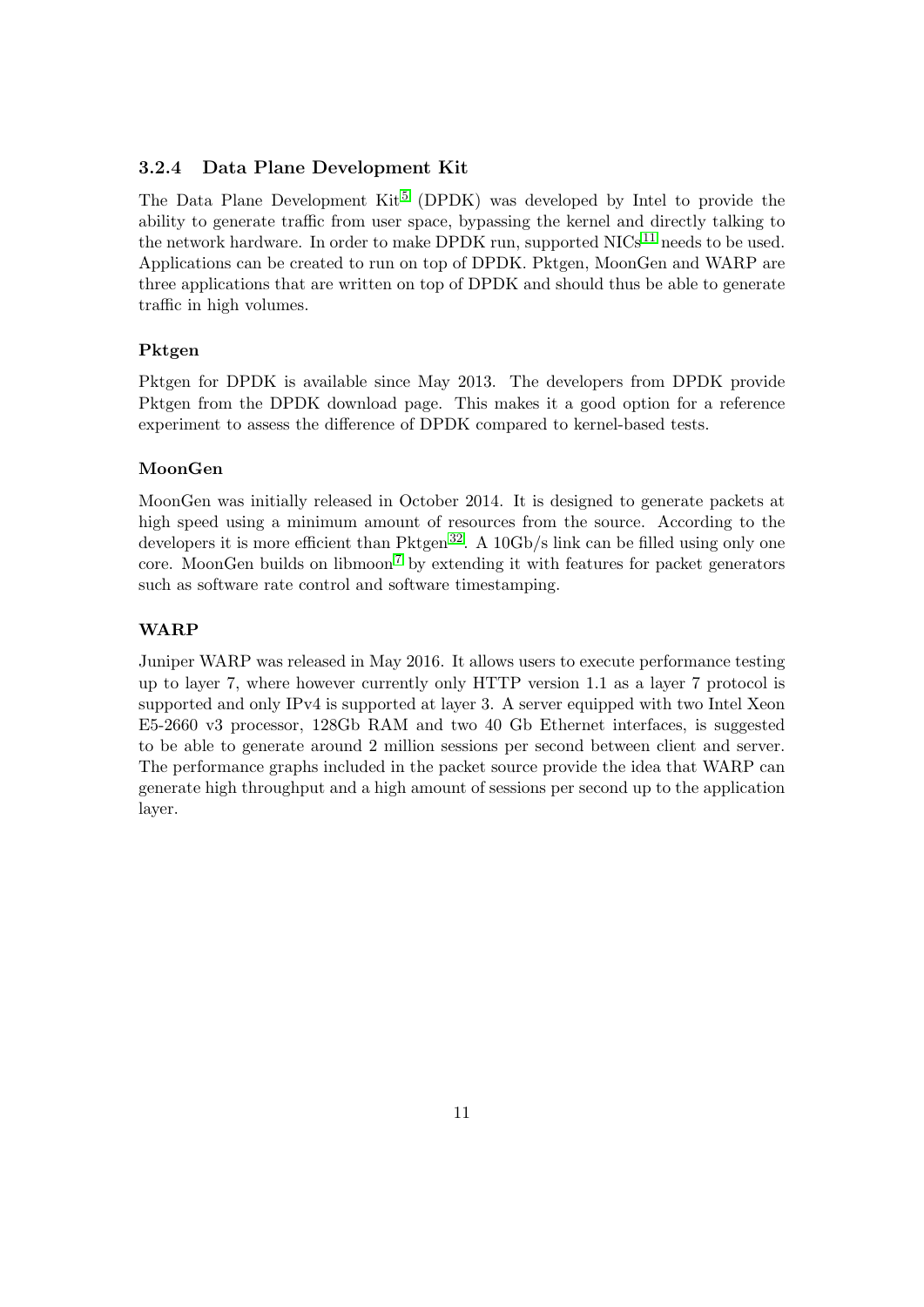## <span id="page-12-0"></span>Chapter 4

## Experiments

In order to find the limits and the usability of the tools in table [3.1](#page-10-0) for high bandwidth session based throughput testing, the tools are subject to various experiments. The results the research is looking for:

- The capability of generating  $40Gb/s$  of throughput.
- The maximum amount of packets per second.
- The maximum amount of sessions per second.

The kernel based tools are tested on top of two different kernels. FreeBSD 11.0 and Ubuntu 16.04 are used to see if the kernel has any influence on one of the three items stated above. The reason for using two kernels is that a preliminary test showed major differences in generating UDP packets per second, these differences could also apply for TCP packet generation. The DPDK tools are tested on top of the Ubuntu kernel since FreeBSD does not support DPDK. All experiments described in this chapter are executed in a test environment at Nikhef. The visualization of the test environment is shown in figure [4.1.](#page-13-0)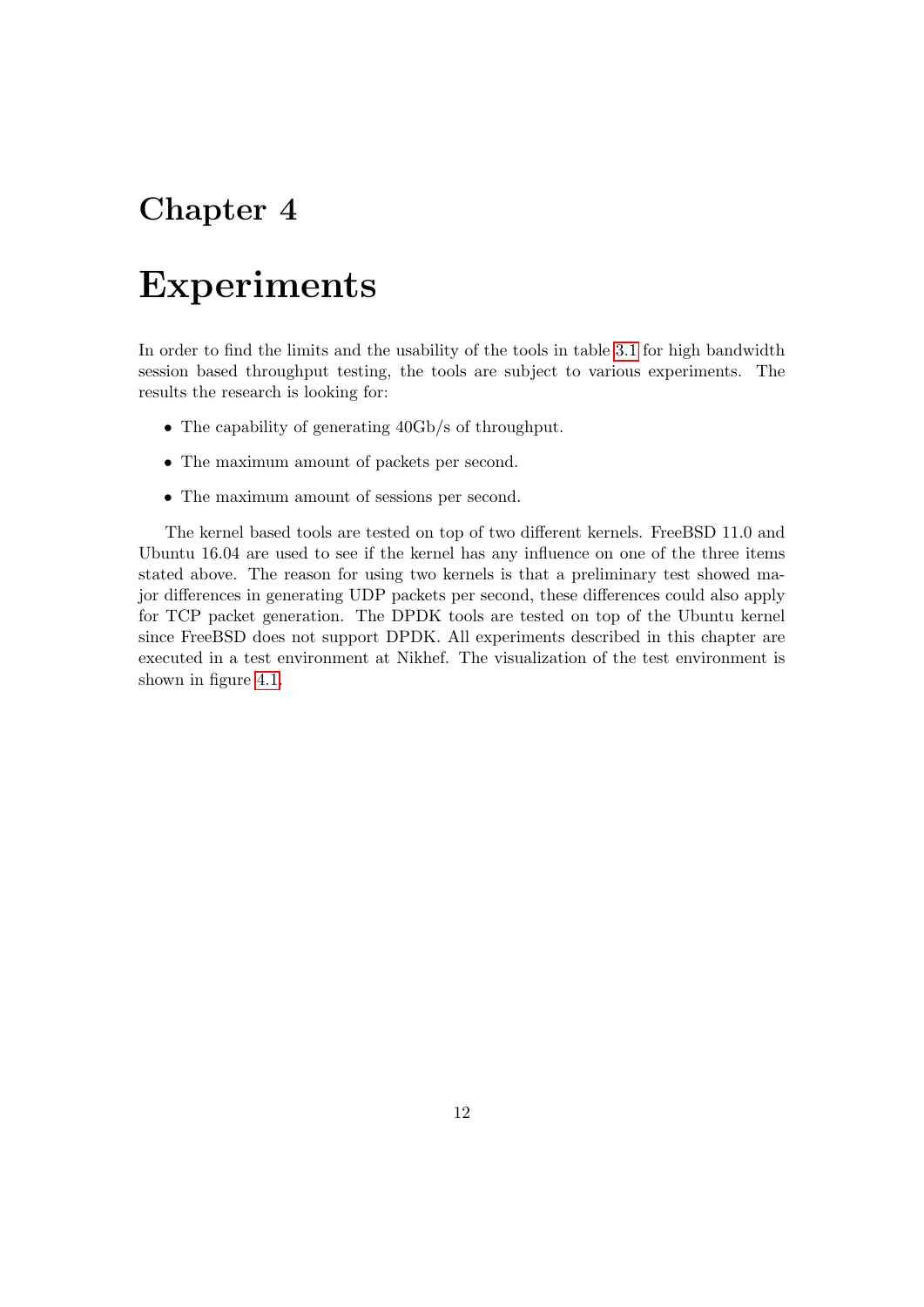<span id="page-13-0"></span>

Figure 4.1: Environment used for experiments at Nikhef.

The figure shows five server systems, of which three identical servers (A, B and C in table [4.1\)](#page-13-1) are used to perform the tests, which results are described in this paper. During the experiments 2 extra machines (D and E in table 4.1), both containing  $100\text{Gb/s}$ Mellanox NIC cards, have been introduced into the network to test links with a capacity up to 100Gb/s to verify if reached limits are resource or hardware based. All servers were connected to a Juniper QFX10002 (device S in Fig. [4.1\)](#page-13-0), which provides 32 40Gb/s QSFP ports, of which some are configured as a single  $100\text{Gb/s}$  interface<sup>[22](#page-37-5)</sup>.

<span id="page-13-1"></span>

| Machine          | $A \& B \& C$             |                           | E                   |
|------------------|---------------------------|---------------------------|---------------------|
| Threads<br>Cores | 2/8                       | 14 / 56                   | 128 Threads         |
| <b>CPU</b>       | $Intel(R)$ Xeon $(R)$ CPU | $Intel(R)$ Xeon $(R)$ CPU | POWER8E             |
|                  | E3-1230 v5 @ 3.40GHz      | E5-2697 v3 @ 2.60GHz      |                     |
| Memory           | $4x$ 16GB $@$ 2133 Mhz    | $24x$ 8GB @ 1067Mhz       | 2x64GB              |
| NIC              | Intel XL710               | Mellanox ConnectX-4       | Mellanox ConnectX-4 |
|                  | 40Gb/s                    | 100Gb/s                   | 100Gb/s             |

Table 4.1: Specifications from the machines used for experiments

Device A is always acting as the destination for traffic unless stated otherwise. Depending on the tests the source can be machine B, C or B and C together. This depends on the capability of the tools tested at that moment. For testing beyond 40Gb/s, one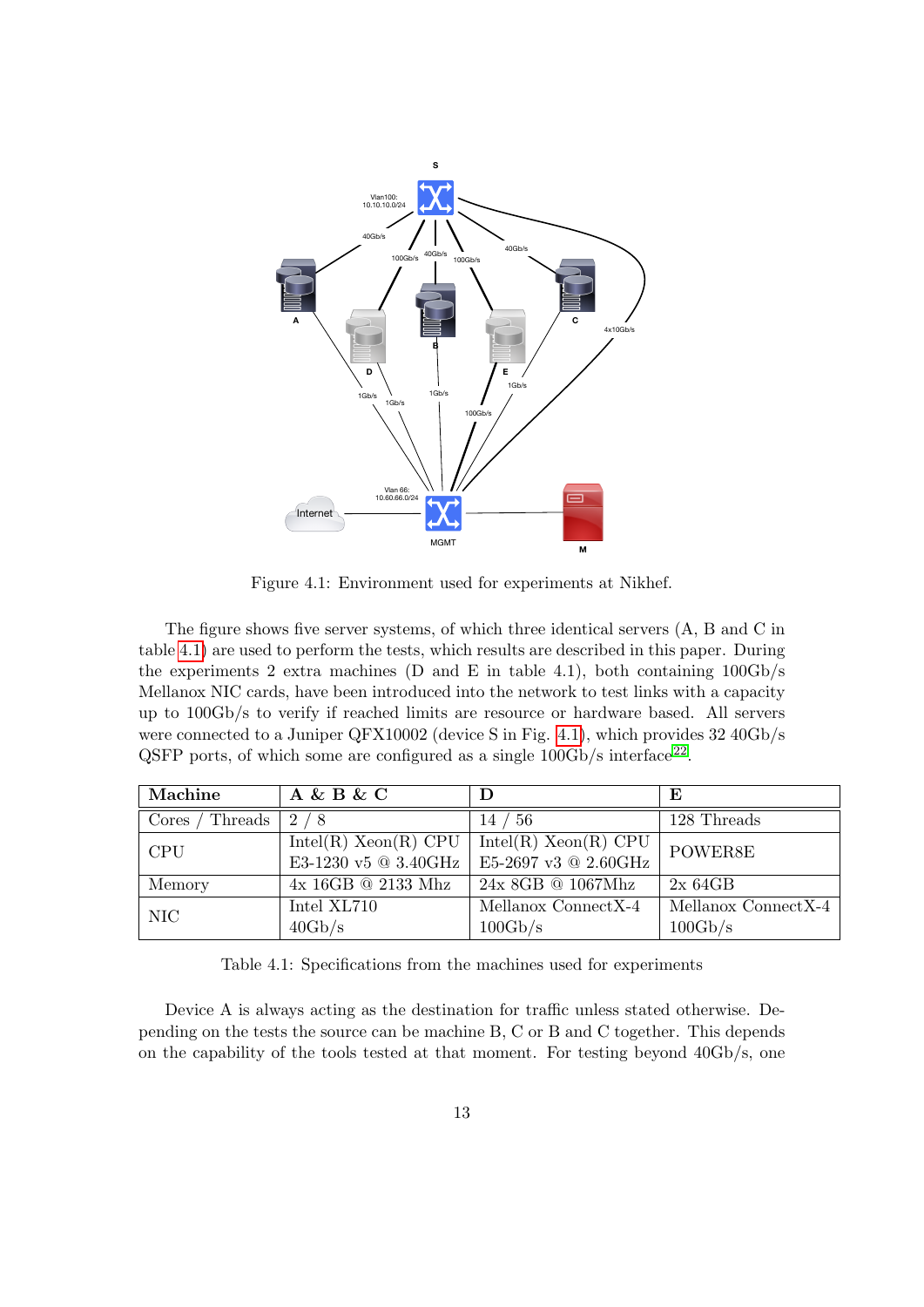of the 100Gb/s machines (D or E) can be used. Machine M is a Simple Network Management Protocol (SNMP) collector. This SNMP collector queries the test servers every 10 seconds for status. Packets per second and bits per second are retrieved from the devices under test. Switch S is also added to the collector as a data source. SNMP is active on the management interface of the devices. The high bandwidth interfaces are connected to switch S in order to perform throughput tests. The SNMP collector polls the servers through their management interfaces to make sure the SNMP data is not a part of the collected measurements during the executed tests.

#### <span id="page-14-0"></span>4.1 Standards and best practices

Multiple RFCs have been written that provide guidelines for throughput testing. This research refers to RFCs that contain the information needed for the research. Some terms from the mentioned RFCs are updated in a new RFC, but these new RFCs do not contain the important information used by this research. The terminology from RFC  $1242^{28}$  $1242^{28}$  $1242^{28}$  will be used throughout this paper and techniques from RFC 2544<sup>[29](#page-37-6)</sup> have been taken into account during this research. However, the aforementioned practices and benchmarks of RFC 2544 and  $6349^{31}$  $6349^{31}$  $6349^{31}$  are centered on traffic generation that overloads network devices, which is detrimental to user network experience in production (shared) networks, as was discussed in RFC  $6815^{30}$  $6815^{30}$  $6815^{30}$ .

A quick list with guidelines from these RFCs is as follows:

- Throughput tests should have a minimum runtime of 60 seconds
- The environment cannot be a production environment
- Devices Under Test (DUT) will possibly be overloaded
- Tests should be done 3 times and the average should be taken from the results.

#### <span id="page-14-1"></span>4.2 Kernel based tools

All the kernel based tools from table [3.1](#page-10-0) are tested running on top of Ubuntu and FreeBSD. All the tools were used to find its limits for bandwidth generation, maximum amount of packets per second (pps) and maximum amount of sessions per second.

#### iPerf3

Machine A is set up as a server running on default TCP port 5201, machine B is setup as a client connecting to the server. Tests are executed from the client side on a FreeBSD and Ubuntu server and the performance differences were minimal. The initial tests were performed sending 46 byte of data, which concluded in a minimal Ethernet frame of 88 bytes as described in chapter [2.2](#page-6-0) . The practical maximum amount of 42Mpps was not reached until 6 threads were utilized to generate traffic (the practical maximum amount of packets is explained in section [4.3.1\)](#page-15-1). The link capacity was filled using 16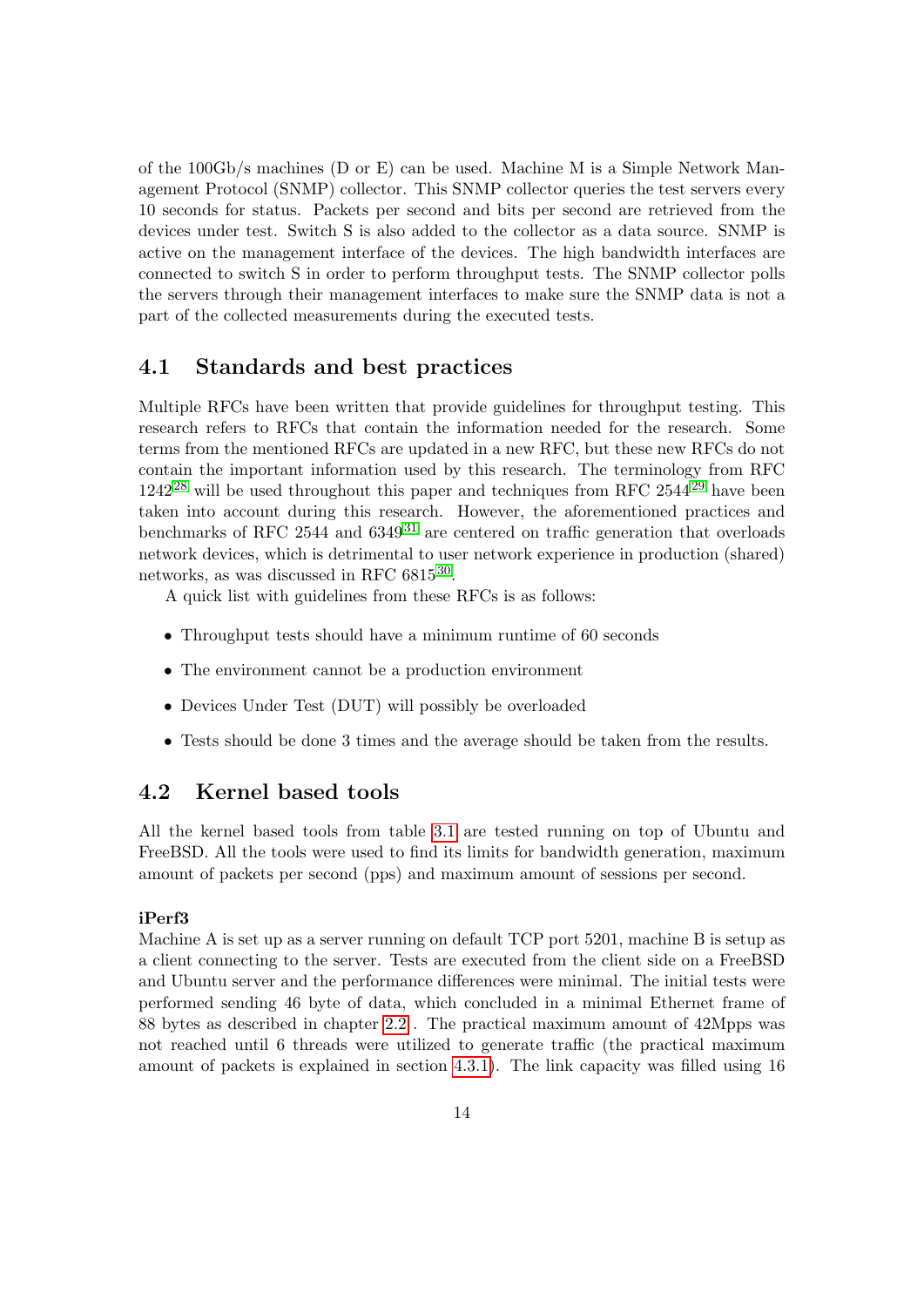threads and a 1500 bytes of data in an Ethernet frame. iPerf3 starts a TCP session per running thread. This makes it less useful for this project since we explained already that maximizing bandwidth utilization is not enough to reach the performance limitations.

#### Hping

Hping is used to sent spoofed traffic to a server. It does not need a server side application running on server A. Therefore only the client side was tested on top of FreeBSD and Ubuntu. Both kernels were capable of sending a maximum of 13Gb/s of SYN packets towards a server padded up to 9000 bytes. Although it has features to craft packets and probably has the capacity to overload certain small environments, the maximum bandwidth is far under the limits this research is looking for.

#### BoNeSi

The maximum output that was produced with BoNeSi was 300Mb/s and 500Kpps on an Ubuntu kernel. The FreeBSD kernel was capable of generating the same values. The reached limits are not sufficient for this project and therefore BoNeSi will not be used for further experiments.

#### <span id="page-15-0"></span>4.3 Tools using the Data Plane Development Kit

The Data Plane Development Kit (DPDK) enables fast packet generation and transportation inside a system. Tools are available to generate raw IP packets. A recent tool is introduced that offers HTTP v1.1 packet generation. The tools tested during these experiments are: pktgen, MoonGen and WARP.

#### <span id="page-15-1"></span>4.3.1 pktgen

For this experiment server B is the source which is generating the traffic. Servers A and B are identical as seen in table [4.1.](#page-13-1) Pktgen is not a client-server based application. While server A is idle, B will generate traffic in the form of TCP messages padded to the desired size where only the ACK flag is set. This means that pktgen is sending TCP packets but it is not setting up sessions to the destination. To find the hardware limitations one can send small packets of 64 bytes at a high rate which should show the hardwares capabilities of generating packets or one should generate larger packets of 1500 bytes (not considering jumbo frames) to fill up link capacity.

When sending small packets to the destination the maximum amount of packets per second peaked at 42Mpps where the expected amount of packets is 56Mpps unidirectional. Additional configuration was necessary in order to reach the expected amount of packets. The DPDK website offers a guide<sup>[15](#page-36-11)</sup> to setup the system in order to get the maximum performance out of the Intel XL710 40Gb/s card. Flashing a new firmware version into the card was the first step. After following the DPDK guide the result remained the same and according to conclusions drawn out of a report from Chelsio  $34$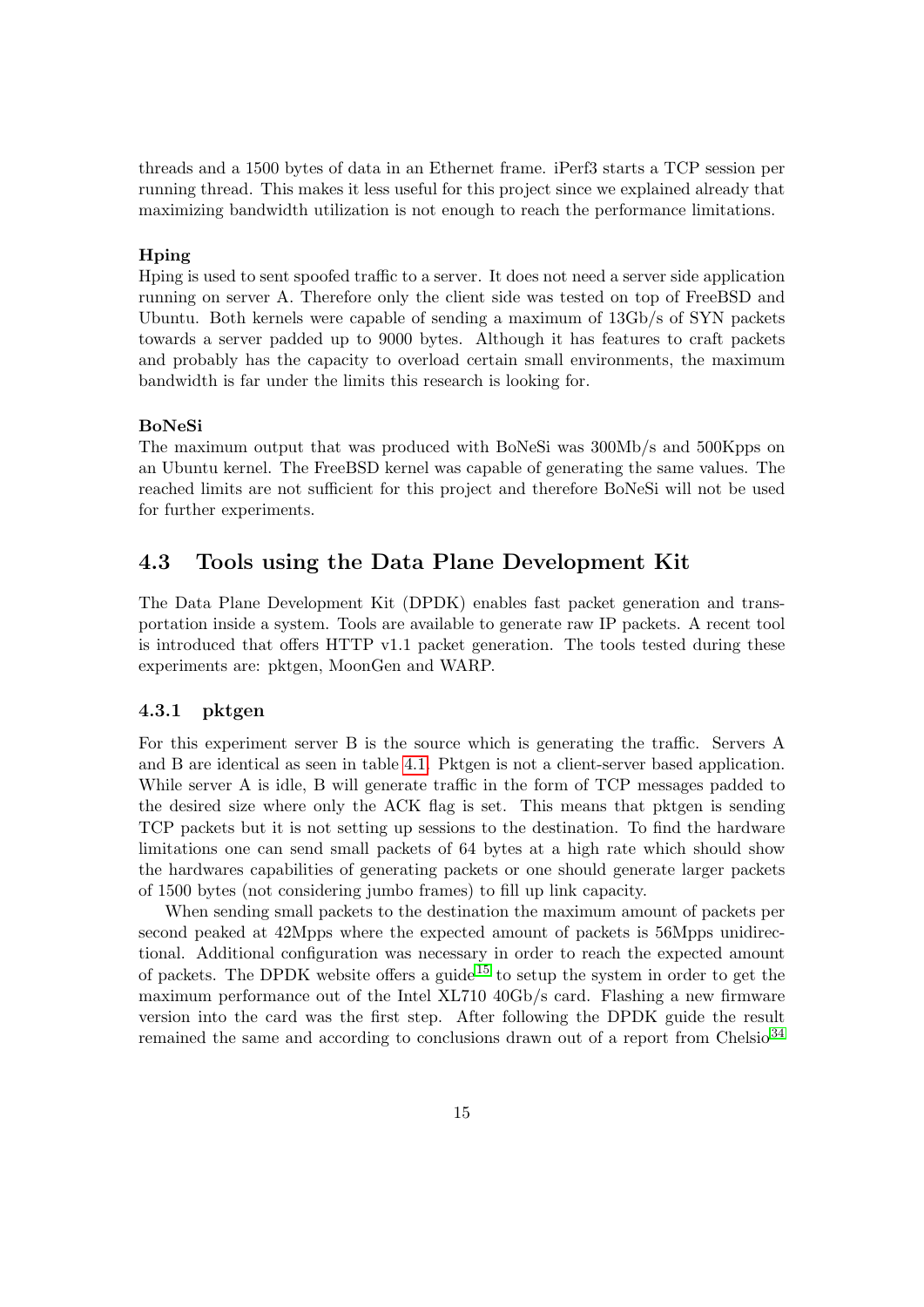the PCI express bus (V3.0, 8.0GT/s, 8 lane) is capable of transferring 70Mpps bidirectional. Unidirectional it can reach a maximum of  $42Mpps$ . Both the Chelsio<sup>[24](#page-37-8)</sup> and the Intel<sup>[25](#page-37-9)</sup> card use the PCIe v3.0 (8.0 GT/s) 8 lane interface to connect to the main board. The limitation caused by the PCI express bus gives the research a new practical maximum amount of 42 million pps that can be transferred by a host in the experimentation environment.

Ramping up the packet size, starting at 64 bytes and adding 16 bytes per test round up to a maximum of 1024 bytes resulted in finding the optimal packet size of 400 bytes. This packet size is the optimal packet size since it generates a bandwidth usage of 39.8Gb/s and a total of 11Mpps.

#### 4.3.2 WARP

In order to get to know the capabilities of DPDK in combination with WARP on top of the hardware in the experimentation environment a benchmark was run on server B. A machine running WARP as a client needs a service to respond to SYN packets, otherwise sessions are not opened and there will not be any traffic flowing between client and server. Appendix [B.2](#page-41-0) displays the benchmark script used for this test. The benchmark script was provides in the application source. For this benchmark the server B will be acting as the client and as the destination for the traffic, both client and destination are using a dedicated NIC. An extra Intel XL710 card is added to machine B since the XL710 card (which is a NIC providing two ports) can not utilize both ports in one slot at their full capacity  $16$ . The second port on the card is designed as a fail-over interface. Port A from card one and two are connected to switch S. Traffic is generated from port A of NIC 1 to port A of NIC 2. All of the machine's CPUs and memory will be dedicated to this test. The benchmark first does the tests for raw TCP, where after it will perform the tests using HTTP.

The client side of the benchmark attempted to open 4 million session although not all of the sessions succeed. The amount of sessions per second, packets per second and the used bandwidth is registered along with the time spent until all sessions are tried. When a TCP session is opened between client and server, the tests will request a file or send a raw TCP packet. The raw TCP reply is a TCP packet, for the HTTP file request a padded 200-OK message is returned. The goal for this test is to find the capabilities of the server while it is running WARP therefore the guidelines for bandwidth testing regarding runtime from RFC2544 are not applicable.

The first test is raw TCP. As seen in figure [4.2](#page-17-0) the client attempts to open about one million sessions per second. When the packet size goes up the amount of sessions per second drops slightly. The succeeded sessions use up some of the link's total capacity as is displayed in figure [4.3.](#page-17-1) This means that the sessions that succeed are capable of filling 50 % of the link capacity.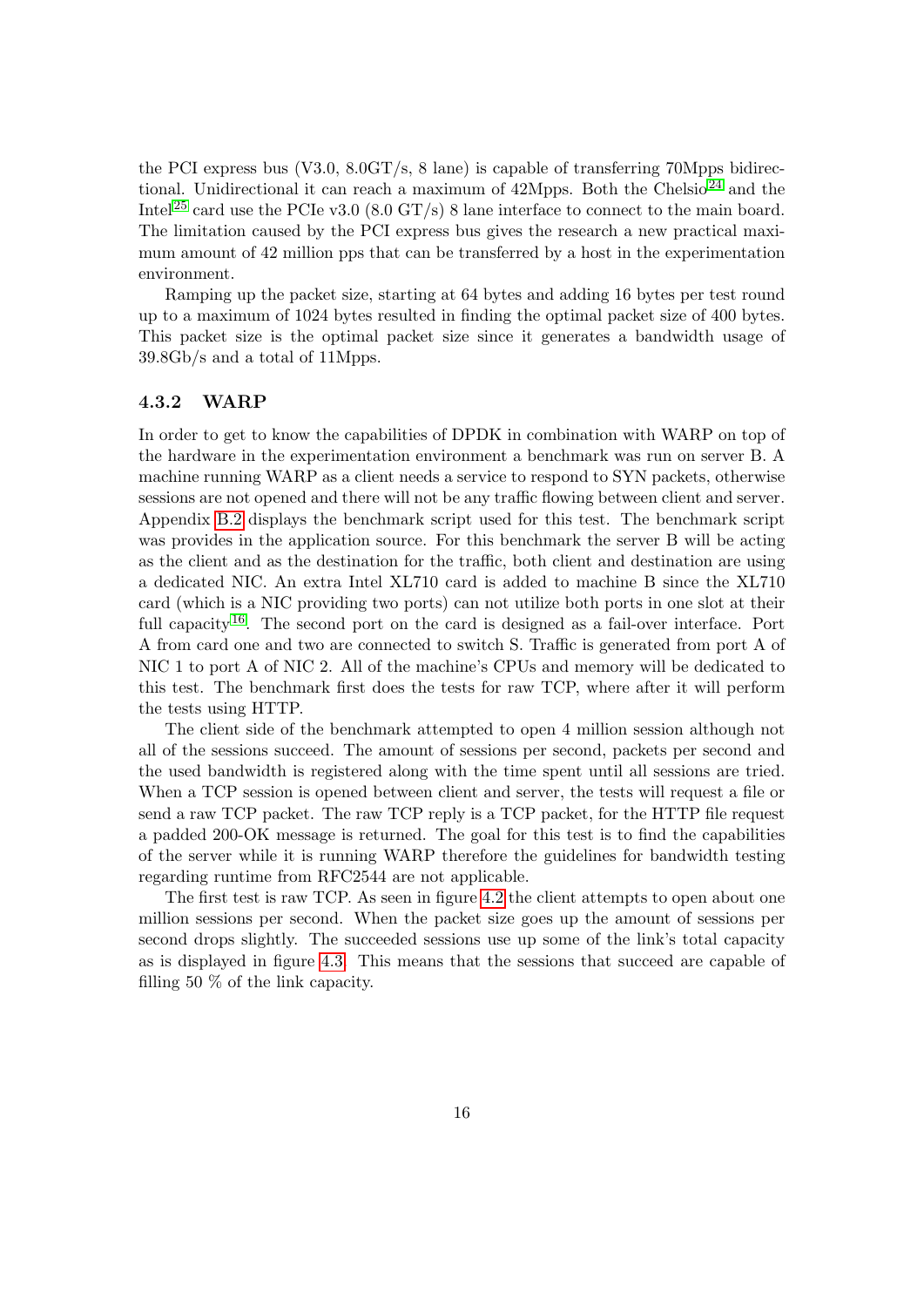<span id="page-17-0"></span>

Figure 4.2: Amount of requested session per second from the client to the server for raw TCP (amount of requested sessions versus the request $(Rx)$  and respond $(Tx)$  size)

<span id="page-17-1"></span>

Figure 4.3: Link usage for raw TCP (percentage of link usage versus the request  $(Rx)$ ) and response(Tx) size)

The second test contains a HTTP file request. The server responds with a 200-(OK) message using a configured file size. The server is able to generate around one million sessions per second as seen in figure [4.4](#page-18-0) but not all of the sessions were answered in time.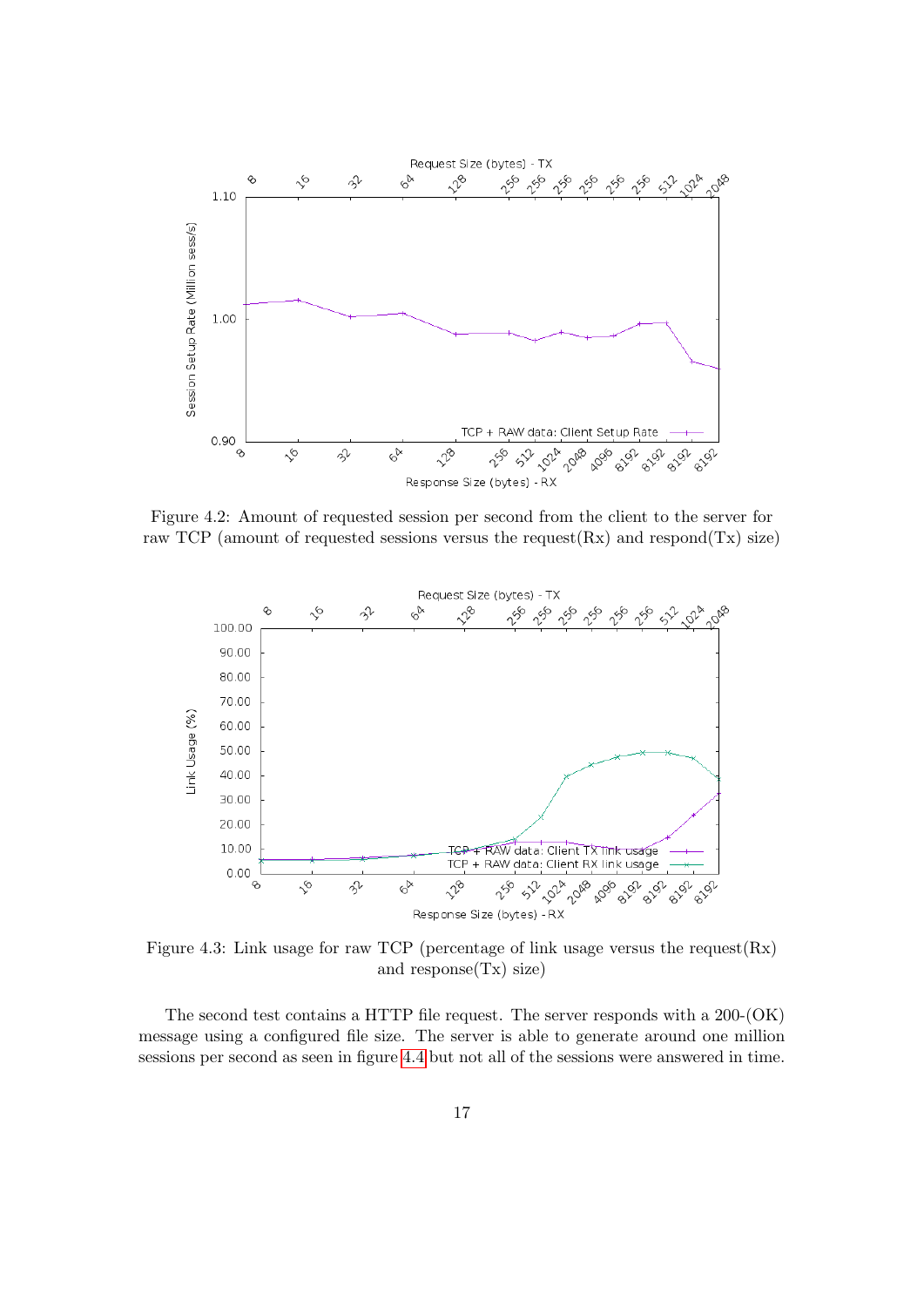Figure [4.5](#page-18-1) shows the bandwidth usage for HTTP traffic for the established sessions is at most 50%.

<span id="page-18-0"></span>

Figure 4.4: Amount of requested sessions per second from the client to the server for HTTP (amount of requested sessions versus the request $(Rx)$  and respond $(Tx)$  size)

<span id="page-18-1"></span>

Figure 4.5: link usage for established sessions at HTTP (percentage of link usage versus the request $(Rx)$  and response $(Tx)$  size)

From the figures we can see WARP is capable of generating 1 million sessions per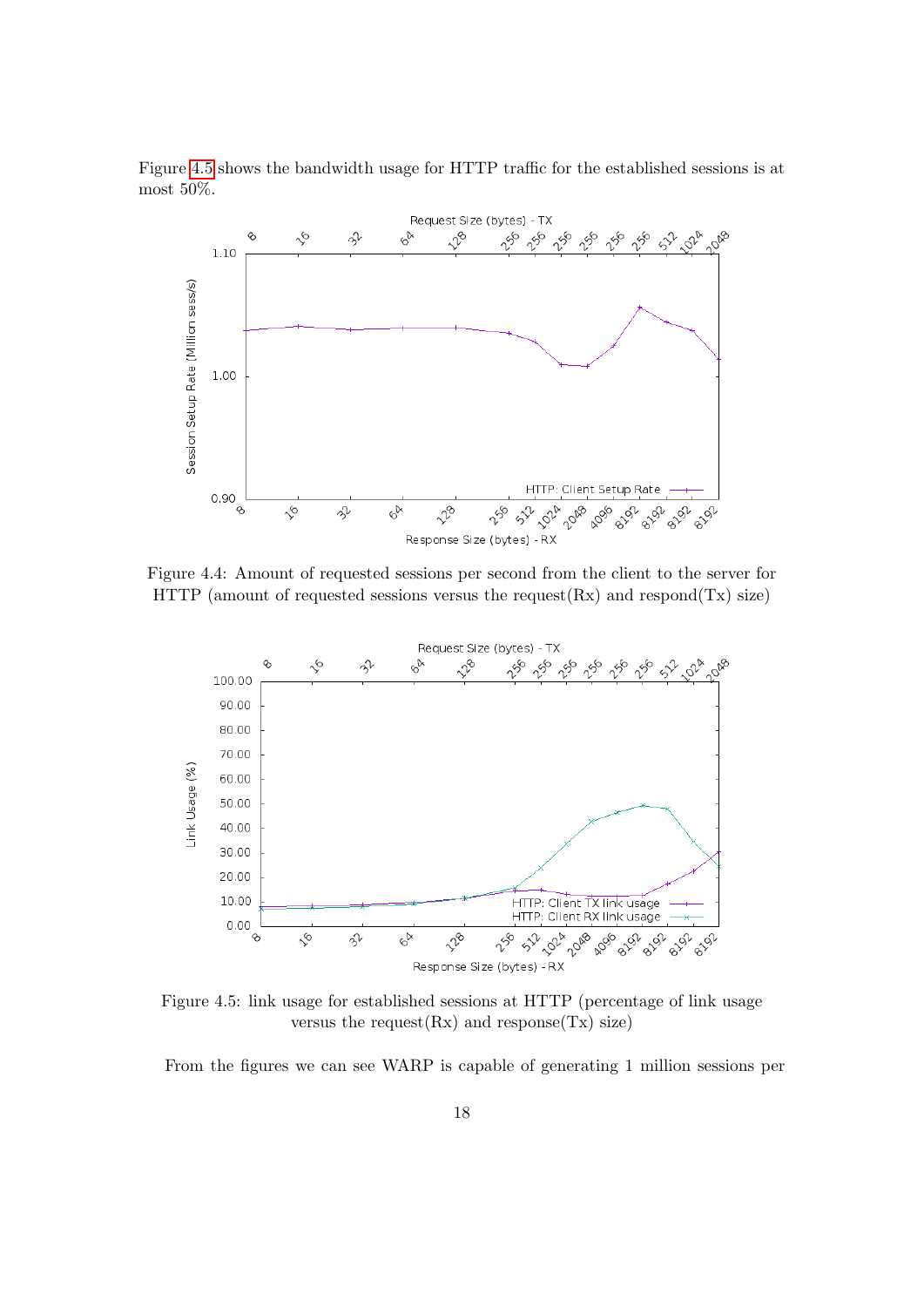second for both raw TCP and HTTP traffic. It can fill up half of the link capacity when large packets are generated.

WARP is capable of generating 1 million sessions per second for raw TCP and HTTP traffic towards a destination, when the packet size increases it can generate 20Gb/s of application layer data. For stateful devices in a path to a server, the amount of sessions can be problematic. Overload behavior is expected from stateful devices in a path when WARP is used for limitation testing. This makes WARP useful for application level testing purposes.

#### 4.3.3 MoonGen

MoonGen offers benchmark scripts to determine the machines capabilities. The benchmark script used for the tests can be found in appendix [B.2](#page-41-0) and is also provided with the application source. A single machine  $(B)$  is connected to the switch using two  $40Gb/s$ ports at 2 separate cards (similar to the setup of the WARP test), both connected to switch S (one NIC for the server part and the other for the clients part of the benchmark). Sending UDP traffic with a size of 1500 bytes resulted in a maximum of 24 Gb/s. When the smallest possible Ethernet frames of 64 bytes are sent over the line a maximum of 15Mpps is reached. When TCP is used on the same machine (B) connected to the switch using two interfaces, a maximum of 10Gb/s was reached. These low values did not make MoonGen interesting enough since Pktgen is capable of reaching hardware limits.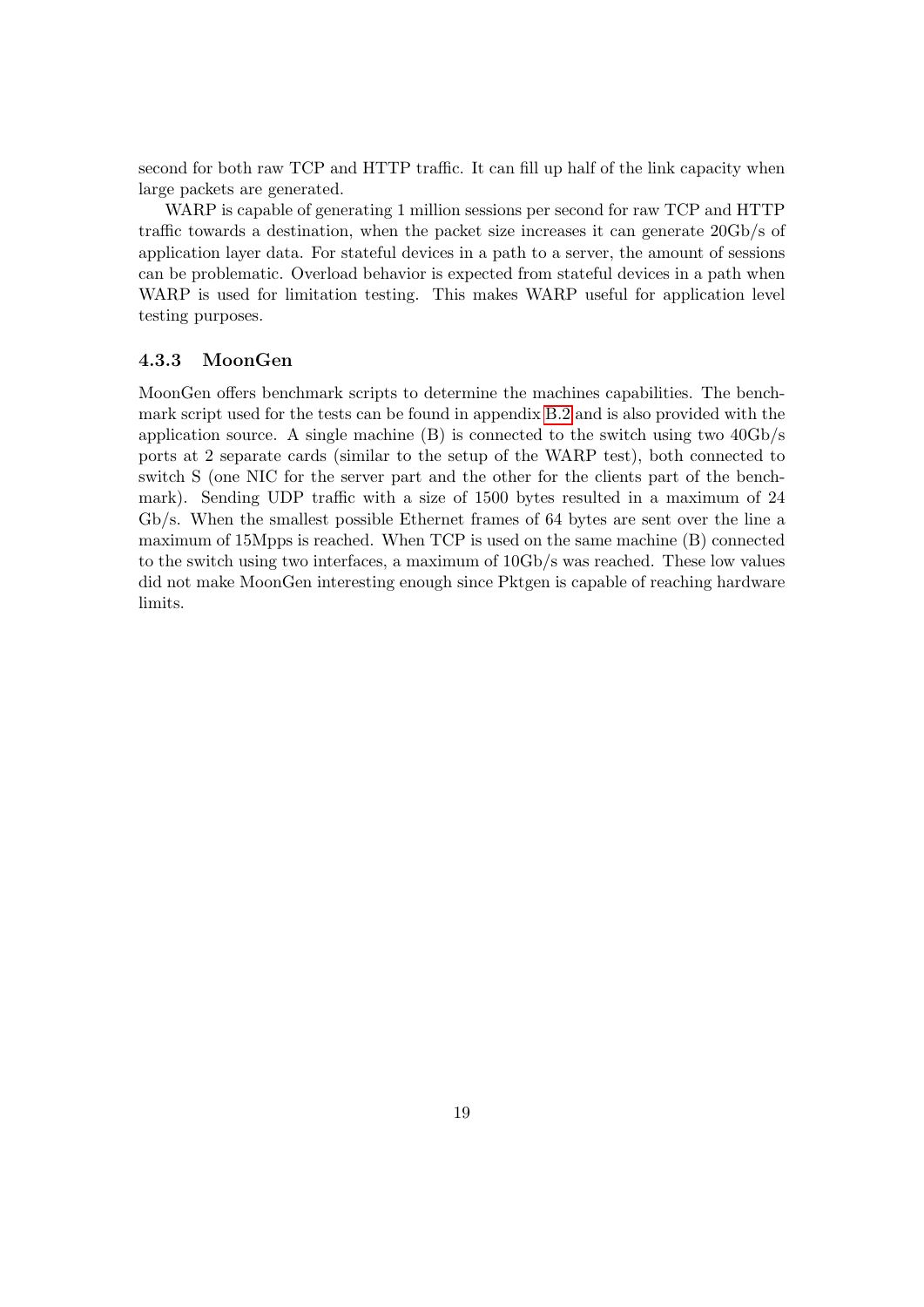## <span id="page-20-0"></span>Chapter 5

## Methodology

From the results of the preliminary conducted experiments in chapter [4,](#page-12-0) two of the DPDK tools reached hardware limits and have provided the possibility to go up to application layer testing. to answer the underlying research question "how can this be applied to end-to-end application level testing", the research produced some tests using the most adequate tools from the experimental phase. Executing the proposed tests can pinpoint the limits of an infrastructure up to application level. The product of this research is presented in this chapter in the form of a set of tests using open source applications which enables network and system engineers to perform tests up to the application layer.

#### <span id="page-20-1"></span>5.1 Tests

Table [5.1](#page-21-0) displays four tests, all serving a specific purpose. Test 1 is performed to find the hardware limits of the NIC and the host that generates the traffic. When these limits are known, one can choose to use more sources to generate traffic if necessary. Test 2 is to find the limits of the switching and routing hardware in the path between the client and the server. Test 3 will find the client and server limits up to layer 4. To handle TCP sessions, resources need to be allocated at client, server and other stateful devices in the path from client to server if present. Test 4 will find the limits of an application running on top of a kernel. This test should be performed as an end-to-end test.

Tests 1 and 2 will show possible limitation at OSI layer 2 and 3. Tests 3 and 4 are meant to test the entire path from a client to a server over a production network, that might include a stateful firewall, aggregated links and redundant systems. The tests will stress the weakest link in the infrastructure towards the server. It should be noted that monitoring is a necessary part of the test in order to determine which device in the path is the 'weakest' and to find the threshold for a device before it starts to fail or exhibit other non-characteristic behavior.

#### 5.1.1 T1 Bandwidth Generation

In paragraph [2.2](#page-7-0) it is stated that a 40Gb/s card needs to be able to handle 56 million packets per second with a size of 88 bytes in a unidirectional stream of 40Gb/s. In chapter [4](#page-12-0) it is explained that the new practical maximum of 42 million packets per second can be reached during this research due to the limitations of the PCI express bus. Using pktgen on top of DPDK, Ethernet frames with a minimum size of 64 bytes containing TCP traffic (without inter frame gap, preamble and VLAN tag) can be created. To reach the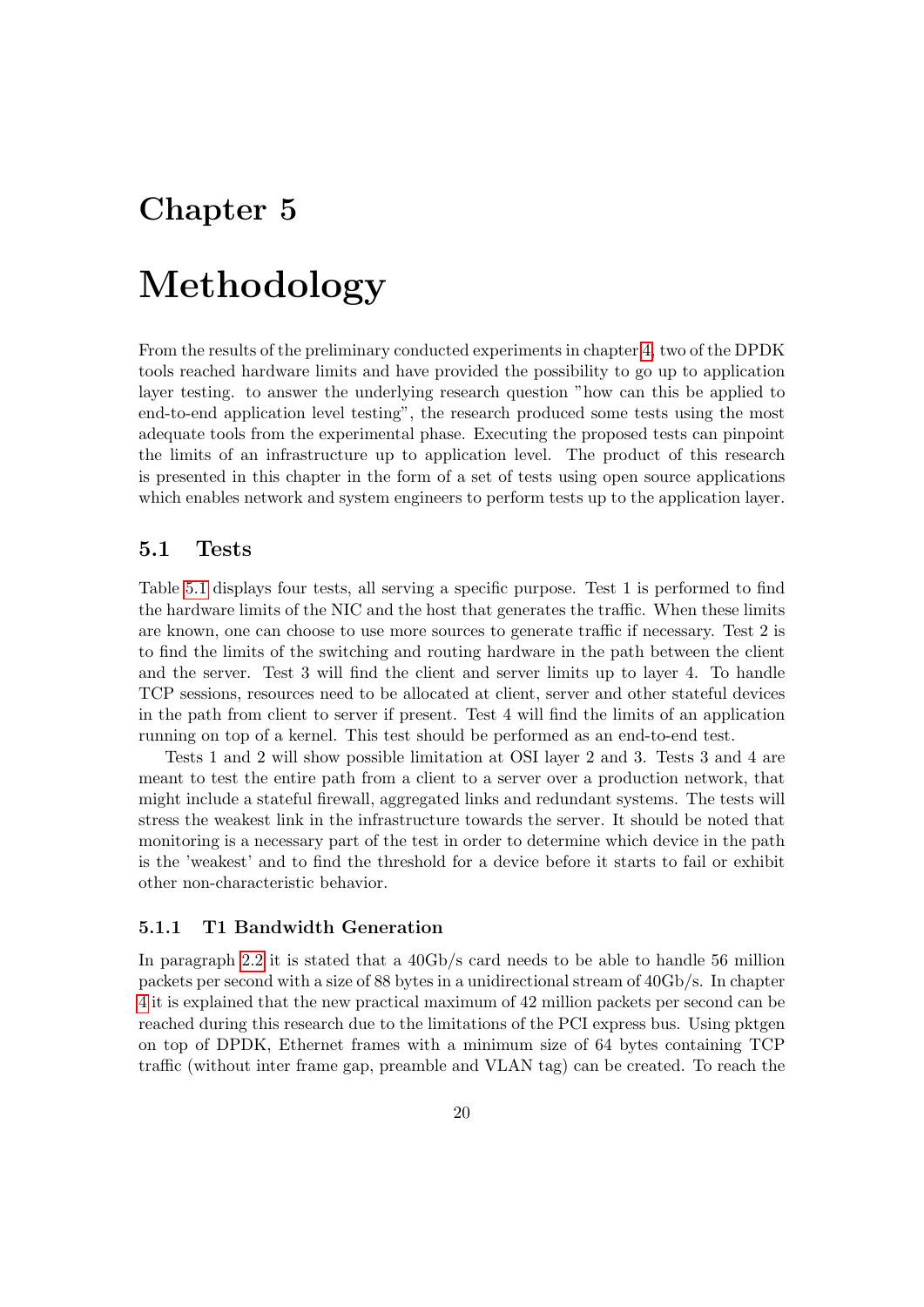<span id="page-21-0"></span>

| <b>NR</b>      | Tests                 | <b>DUT</b>                         | Goal                                                                                                             |
|----------------|-----------------------|------------------------------------|------------------------------------------------------------------------------------------------------------------|
| T1             | Traffic<br>generation | Client                             | The goal is to see if the client is capable<br>of filling up the link and to reach the<br>maximum amount of pps  |
| T2             | Throughput            | Switch/router                      | Generate the maximum amount of data in both ways<br>to make sure the hardware is able to forward<br>at line rate |
| T <sub>3</sub> | TCP based             | Client/Server                      | Get the limitations of the systems<br>regarding memory and CPU usage                                             |
| T <sub>4</sub> | Application           | Server and<br>intermediate devices | The clients will try to overload the<br>server with requests at application level                                |

Table 5.1: Performance tests

40Gb/s, larger packets have to be created. When the packet size is set to 1500 bytes, 3.3 Mpps saturates the link. When 9000 byte packets are used only 555 Kpps are needed to saturate the link. Using pktgen on top of DPDK allow numbers like these to be reached for TCP traffic. When DPDK is used, the kernel network stack does not communicate with the devices anymore since the interfaces are claimed by DPDK. Therefore traffic statistics cannot be read from the kernel and DPDK does not offer an straight forward method of reading these statistics either. Monitoring on the switch ports connecting the servers is needed. For this test the clients should try to generate the maximum amount of packets per second using Ethernet frames of 64 bytes. Section [4.3.1](#page-15-1) explained that an optimum of maximum throughput and 11 Mpps can be sent by the client using a frame size of 400 bytes. This needs to be done during the second phase of the test to see if the required maximum bandwidth can be generated.

#### 5.1.2 T2 Throughput

The backplane of a switch should be able to forward traffic from one port to another at line rate. This should also be possible when the traffic is routed from one VLAN to the other. Routers should be able to route packets at line rate. To test this a client and a server need to be connected to two different ports of the router in a different segment or VLAN and the links maximum capacity should be filled. Frames of 400 bytes or more should be generated from the client to the server and vice versa, preferably the maximum link capacity. Monitoring the ports of the switch using SNMP should show the same input rate on port 1 compared to the output rate of port 2.

#### 5.1.3 T3 TCP Based

To determine the limitations of the server hardware when TCP is used, we have shown that the kernel has to be bypassed to reach the requirements this research was looking for. The combination of DPDK and WARP are capable of finding the limits of the hardware under load as seen in the experiments in chapter [4.](#page-12-0) The benchmark that was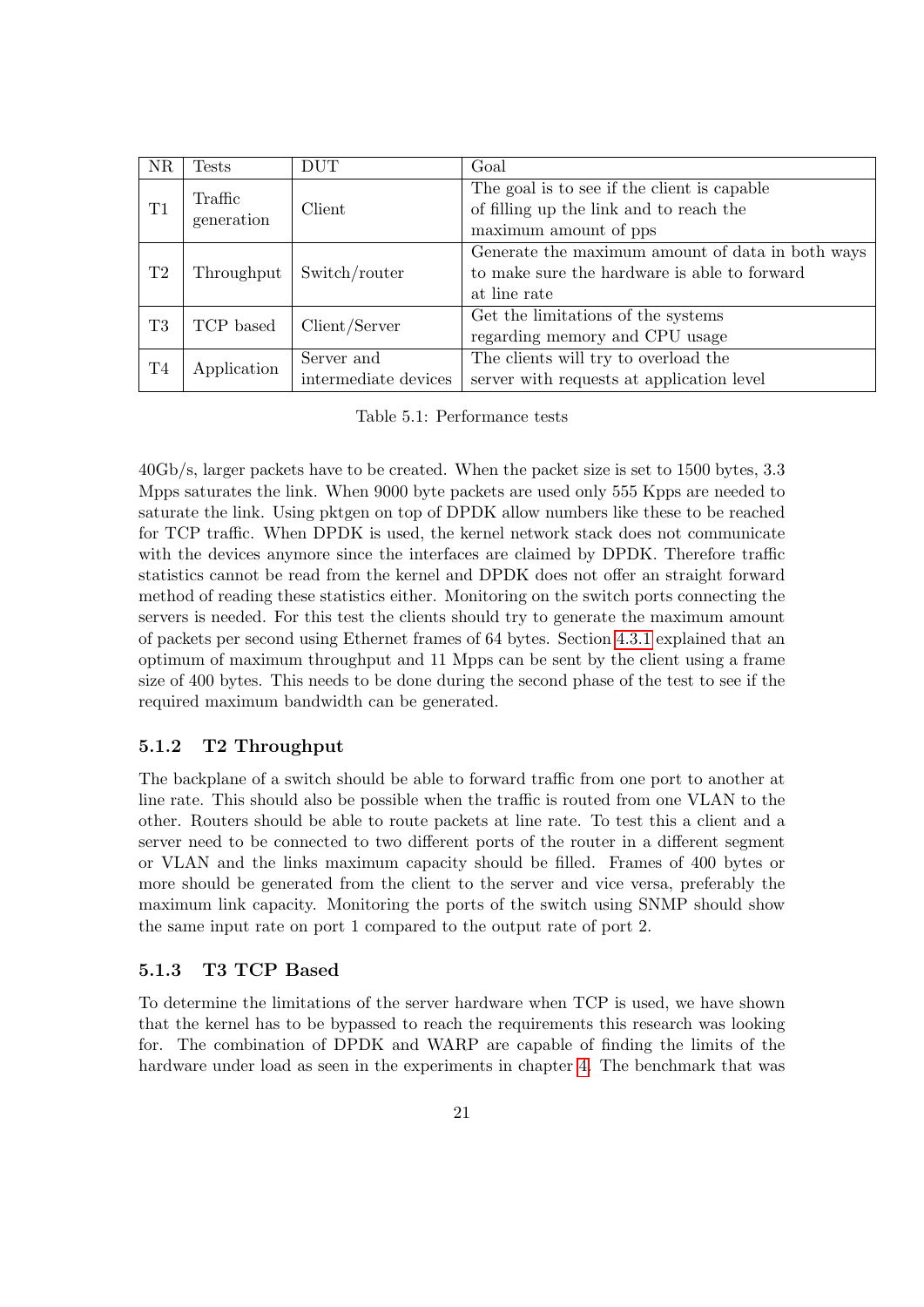run on a single machine, running both as client and server, shows the ability to generate 1 million session requests per second from the client side, which generated a maximum of 20Gb/s of raw TCP traffic from the server to the client. Two useful tests can be derived from the results at the experimentation section: a raw TCP test between two different machines, and a test between client and server using the HTTP v1.1 protocol. WARP is capable of sending HTTP GET requests and it is capable of responding with a 200-OK message. WARP offers the possibility to set a session per second limitation for the clients. By ramping up the amount of sessions the load tolerance limits can be found. Monitoring of the amount of successful and failed session has to be done on both the client and server. When the API is used, detailed results can be retrieved as shown during the experimentation phase. Otherwise the maximum amount of sessions per second has to be throttled by the client.

#### 5.1.4 T4 Application

End-to-end testing means testing from a client to a server application running on top of an OS. Running a web server offering files to clients, using HTTP request to retrieve files (since HTTP is the protocol that is used to distribute audio and video streaming) is a representative test. HTTP GET requests can be generated by WARP at a high rate (1 million session per second). The client will use WARP to generate HTTP GET requests for a web page hosted by the destination server. The web server can provide some files of different sizes. WARP has to send a request for a certain file using a request size determined by the user (the content of the requests will be padded to generate the configured frame size). Resources of the client, the web server and stateful devices on the path towards the server will be claimed opening up the sessions. By sending a million requests per second the machines will be experiencing a Denial of Service (DoS) like attack.

#### <span id="page-22-0"></span>5.2 Real world scenario

The tests mentioned in section [5.1](#page-20-1) need to be performed in a real world scenario to see if they can find limitation in the design of the environment. Therefore the infrastructure of a company was used to test this method, keeping in mind the guidance from section 4.1 on the use of production networks. Figure [5.1](#page-23-0) shows the simplified infrastructure for the test between client and server. It is displaying the main equipment in the path from the client to the destination, including aggregated links, an upstream Internet provider, a stateful firewall and a data center layer using an overlay technique. The tests are performed during a maintenance window at the side of the destination, downtime for the tested part of the infrastructure was allowed during this window. All tests were generating and sending traffic for 90 seconds, with a gap of 30 seconds to let buffers be depleted before the next step of the test started in the same category. The monitoring system used at company x collects the links usage every minute. A 2 minute interval between the tests is 2 collection cycles and should provide the correct feedback. The server is connected to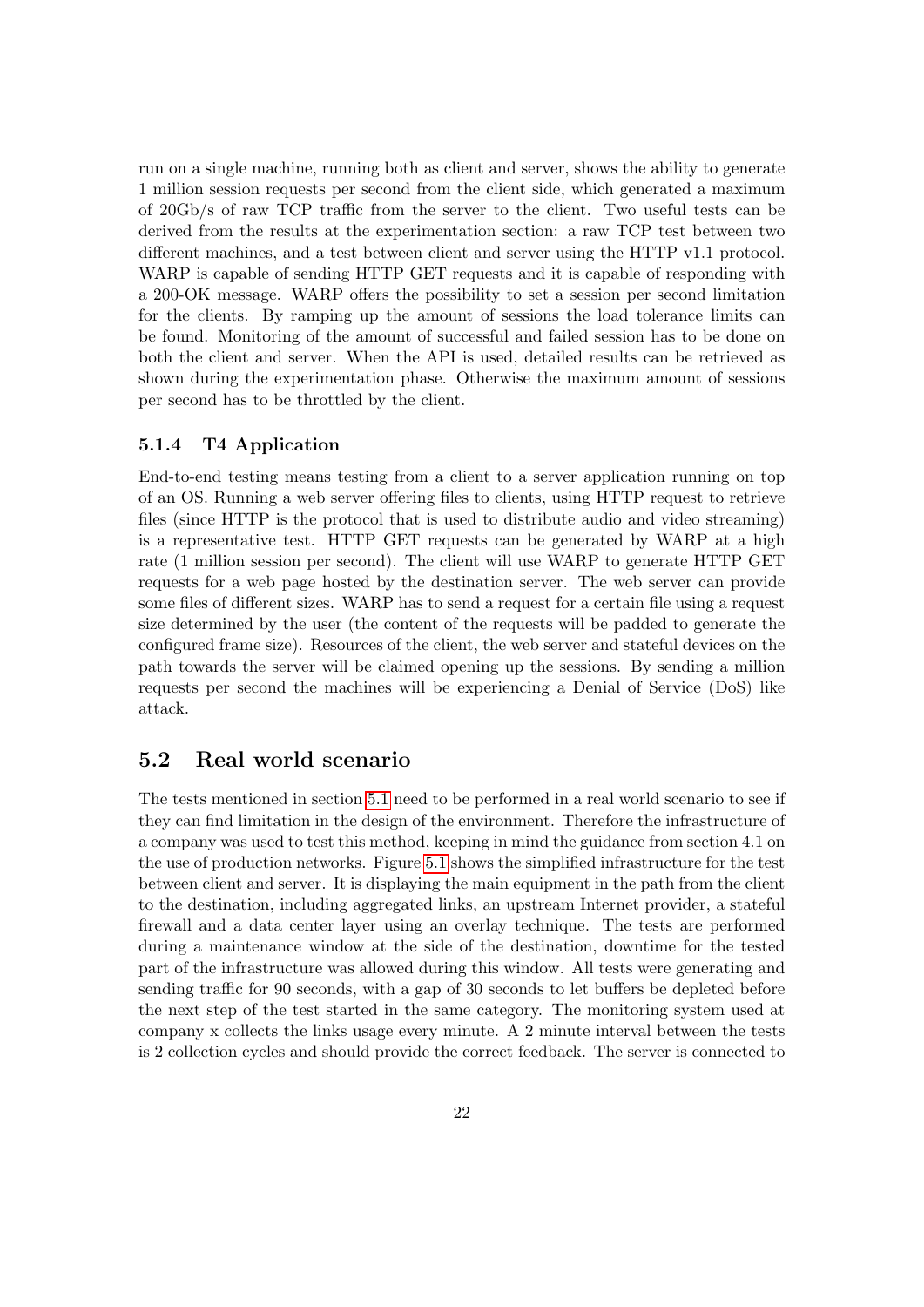<span id="page-23-0"></span>

Figure 5.1: Simplified Infrastructure of the real world scenario for the real world test. The server on the left-hand side is the HTTP server.

a Data Center Interconnect (DCI) switch where an overlay technique (Ethernet Virtual Private Network (EVPN)) is used to guarantee service uptime.

#### 5.2.1 T1 Bandwidth Generation

Using pktgen on top of DPDK with an Ethernet frame size of 64 bytes generated a maximum of 42 Mpps towards the server during the experimental phase. Pktgen only sends from one source to one destination, also using just one source and destination port. Appendix [B.3](#page-51-0) contains the script used for this test. The plan was to ramp up the frame size from 64 bytes to 400 bytes. The link from the switch to the router at the client side is an aggregated link built up from  $4x$  10Gb/s interfaces. Hashing algorithms<sup>[14](#page-36-13)</sup> decide what physical interface of the aggregated link is used per stream. A switch's default hashing algorithm uses layer 2 addresses as input in this case causing all the traffic to end up in a single 10Gb/s link towards the destination. Even when a different hashing algorithm was used the link would have been the same since source and destination address and port are the same in this test. To reach the network of company x, the data had to flow over the production network at Nikhef. Hashing algorithms could not be altered during the tests since hashing algorithms affect every aggregated link on the device. Using extra sources to generate traffic, using different IP addresses could produce a higher amount of throughput because the hashing algorithm would choose a different link per server (depending on the chosen algorithm).

#### 5.2.2 T2 Throughput

Due to the hashing settings that could not be changed without affecting Nikhef's production environment, the result of the second test is predictable and will be 10Gb/s (capacity of the single link used). Using four servers as a traffic source could generate a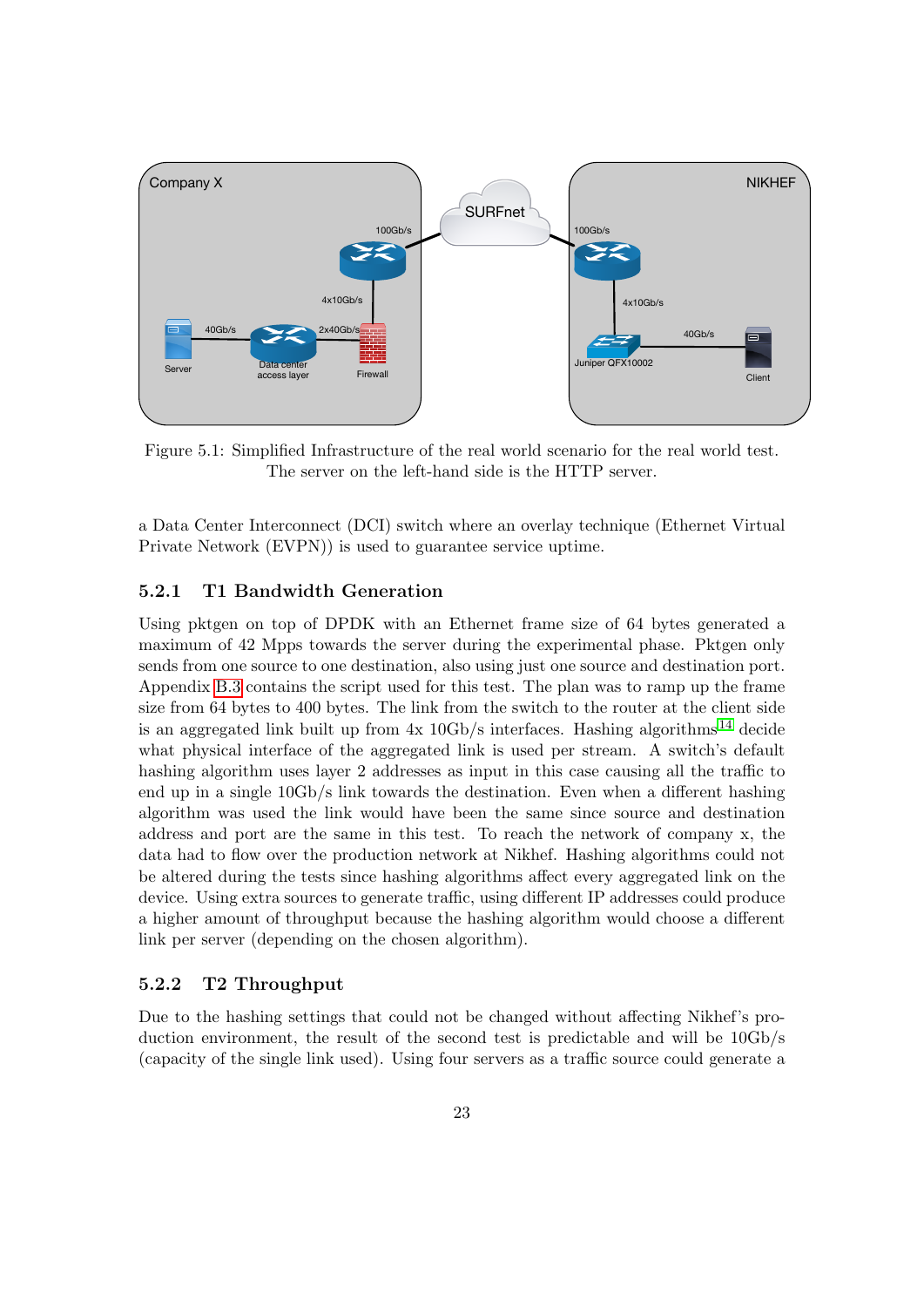total throughput of 40Gb/s. Since the test environment had only 2 servers left (one was acting as the destination in the data center of company x), the link limitations could never be reached.

#### 5.2.3 T3 TCP Based

Sending raw TCP sessions between 2 servers using WARP with different packet sizes should provide a good representation of the capabilities of the servers and the intermediate devices in the path from source to destination. The server should be running WARP, acting as a raw TCP server listening on 100 ports, and sending responses of a specified size when requests come in. The client should be configured to use 40.000 ports for the requests, targeting the 100 ports at the server side. This makes a total of 4 million possible flows between client and server. Request and response sizes can be equal at every run. Chosen TCP packet sizes are, 64, 256, 512, 1024 and 2048 bytes since utilization of the link is only 10% of the 40Gb/s connection when a TCP packet size of 256 bytes is used, since the test is looking for limitations, some load was necessary. Packets with a size of 2048 bytes take up 50% of the links capacity. The source and destination ports were changing at every session, therefore we expected to generate traffic up to a link capacity of 20 Gb/s.

Appendix [B.3](#page-51-0) displays the script that was used for this test. WARP was started using 8 CPU's and using all the memory. Server A from the experimental phase was used as the server side. Server B was used as the client generating the requests.

#### <span id="page-24-0"></span>5.2.4 T4 Application

A web server needs to be set up offering a couple of different files. The files must be hosted in memory (on a RAM disk) to make sure disk IO will not become the bottleneck for the tests. Caching was disabled to make sure the performance of the web service was tested. Using WARP at the client side requesting the files from the web server.  $NGNX<sup>2</sup>$  $NGNX<sup>2</sup>$  $NGNX<sup>2</sup>$  was used as the web service for this test. The performance tuning page from NGINX was used to set the correct settings for the tests  $20$ . The amount of maximum available sockets was set to 50.000. This test will show the limits of the infrastructure towards the destination or from the server running the web application. WARP can be used as a web server responding with an HTTP 200-OK message, padded to enlarge the Ethernet frame to match the configured size. Testing application layer protocols using WARP as a client can result in more throughput and more sessions per second then during normal usage in a real life scenario. Pushing the amount of sessions up could stress the intermediate hardware to their limits.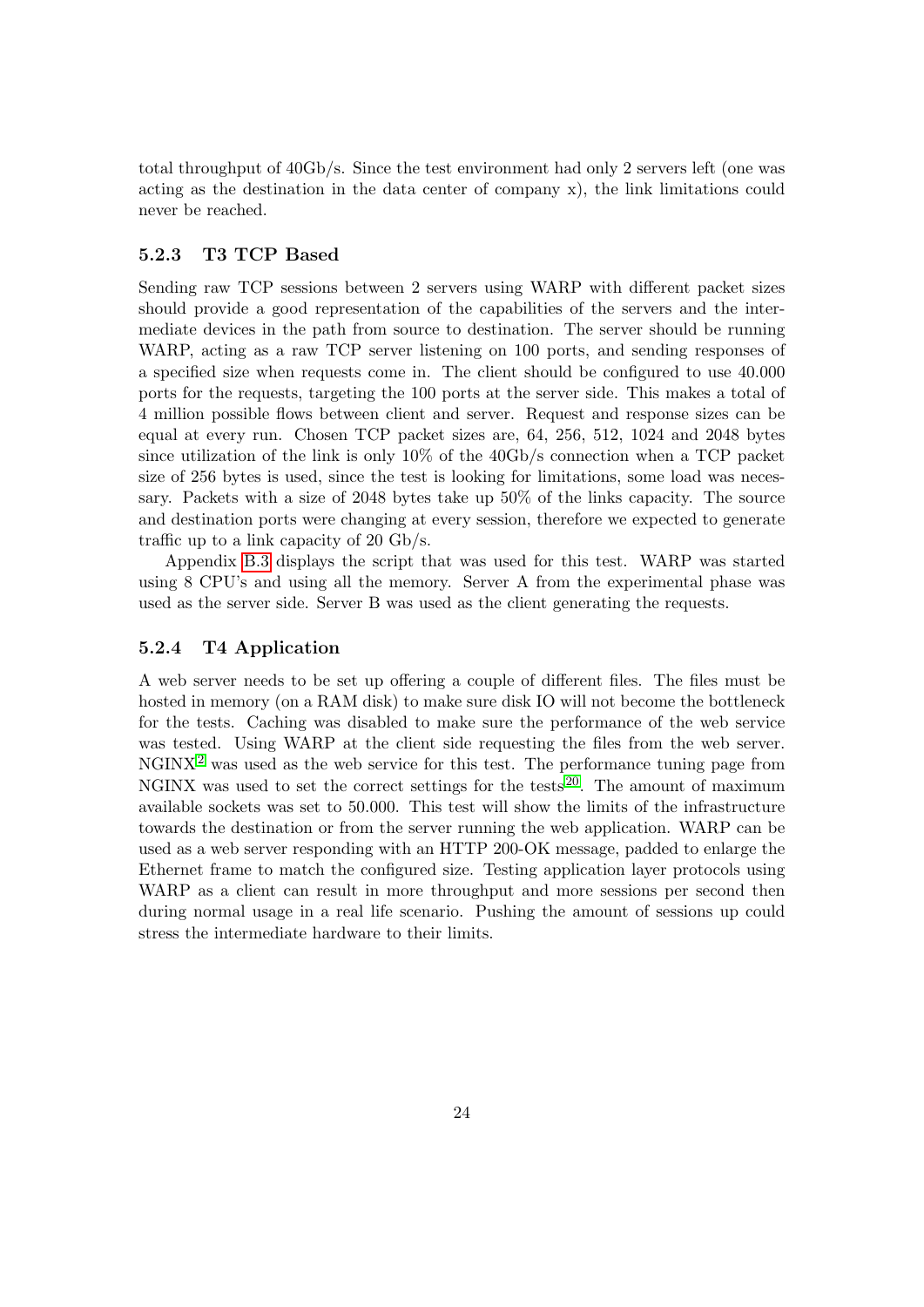## <span id="page-25-0"></span>Chapter 6

## Results

Real world tests proposed in chapter [5](#page-20-0) are executed from within the network of Nikhef to the network of company x during a maintenance window. For the methodology containing the use cases DPDK was used as a framework to find the limitations of the hardware in the path. Pktgen was used for T1 and T2. WARP was used to get the results for T3. A combination of WARP and NGINX was used to get the results for T4.

#### <span id="page-25-1"></span>6.1 Infrastructure

The network at company x as it is shown in figure [5.1](#page-23-0) is a simplified representation. The detailed infrastructure used during the real world test is displayed in figure [6.1.](#page-26-1) Since all the network hardware is redundant and a single device failure cannot result in total downtime the network and therefore the monitoring gets more complicated. The server is connected to a data center layer that is spread over two physical locations, one serving as the active and the other as the passive environment. To minimize broadcast traffic between the data centers an overlay technique is used. This overlay blocks broadcast storms at one location spreading to the other location. During the tests we did not reach hardware limits based on capacity. Therefore, the overhead from the overlay technique is not a problem during these tests. The network is not in production and the server used for the tests is the only server connected to the data center switches. When traffic does not arrive at the destination, detailed measurements are needed at every device for every link to determine where the traffic gets dropped.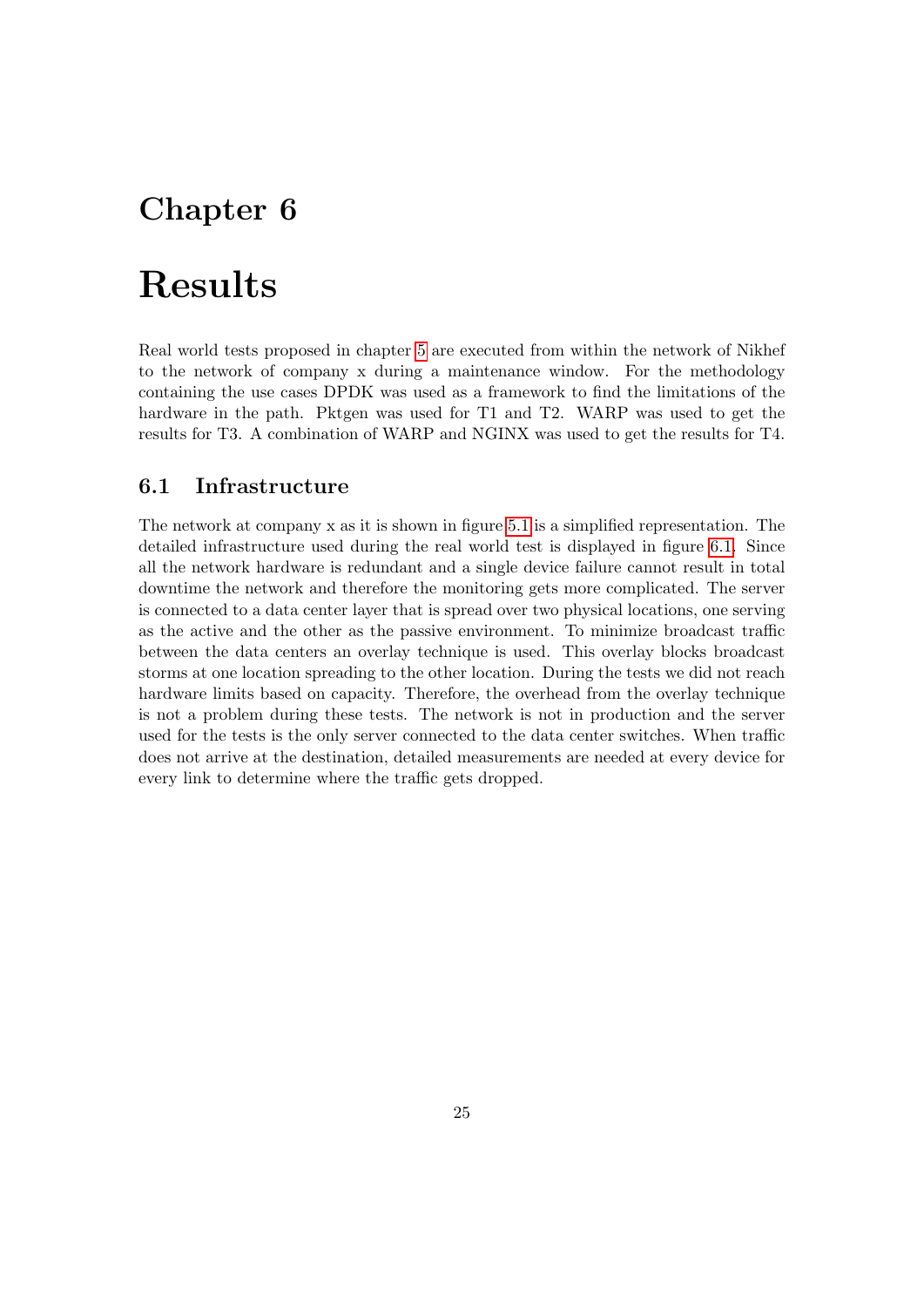<span id="page-26-1"></span>

Figure 6.1: Detailed visualization of real world scenario.

#### <span id="page-26-0"></span>6.2 Monitoring

During the test cases, we executed the tests while monitoring all of the interfaces used for the path from client to destination. The experimental environment was monitored using the SNMP collector. SURFstat monitors the link utilization between Nikhef and company x. Company x used an SNMP collector to monitor all the links from the Internet Service Provider to the destination of the test. Interfaces from possible backup paths were monitored as well. Due to the complexity of the network, graphs displaying multiple links are created to present a total picture of the used bandwidth during the maintenance window. Figures shown in this chapter display the graphs of the throughput that was sent out of the aggregated interfaces connecting router1 to the firewall cluster and the links connecting the firewalls to the DCI switches inside the data center. SURFstat provided figure [6.2](#page-27-1) displaying the generated throughput between source and destination networks. This figure is used to see if the measured incoming throughput was the same as the measured outgoing bandwidth from Nikhef's network.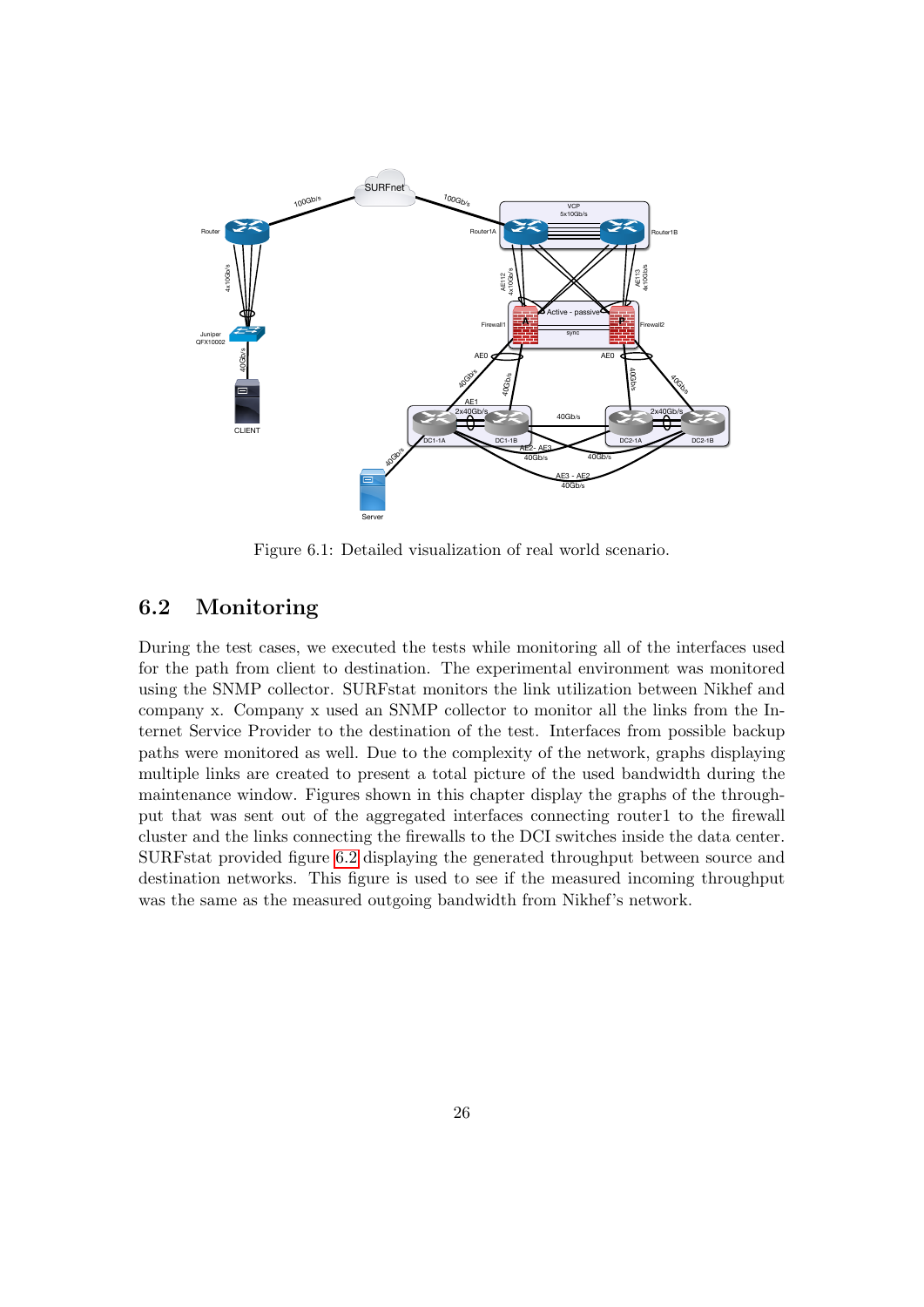<span id="page-27-1"></span>

Figure 6.2: Bandwidth utilization of real world tests from Nikhef to company X during the time window the use cases were executed (figure provided by SURFstat).

#### <span id="page-27-0"></span>6.3 Data Plane Development Kit based tools

The results of the DPDK based applications pktgen and WARP are explained during the performance tests in the real world scenario.

#### 6.3.1 pktgen

Due to hashing algorithms used inside the core network of Nikhef, the real world test using pktgen could never reach more than 10Gb/s. The production network of Nikhef could not be altered during the tests.

The hashing algorithm used by the switch should be configured to divide the load coming in from the internal network. When most of the traffic is generated by one source to one destination using a single session, the throughput for a single flow will never reach above 10Gb/s in the network setup used during the tests. Knowing the traffic patterns during the design phase of a network can overcome these issues. Using multiple streams between client and server can improve the performance but this cannot be achieved using pktgen. Multiple clients generating traffic towards one destination can fill the capacity of multiple links to reach 40Gb/s.

#### 6.3.2 WARP

From the benchmark results performed on WARP in chapter [4](#page-12-0) it is known WARP is capable of generating a million session per second for raw TCP and HTTP requests.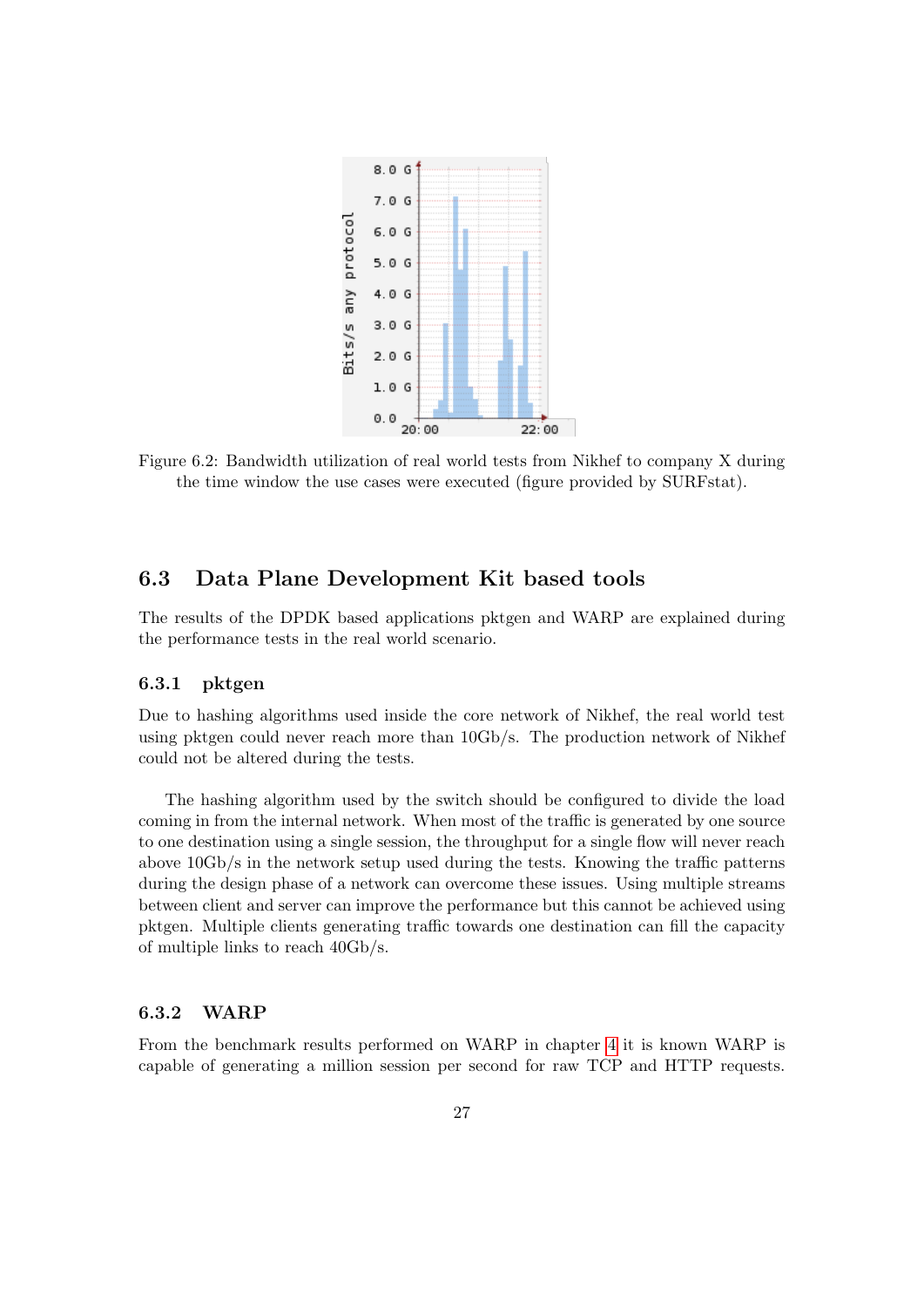WARP was used to run three tests. WARP needs to be commanded using its own syntax. The command file that was used for the NGINX server test and the WARP HTTP server test can be found in appendix [B.3.](#page-51-0) As WARP runs on top of DPDK, the DPDK commands point to resources that will be claimed by DPDK. As an example:

#### ./build/warp17 -c ff -n 4 -m 32768 -- --qmap-default max-c  $\setminus$ --tcb-pool-sz 32768 --cmd-file test-client-nginx-http.txt

DPDK is started using 8 cores and 4 memory channels loading 32GB of memory, a default optimal mapping for CPU to NIC binding is chosen and the 32MB of memory is used per TCP control block size and a command file is used to start WARP.

Figure [6.3](#page-29-0) shows the results of the three experiments executed with the use of WARP, to get the results for use cases three and four. Measurements were taken at the interfaces used to handle the data from the client going into the network towards the destination during the three upcoming tests. A first test where WARP was used to retrieve a 500 Kbyte file from an NGINX web server running on server A was executed. This NGINX server was tuned for performance  $20$ . The file was placed on a RAM disk to make sure disk IO would not be the bottleneck during the performance tests. The first test is executed starting at 20:50 and it ran until 21:00. The request size is increased every 90 seconds with an interval of 30 seconds between the tests. During this test the following request sizes where used: 64, 256, 512, 1024 and 2048 bytes. Figure [6.4](#page-29-1) shows that the amount of traffic leaving the server goes above 4Gb/s while only 0.6 Gb/s of requests are coming in on the receiving end. This matches the values shown in figure [6.3.](#page-29-0)

A choice to rate limit at the NGINX server at the receiving end (allowing the server to accept a maximum of 50.000 concurrent sessions) was made to restrict the service from being overloaded by the client. Although the server was limited to 50.000 concurrent sessions, all the available sessions were used by WARP which made the service unavailable for other users. This proves the infrastructure and the application are capable of handling 50.000 sessions.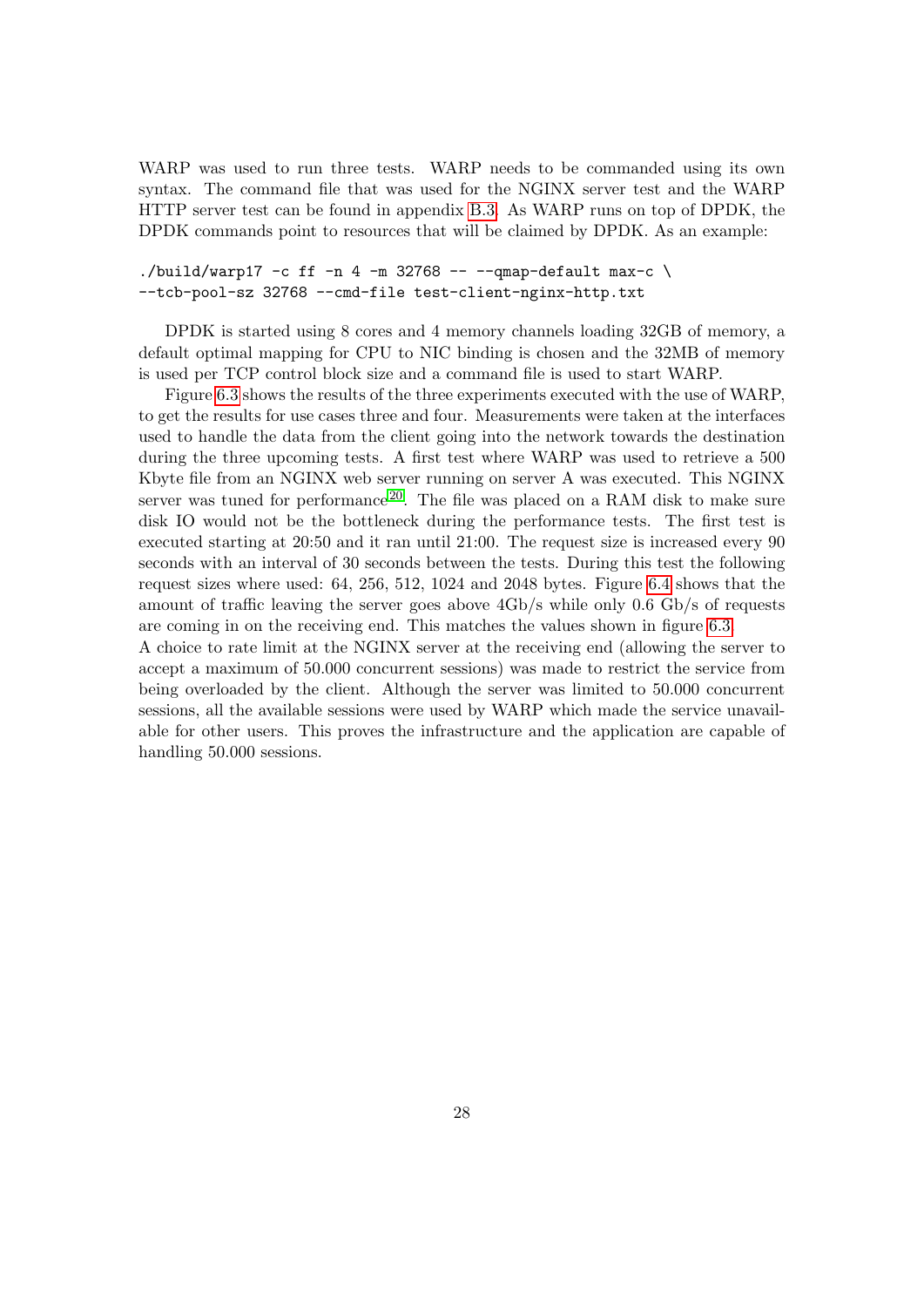<span id="page-29-0"></span>

Figure 6.3: Time line of the performed tests using WARP displaying the bandwidth usage over time

<span id="page-29-1"></span>

Figure 6.4: Bandwidth utilization server A during NGINX test, measurements from servers perspective

At 21:20 test 2 was started, to determine the limitation of handling layer 4 data as detailed in paragraph [5.2.4.](#page-24-0) Generating a maximum amount of raw TCP session from client to server both running WARP and using 32GB of memory and all cores to generate traffic. Request and response sizes chosen for this tests are: 64, 256, 512, 1024 and 2048 bytes. The bandwidth utilization measurements are from the uplink and downlink interfaces of the devices in the path as shown in figure [6.1](#page-26-1) represented by "AE112" and "AE113". Two separate graphs are displayed for these links, figure [6.5](#page-30-0) shows all the interfaces connected to firewall1 and figure [6.6](#page-31-0) shows all the interfaces connected to firewall2. The graphs display traffic that went out of one interface and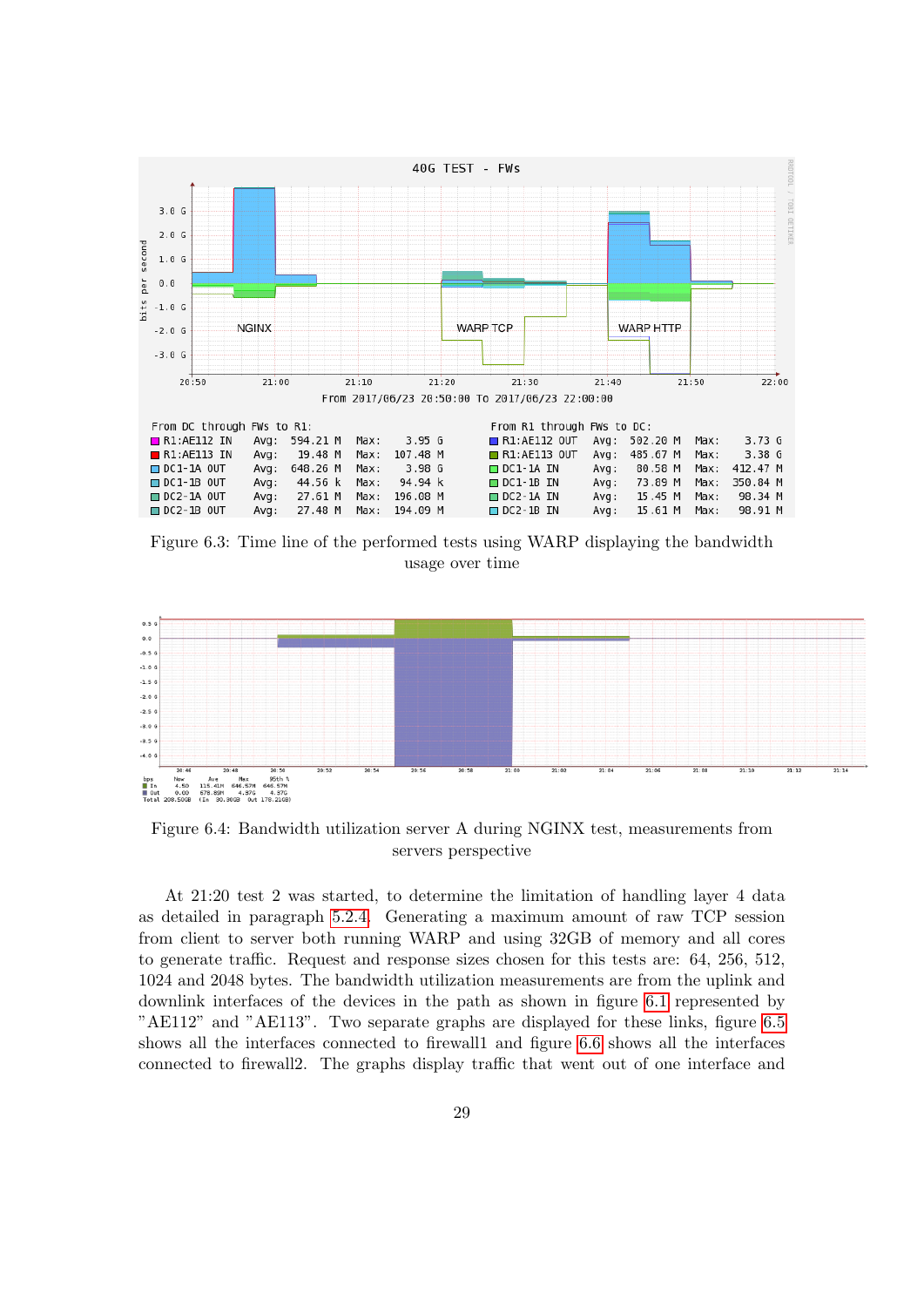is expected to come into the interface at the other side when the firewall forwards the traffic, when this does not happen white gaps can seen as marked with the red arrow in figure [6.5.](#page-30-0) The blue line represents data that left the router interface and the green bar represent the data that was received by the data center switches. These white gaps in the graph represent the data that got lost due to failing hardware during the execution of the tests. Data points above zero represent data that went from server to client and data points below zero represent data from client to server.

Firewall sessions statistics were not registered due to logging problems in the firewall environment that we were not able to repair before the end of the maintenance window. Chapter [4](#page-12-0) shows that the benchmark value of 1 million sessions per second can be generated, where only small differences are observed at different packets sizes. The graph in figure [6.5](#page-30-0) doesn't display any traffic at the start of this second test at 21:20. This is the moment the raw TCP test was started while figure [6.2](#page-27-1) displays traffic towards the tested network.

<span id="page-30-0"></span>

Figure 6.5: Bandwidth utilization of links between router1, firewall1 and DC1 during the time window of the tests, spikes represent an executed test.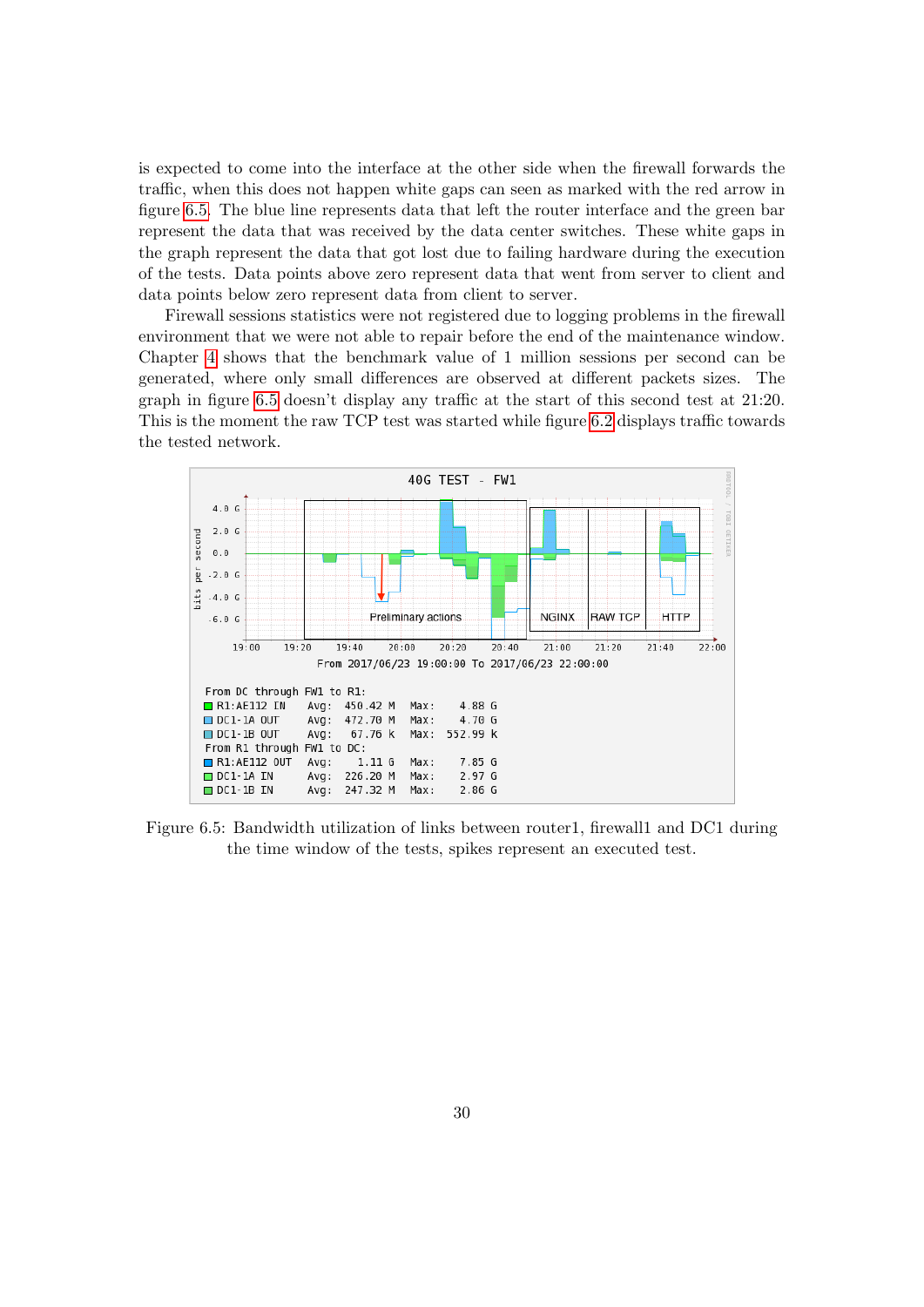<span id="page-31-0"></span>

Figure 6.6: Bandwidth utilization of links between router1, firewall2 and DC2 during the time window of the test, the spike represents the moment of a fail over to the secondary machine.

The graph in figure [6.6](#page-31-0) displays the generated traffic. When the test started, the active firewall crashed and a failover to the passive machine is the result. Log messages retrieved from connected routers also display BGP session failures from the formerlyactive firewall. This graph also displays the difference between traffic sent from the router to the firewall and the traffic received by the downstream switch. Input is 3Gb/s and output is in the range of 200 - 300 Mb/s. The firewall was configured to accept all the traffic from the source range of the test server inside the network.

The firewalls are not capable of handling this amount of sessions per second. Due to time restrictions this test could not be performed again to pinpoint the maximum number of sessions. When the test was finished, the firewalls recovered.

At 21:40 the third and last test is started between server and client, again both running WARP. Generating the maximum amount of HTTP sessions using 32GB of memory and all available cores. Generating a GET request and responding with a 200- OK message from the server running WARP instead of NGINX. From the experimental phase of this research it is known that WARP is capable of handling more requests per second than NGINX can. This last test is executed to find the limits of intermediate hardware when HTTP sessions are opened up in a fast rate. Message sizes for this tests are : 64, 256, 512, 1024 and 2048 bytes. Request and response size are equal. With the information from the benchmark in chapter [4](#page-12-0) the limitations of client and server are known. From test two it is known the firewalls cannot handle the load when to many sessions per second come in. The same behavior is expected during this last test. Figure [6.5](#page-30-0) shows 4Gb/s going into the firewall and only 500Mb/s of HTTP traffic arriving at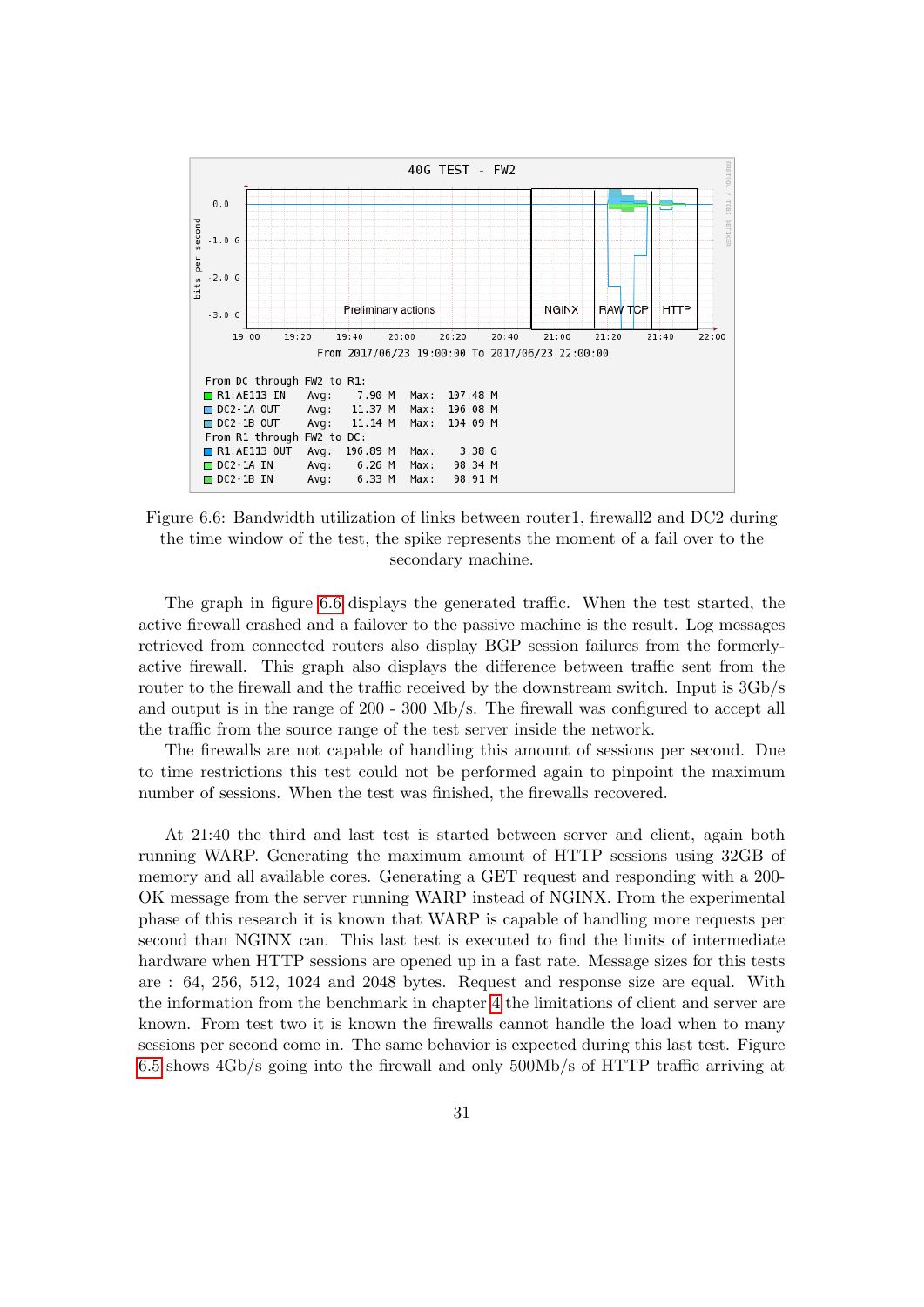the other side. This means that the firewall was not able to handle the amount of new sessions per second which caused it to stop functioning [13](#page-36-15). Management sessions broke down and traffic got lost as the figures display.

In a real world scenario like the one we used in these test, limitations can be revealed by executing the test described in chapter [5.](#page-20-0) The unexpected fail over of the firewall when one million session were sent to the destination server is a perfect example of finding the weakest link in the chain. It was not the bandwidth nor the amount of packets per second that made the firewall crash, but the amount of sessions are the limitation for tests two and three.

This proves that DPDK and WARP can be utilized to perform end-to-end application layer testing. WARP can generate the load to a service in order to see if the service can handle the expected load. WARP can also be used to find the limitation of the infrastructure towards an application.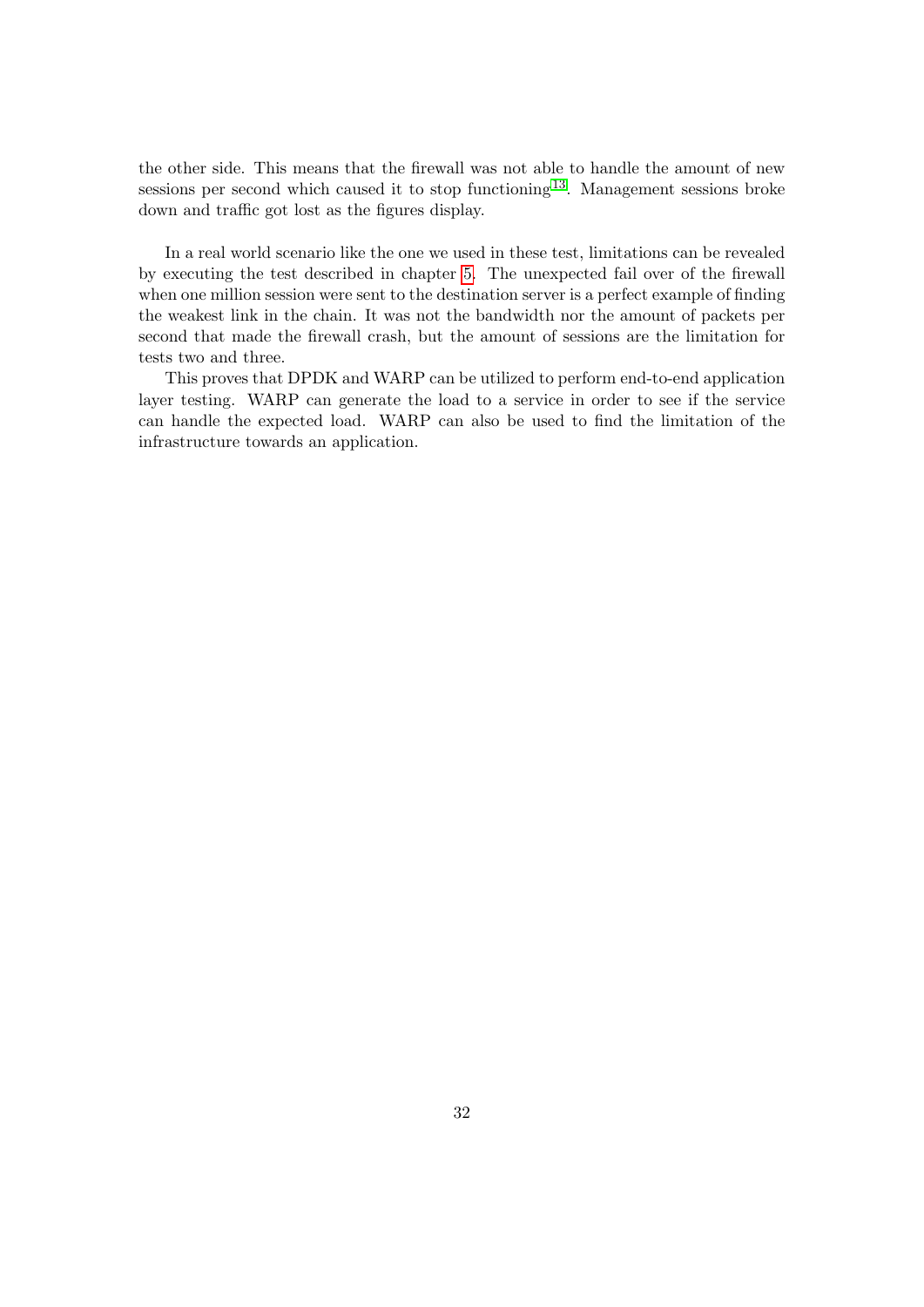## <span id="page-33-0"></span>Chapter 7

## Conclusion

From the tool assessment performed in chapter [4](#page-12-0) and the tests described in chapter [5,](#page-20-0) results are gathered and described in chapter [6.](#page-25-0) The results, executed according to current standards and best practices, allow to draw conclusions on tool suitability and the necessary characteristics of high-bandwidth session based throughput tests in a realworld environment.

When it comes to generating session based high bandwidth throughput testing, DPDK should be used in combination with pktgen in order to reach hardware limitations. Using DPDK in combination with WARP creates the possibility to generate traffic at the application layer. The kernel based tools could not provide the results this research was looking for.

During this research, the limitations of the hardware used in the experimental setup were found by executing the tests. The tests can be used as a guideline to find the hardware limits in the path from client to server. T1 revealed a limitation for the amount of packets per second in the PCI Express bus. T2 was used to get the maximum possible throughput from client to server, the hashing settings were shown to be a limitation in the setup as expected. T3 revealed the hardware limits for client and server with regards to the amount of sessions and bandwidth usage. Next to the hardware limits T3 revealed a limitation of a stateful firewall in the path towards the destination, the overload behavior of the firewall is also known by executing this test.

T4 stressed an application to get the performance limits for this specific application.

These tests should be used to get a better insight in the limitations of an infrastructure that is used to provide services. Combining DPDK with pktgen and WARP can reveal the limits of an infrastructure. To perform high bandwidth session based throughput tests up to layer 3, pktgen on top of DPDK is capable of reaching hardware limits. For application layer link testing, WARP is the framework to use. Support for other applications must be added to WARP in order to improve the employability, but the start looks promising. The use of different kernels did not show any major differences in the results of executed kernel based application tests during this research.

<span id="page-33-1"></span>The exact limit of the firewall was not found, it is only known that one server using WARP can generate the amount of sessions per second to make the system fail. By increasing the amount of sessions step by step we could have pinpointed the amount of sessions where the firewall started failing.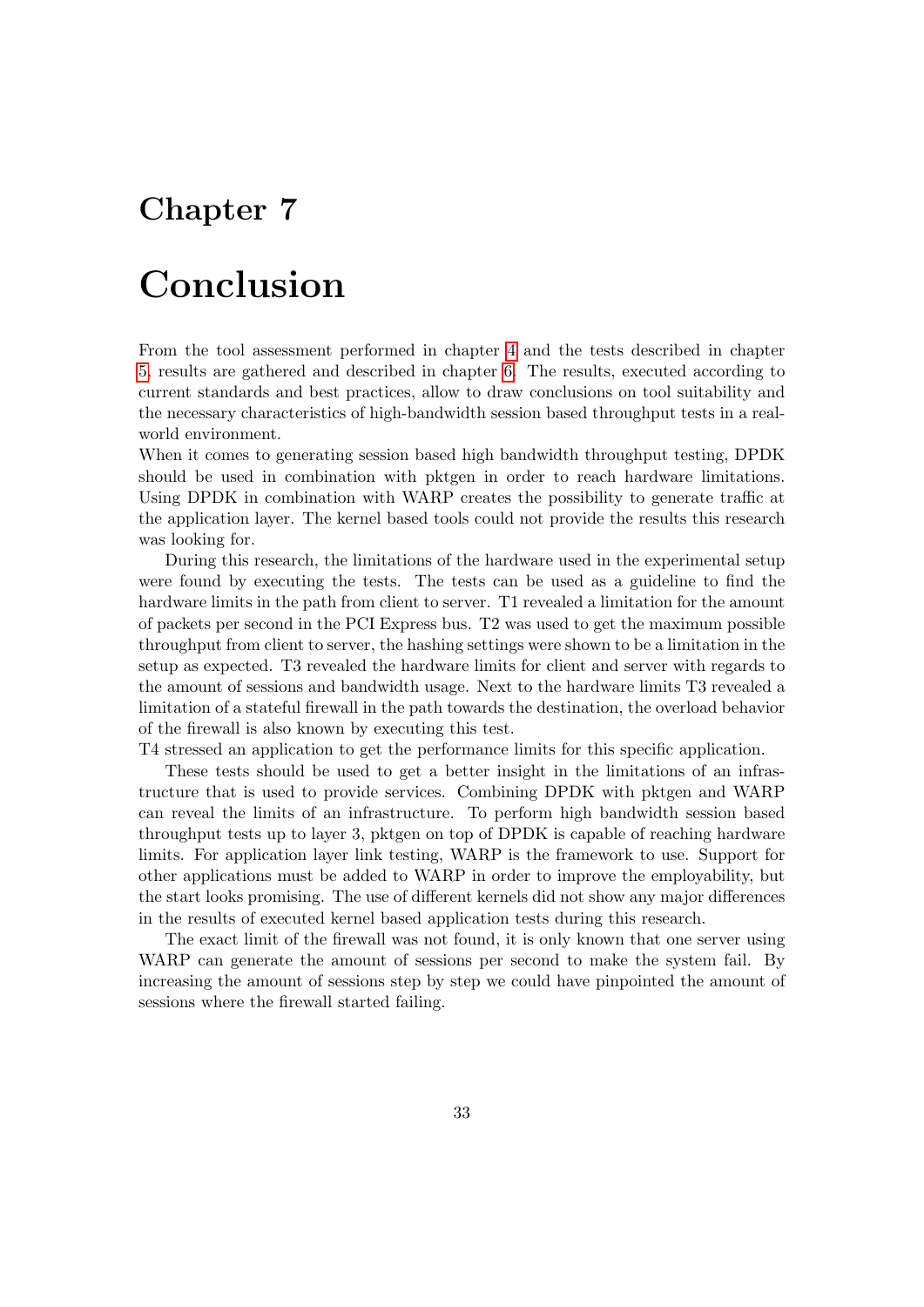#### 7.1 Suitability of the Data Plane Development Kit

The Data Plane Development Kit is still a work in progress, and today we see only the beginning of its potential being harnessed for network load testing. New tools that use the power of DPDK are introduced every year: Pktgen (2013), MoonGen(2014), T-rex (2015), WARP(2016). The possibilities to test up to layer 7 in the OSI model are now becoming available to system and network administrators. Current tooling is capable of generating a million sessions per second using simple server hardware. DPDK applications supporting IPv6 and multiple application layer protocols are needed to improve infrastructures in order to offer services.

#### <span id="page-34-0"></span>7.2 Future Work

The hashing algorithm used at Nikhef's core network limited the performance tests to 10Gb/s. Using 4 clients or changing the hashing settings should result in more bandwidth utilization. By doing this, the other limitation this research was looking for such as the amount of packets per second being a bottleneck can be reached. Further analysis on the Data Center Infrastructure layer at company x can be performed.

During this project an attempt was made to use an IBM Power8 machine (server E) to generate traffic at 100Gb/s. Because of problems during compilation and memory allocation this attempt had to be abandoned due to time constraints.

This project used HTTP version 1.1 for application testing. Support for more protocols need to be added to WARP to make it more powerful. Currently WARP supports IPv4 only. When IPv6 is supported, the performance should be tested using IPv6. Monitoring in WARP should be improved, currently the API provides the only way of getting detailed results. NGINX was made available for DPDK recently. Running WARP towards a DPDK NGINX server should provide the capabilities of NGINX when it does not rely on kernel interrupts.

DPDK supports multiple NICs. During the project an effort was made to start generating traffic over 100Gb/s Mellanox cards. This was successful up to 60Gb/s TCP traffic, until the system crashed for reasons that could not be determined within the scope of this project. The proposed tests in this research paper need to be run using the Mellanox cards. Support and limitations for different 100Gb/s cards need to be researched.

The Generation 3, 8 lane PCI express cards are a limiting factor as shown in this paper. Further investigations could look into the limitations of 16-lane PCIe and its associated scaling behavior.

Intel offers a guide to improve the throughput for the XL710 40Gb/s card for the Linux kernel<sup>[16](#page-36-12)</sup>. This guideline provides kernel settings that might improve the results for the kernel based tools. During this research the guideline was not used to improve the kernel settings, the reason for this is that the settings are dependent on the application that is ran on top of the kernel. This research, due to time constraints focused on the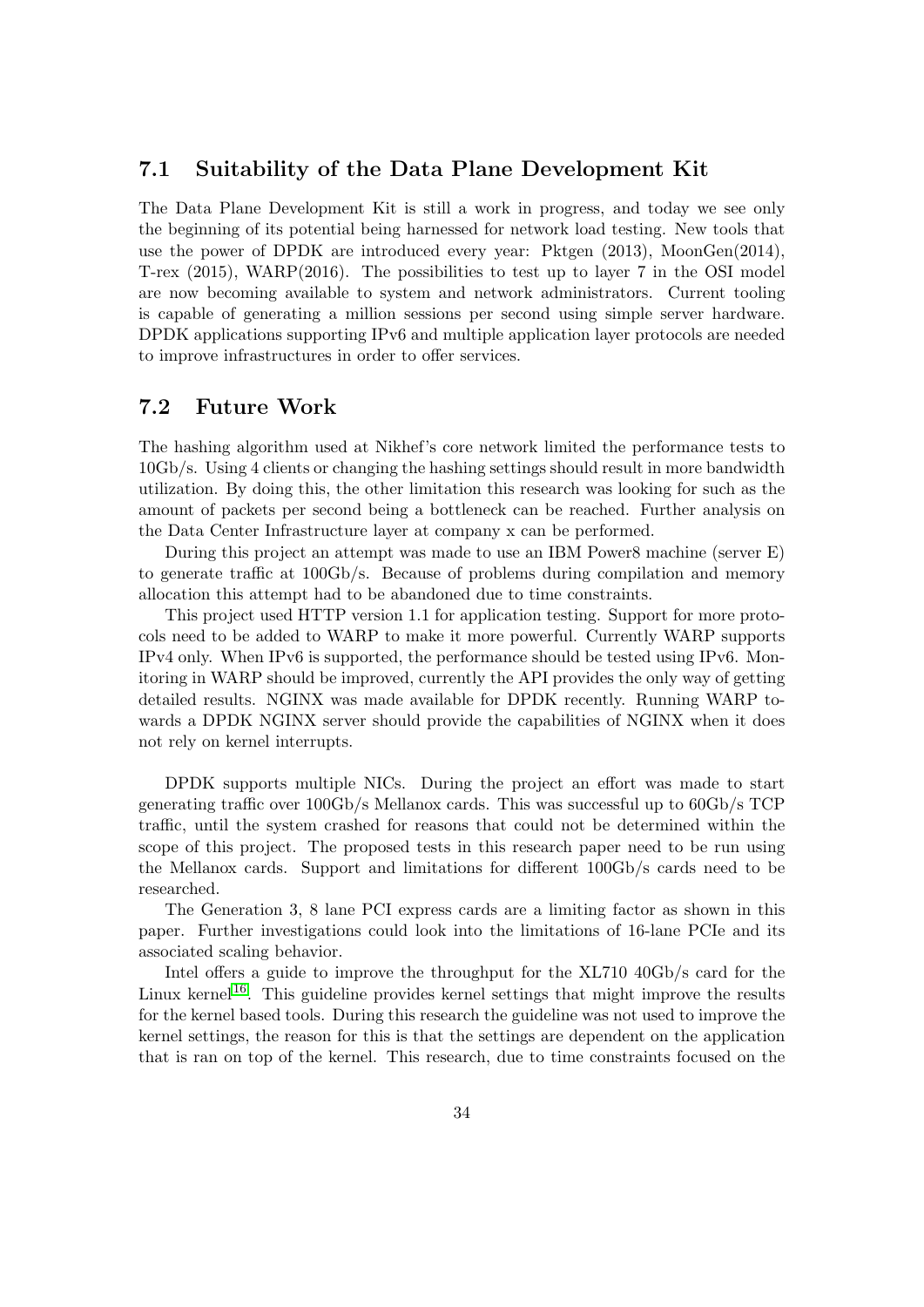DPDK tooling. Tweaking the kernel for all the tools in table [3.1](#page-10-0) is out of scope for this research while it would be very interesting to know if the proposed settings from the guide will impact the performance of the kernel based tools.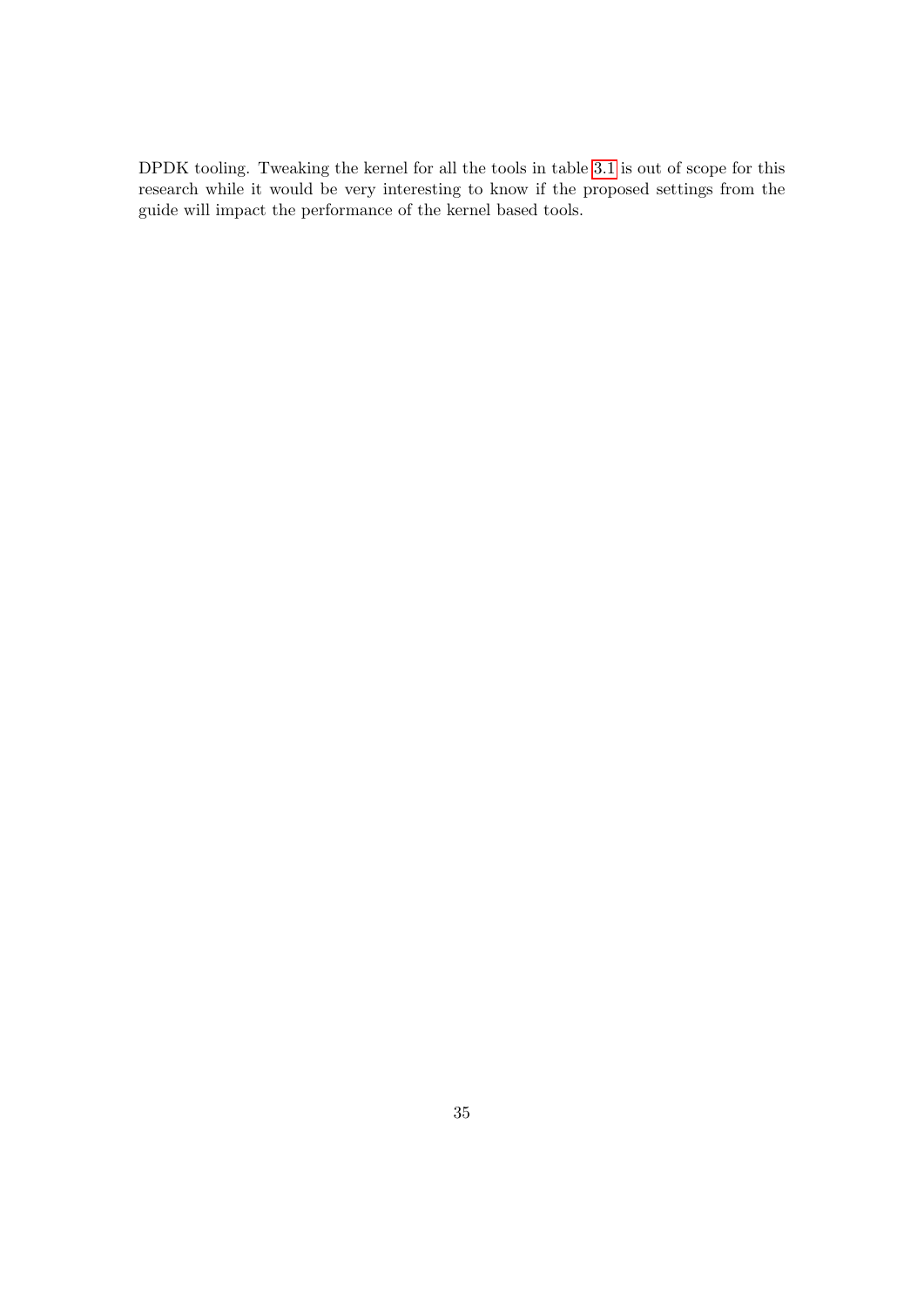## Bibliography

- <span id="page-36-0"></span>[1] iperf - the tcp, udp and sctp network bandwidth measurement tool. URL [https:](https://iperf.fr) [//iperf.fr](https://iperf.fr).
- <span id="page-36-14"></span>[2] Welcome to nginx wiki! — nginx. URL [https://www.nginx.com/resources/](https://www.nginx.com/resources/wiki/) [wiki/](https://www.nginx.com/resources/wiki/).
- <span id="page-36-1"></span>[3] Hping - active network security tool, 2006. URL <http://www.hping.org>.
- <span id="page-36-2"></span>[4] Bonesi - the ddos botnet simulator, 2008. URL [https://github.com/Markus-](https://github.com/Markus-Go/bonesi)[Go/bonesi](https://github.com/Markus-Go/bonesi).
- <span id="page-36-4"></span>[5] Dpdk (data plane development kit), 2013. URL <http://dpdk.org>.
- <span id="page-36-6"></span>[6] pktgen-dpdk - traffic generator powered by dpdk, 2013. URL [http://dpdk.org/](http://dpdk.org/browse/apps/pktgen-dpdk/) [browse/apps/pktgen-dpdk/](http://dpdk.org/browse/apps/pktgen-dpdk/).
- <span id="page-36-10"></span>[7] libmoon: libmoon is a library for fast and flexible packet processing with dpdk and luajit, 2014. URL <https://github.com/libmoon/libmoon>.
- <span id="page-36-5"></span>[8] emmericp/moongen: Moongen is a fully scriptable high-speed packet generator built on dpdk and luajit, 2014. URL <https://github.com/emmericp/MoonGen>.
- <span id="page-36-7"></span>[9] Juniper/warp17: The stateful traffic generator for layer 1 to layer 7, 2016. URL <https://github.com/Juniper/warp17>.
- <span id="page-36-3"></span>[10] Computing - cern, 2017. URL <https://home.cern/about/computing>.
- <span id="page-36-9"></span>[11] Dpdk supported network interface cards, 2017. URL <http://dpdk.org/doc/nics>.
- <span id="page-36-8"></span>[12] Ethernet frame explanation, 2017. URL [https://en.wikipedia.org/wiki/](https://en.wikipedia.org/wiki/Ethernet_frame) [Ethernet\\_frame](https://en.wikipedia.org/wiki/Ethernet_frame).
- <span id="page-36-15"></span>[13] Fortigate 3200d data sheet, 2017. URL [https://www.fortinet.com/content/](https://www.fortinet.com/content/dam/fortinet/assets/data-sheets/FortiGate_3200D.pdf) [dam/fortinet/assets/data-sheets/FortiGate\\_3200D.pdf](https://www.fortinet.com/content/dam/fortinet/assets/data-sheets/FortiGate_3200D.pdf).
- <span id="page-36-13"></span>[14] Hashing algorithms, 2017. URL [https://www.juniper.net/documentation/en\\_](https://www.juniper.net/documentation/en_US/junos/topics/concept/load-balance-technique-overview.html) [US/junos/topics/concept/load-balance-technique-overview.html](https://www.juniper.net/documentation/en_US/junos/topics/concept/load-balance-technique-overview.html).
- <span id="page-36-11"></span>[15] Dpdk performance guide for xl710, 2017. URL [http://dpdk.org/doc/guides/](http://dpdk.org/doc/guides/linux_gsg/nic_perf_intel_platform.html?highlight=xl710) [linux\\_gsg/nic\\_perf\\_intel\\_platform.html?highlight=xl710](http://dpdk.org/doc/guides/linux_gsg/nic_perf_intel_platform.html?highlight=xl710).
- <span id="page-36-12"></span>[16] Linux guide for intel xl710 nic, 2017. URL [https://www.intel.com/content/dam/](https://www.intel.com/content/dam/www/public/us/en/documents/reference-guides/xl710-x710-performance-tuning-linux-guide.pdf) [www/public/us/en/documents/reference-guides/xl710-x710-performance](https://www.intel.com/content/dam/www/public/us/en/documents/reference-guides/xl710-x710-performance-tuning-linux-guide.pdf)[tuning-linux-guide.pdf](https://www.intel.com/content/dam/www/public/us/en/documents/reference-guides/xl710-x710-performance-tuning-linux-guide.pdf).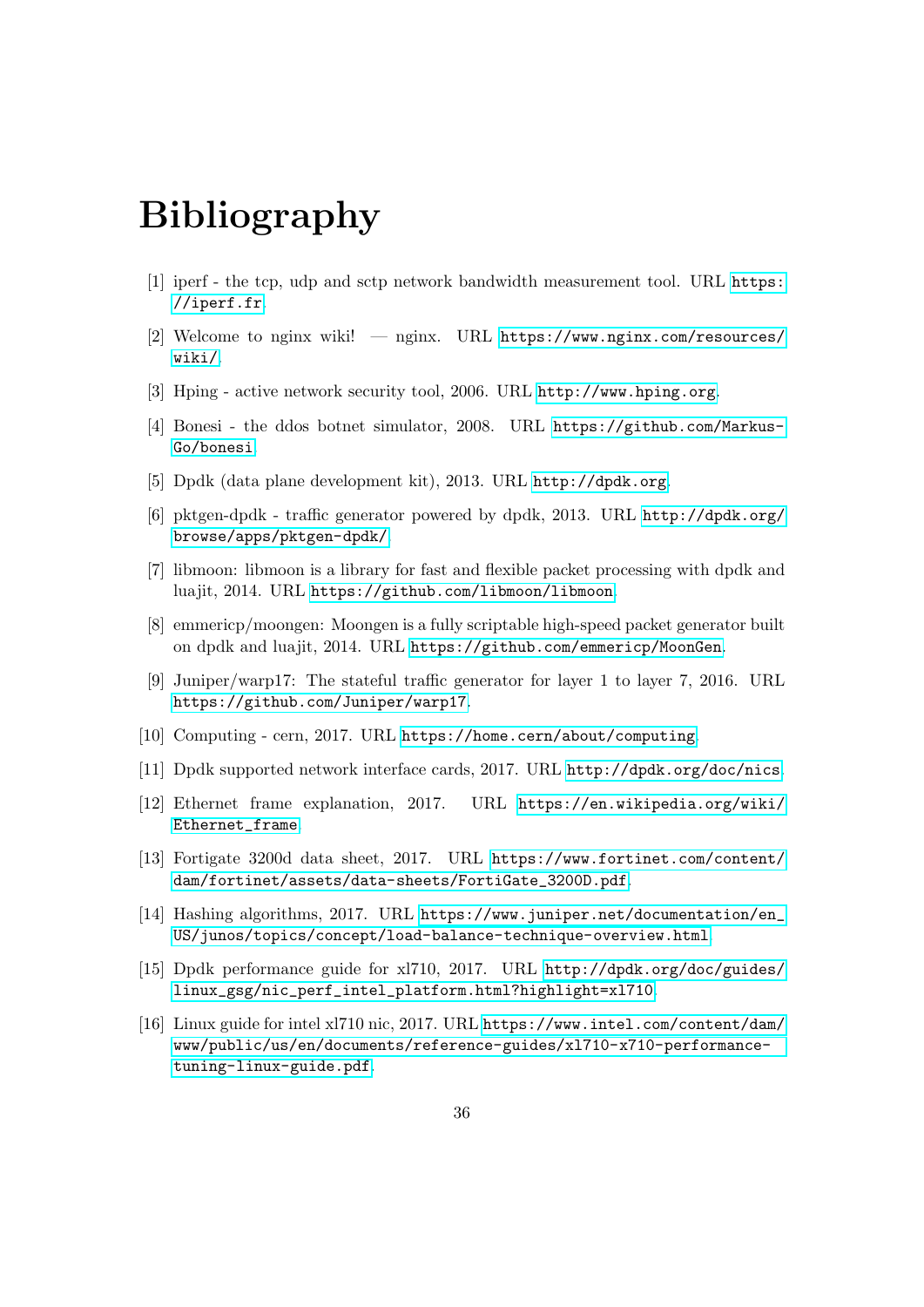- <span id="page-37-3"></span>[17] Joint engineering team (jet) - nitrdgroups, 2017. URL [https://www.nitrd.gov/](https://www.nitrd.gov/nitrdgroups/index.php?title=Joint_Engineering_Team_(JET)) [nitrdgroups/index.php?title=Joint\\_Engineering\\_Team\\_\(JET\)](https://www.nitrd.gov/nitrdgroups/index.php?title=Joint_Engineering_Team_(JET)).
- <span id="page-37-11"></span>[18] Warp benchmark script, 2017. URL [https://github.com/Juniper/warp17/](https://github.com/Juniper/warp17/blob/15d0f5a51619259bd75dca42a9ccbccedb94880b/examples/python/test_2_perf_benchmark.py) [blob/15d0f5a51619259bd75dca42a9ccbccedb94880b/examples/python/test\\_](https://github.com/Juniper/warp17/blob/15d0f5a51619259bd75dca42a9ccbccedb94880b/examples/python/test_2_perf_benchmark.py) [2\\_perf\\_benchmark.py](https://github.com/Juniper/warp17/blob/15d0f5a51619259bd75dca42a9ccbccedb94880b/examples/python/test_2_perf_benchmark.py).
- <span id="page-37-12"></span>[19] Moongen benchmark script, 2017. URL [https://github.com/emmericp/MoonGen/](https://github.com/emmericp/MoonGen/blob/b5c6c5f7c82b153deecbefcf694c4121c81f3ca5/examples/l3-tcp-syn-flood.lua) [blob/b5c6c5f7c82b153deecbefcf694c4121c81f3ca5/examples/l3-tcp-syn](https://github.com/emmericp/MoonGen/blob/b5c6c5f7c82b153deecbefcf694c4121c81f3ca5/examples/l3-tcp-syn-flood.lua)[flood.lua](https://github.com/emmericp/MoonGen/blob/b5c6c5f7c82b153deecbefcf694c4121c81f3ca5/examples/l3-tcp-syn-flood.lua).
- <span id="page-37-10"></span>[20] Nginx tuning, 2017. URL <https://www.nginx.com/blog/tuning-nginx/>.
- <span id="page-37-4"></span>[21] Sandvine report on protocol usage. 2017. URL [https://www.sandvine.com/](https://www.sandvine.com/downloads/general/global-internet-phenomena/2016/global-internet-phenomena-report-latin-america-and-north-america.pdf) [downloads/general/global-internet-phenomena/2016/global-internet](https://www.sandvine.com/downloads/general/global-internet-phenomena/2016/global-internet-phenomena-report-latin-america-and-north-america.pdf)[phenomena-report-latin-america-and-north-america.pdf](https://www.sandvine.com/downloads/general/global-internet-phenomena/2016/global-internet-phenomena-report-latin-america-and-north-america.pdf).
- <span id="page-37-5"></span>[22] Juniper qfx10000 pic port speed, 2017. URL [https://www.juniper.net/](https://www.juniper.net/documentation/en_US/release-independent/junos/topics/reference/specifications/port-panel-qfx10002-36Q.html) [documentation/en\\_US/release-independent/junos/topics/reference/](https://www.juniper.net/documentation/en_US/release-independent/junos/topics/reference/specifications/port-panel-qfx10002-36Q.html) [specifications/port-panel-qfx10002-36Q.html](https://www.juniper.net/documentation/en_US/release-independent/junos/topics/reference/specifications/port-panel-qfx10002-36Q.html).
- <span id="page-37-0"></span>[23] Esnet - science dmz, 2017. URL <https://fasterdata.es.net/science-dmz/>.
- <span id="page-37-8"></span>[24] Product specification for chelsio t580, 2017. URL [https://www.chelsio.com/nic/](https://www.chelsio.com/nic/unified-wire-adapters/t580-cr/) [unified-wire-adapters/t580-cr/](https://www.chelsio.com/nic/unified-wire-adapters/t580-cr/).
- <span id="page-37-9"></span>[25] Product specifications for intel xl710, 2017. URL [http://ark.intel.com/nl/](http://ark.intel.com/nl/products/83967/Intel-Ethernet-Converged-Network-Adapter-XL710-QDA2) [products/83967/Intel-Ethernet-Converged-Network-Adapter-XL710-QDA2](http://ark.intel.com/nl/products/83967/Intel-Ethernet-Converged-Network-Adapter-XL710-QDA2).
- <span id="page-37-2"></span>[26] Ethernet Alliance. Ethernet jumbo frames, 2017. URL [http://www.](http://www.ethernetalliance.org/wp-content/uploads/2011/10/EA-Ethernet-Jumbo-Frames-v0-1.pdf) [ethernetalliance.org/wp-content/uploads/2011/10/EA-Ethernet-Jumbo-](http://www.ethernetalliance.org/wp-content/uploads/2011/10/EA-Ethernet-Jumbo-Frames-v0-1.pdf)[Frames-v0-1.pdf](http://www.ethernetalliance.org/wp-content/uploads/2011/10/EA-Ethernet-Jumbo-Frames-v0-1.pdf).
- [27] R. Asati, C. Pignataro, F. Calabria, and C. Olvera. Device reset characterization. RFC 6201, March 2011.
- <span id="page-37-1"></span>[28] S. Bradner. Benchmarking Terminology for Network Interconnection Devices. RFC 1242 (Informational), July 1991. ISSN 2070-1721. URL [https://www.rfc-editor.](https://www.rfc-editor.org/rfc/rfc1242.txt) [org/rfc/rfc1242.txt](https://www.rfc-editor.org/rfc/rfc1242.txt). Updated by RFC 6201.
- <span id="page-37-6"></span>[29] S. Bradner and J. McQuaid. Benchmarking Methodology for Network Interconnect Devices. RFC 2544 (Informational), March 1999. ISSN 2070-1721. URL [https:](https://www.rfc-editor.org/rfc/rfc2544.txt) [//www.rfc-editor.org/rfc/rfc2544.txt](https://www.rfc-editor.org/rfc/rfc2544.txt). Updated by RFCs 6201, 6815.
- <span id="page-37-7"></span>[30] S. Bradner, K. Dubray, J. McQuaid, and A. Morton. Applicability statement for rfc 2544: Use on production networks considered harmful. RFC 6815, RFC Editor, November 2012. URL <http://www.rfc-editor.org/rfc/rfc6815.txt>. [http://](http://www.rfc-editor.org/rfc/rfc6815.txt) [www.rfc-editor.org/rfc/rfc6815.txt](http://www.rfc-editor.org/rfc/rfc6815.txt).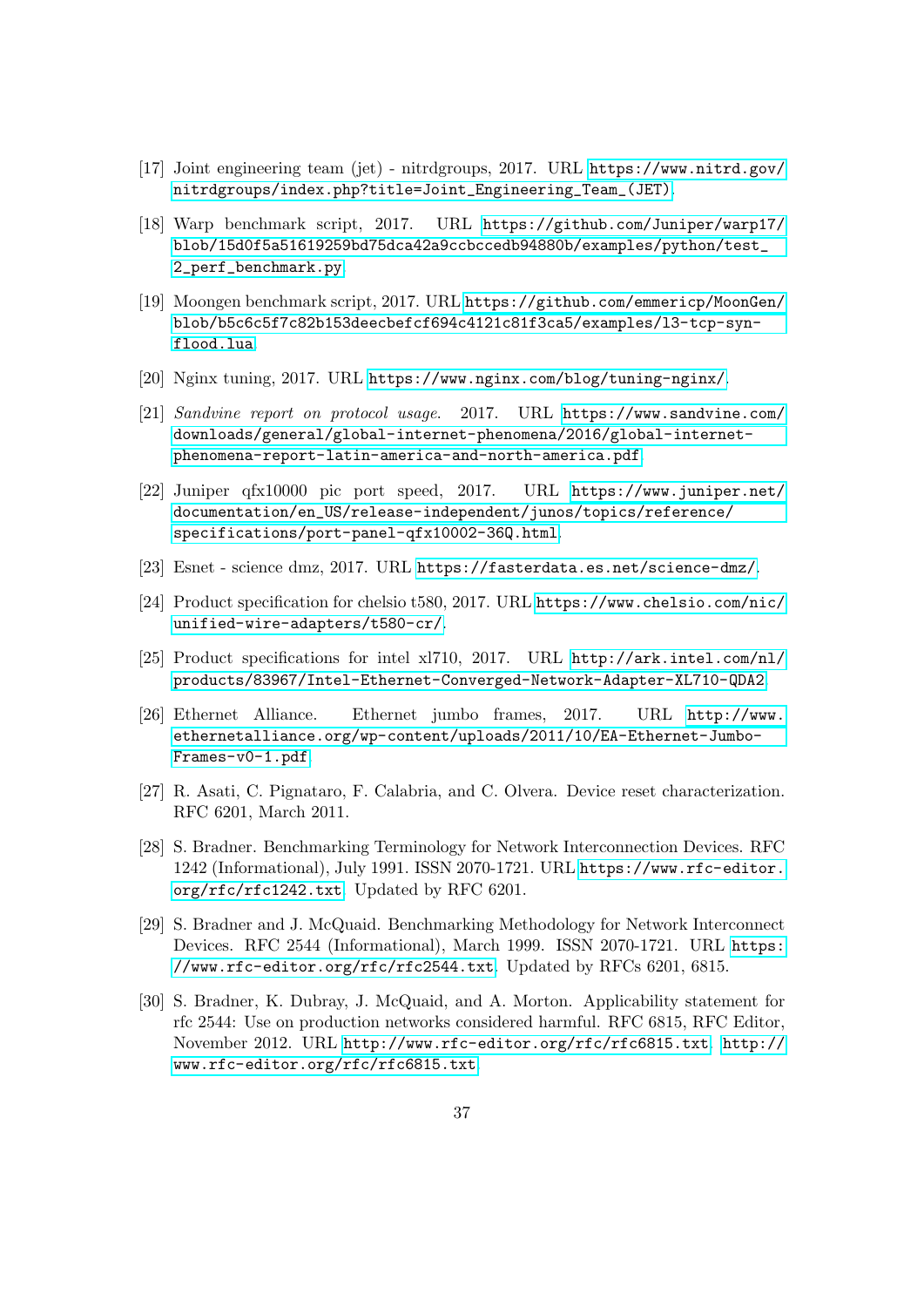- <span id="page-38-5"></span>[31] B. Constantine, G. Forget, R. Geib, and R. Schrage. Framework for TCP Throughput Testing. RFC 6349 (Informational), August 2011. ISSN 2070-1721. URL <https://www.rfc-editor.org/rfc/rfc6349.txt>.
- <span id="page-38-2"></span>[32] Paul Emmerich, Sebastian Gallenmller, Daniel Raumer, Florian Wohlfart, and Georg Carle. MoonGen: A Scriptable High-Speed Packet Generator. 1 edition, 2015. URL [https://www.net.in.tum.de/fileadmin/bibtex/publications/](https://www.net.in.tum.de/fileadmin/bibtex/publications/papers/MoonGen_IMC2015.pdf) [papers/MoonGen\\_IMC2015.pdf](https://www.net.in.tum.de/fileadmin/bibtex/publications/papers/MoonGen_IMC2015.pdf).
- <span id="page-38-4"></span>[33] Jelte Fennema. Modifying existing applications for 100 gigabit ethernet. URL <www.delaat.net/rp/2015-2016/p94/report.pdf>.
- <span id="page-38-6"></span>[34] Chelsio Communications Inc. FreeBSD 40GbE Netmap Performance. Chelsio, 2015. URL [https://www.chelsio.com/wp-content/uploads/resources/T5-](https://www.chelsio.com/wp-content/uploads/resources/T5-40Gb-FreeBSD-Netmap.pdf) [40Gb-FreeBSD-Netmap.pdf](https://www.chelsio.com/wp-content/uploads/resources/T5-40Gb-FreeBSD-Netmap.pdf).
- <span id="page-38-3"></span>[35] Soumya Mahalakshmi, BS Amulya, and Minal Moharir. A study of tools to develop a traffic generator for l4–l7 layers. In Wireless Communications, Signal Processing and Networking (WiSPNET), International Conference on, pages 114–118. IEEE, 2016.
- <span id="page-38-0"></span>[36] David Murray and Terry Koziniec. The state of enterprise network traffic in 2012. In Communications (APCC), 2012 18th Asia-Pacific Conference on, pages 179–184. IEEE, 2012.
- <span id="page-38-1"></span>[37] Thomas Stockhammer. Dynamic adaptive streaming over http–: standards and design principles. In Proceedings of the second annual ACM conference on Multimedia systems, pages 133–144. ACM, 2011.
- [38] Daniel Turull, Peter Sjödin, and Robert Olsson. Pktgen: Measuring performance on high speed networks. Computer communications, 82:39–48, 2016.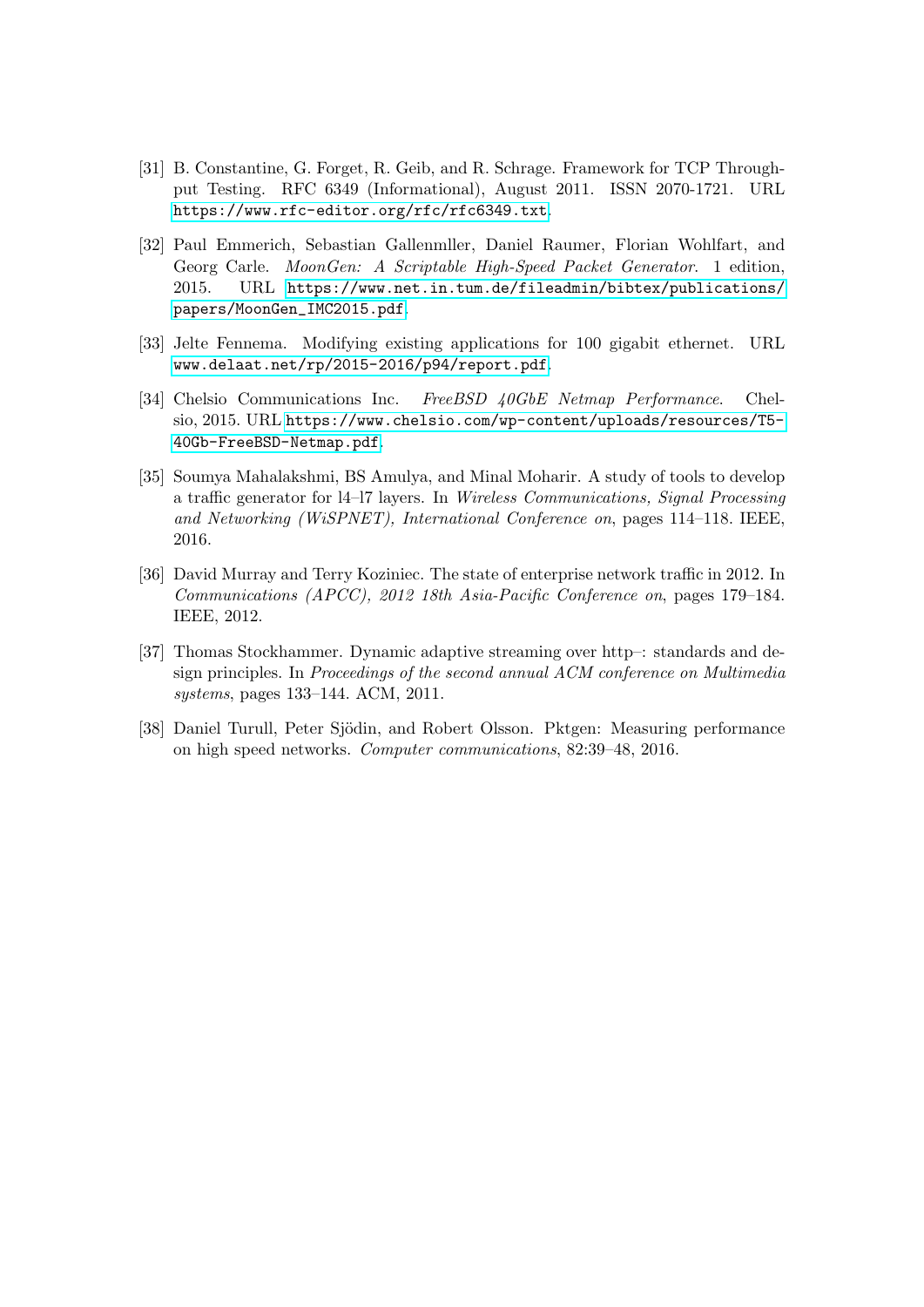## <span id="page-39-0"></span>Appendix A

| Acronym                    | Definition                           |
|----------------------------|--------------------------------------|
| <b>DTN</b>                 | Data Transfer Node                   |
| <b>CLI</b>                 | Command Line Interface               |
| $\overline{\mathrm{PPS}}$  | packets per second                   |
| Gb/s                       | Gigabit per second                   |
| $\overline{\text{DPDK}}$   | Data Plane Development Kit           |
| <b>ISP</b>                 | Internet service provider            |
| Q <sub>SFP</sub>           | Quad Small Form-factor Pluggable     |
| $\overline{\text{DOS}}$    | Denial Of Service                    |
| <b>DDOS</b>                | Distributed Denial Of Service        |
| $\overline{\mathrm{FCS}}$  | Frame check sequence                 |
| <b>MTU</b>                 | Maximum Transmission Unit            |
| <b>OSI</b>                 | Open System Interconnection          |
| $\overline{\text{NIC}}$    | Network Interface Card               |
| <b>TCP</b>                 | <b>Transport Control Protocol</b>    |
| $\overline{\mathrm{UDP}}$  | User Datagram Protocol               |
| <b>ICMP</b>                | Internet Control Message Protocol    |
| <b>OS</b>                  | <b>Operating System</b>              |
| $\overline{\text{LAN}}$    | Local Area Network                   |
| <b>VLAN</b>                | Virtual LAN                          |
| IP                         | Internet Protocol                    |
| <b>HTTP</b>                | <b>Hyper Text Transport Protocol</b> |
| MTU                        | Maximum Transmission Unit            |
| <b>SNMP</b>                | Simple Network management Protocol   |
| RFC                        | Request For Comment                  |
| <b>DUT</b>                 | Device Under Tests                   |
| $\overline{\text{CPU}}$    | Central Processing Unit              |
| $\overline{UC}$            | Use Case                             |
| API                        | Application Programmable Interface   |
| <b>EVPN</b>                | Ethernet Virtual Private Network     |
| $\overline{\mathrm{DWDM}}$ | Dense Wave Division Multiplexing     |

Table A.1: Used Acronyms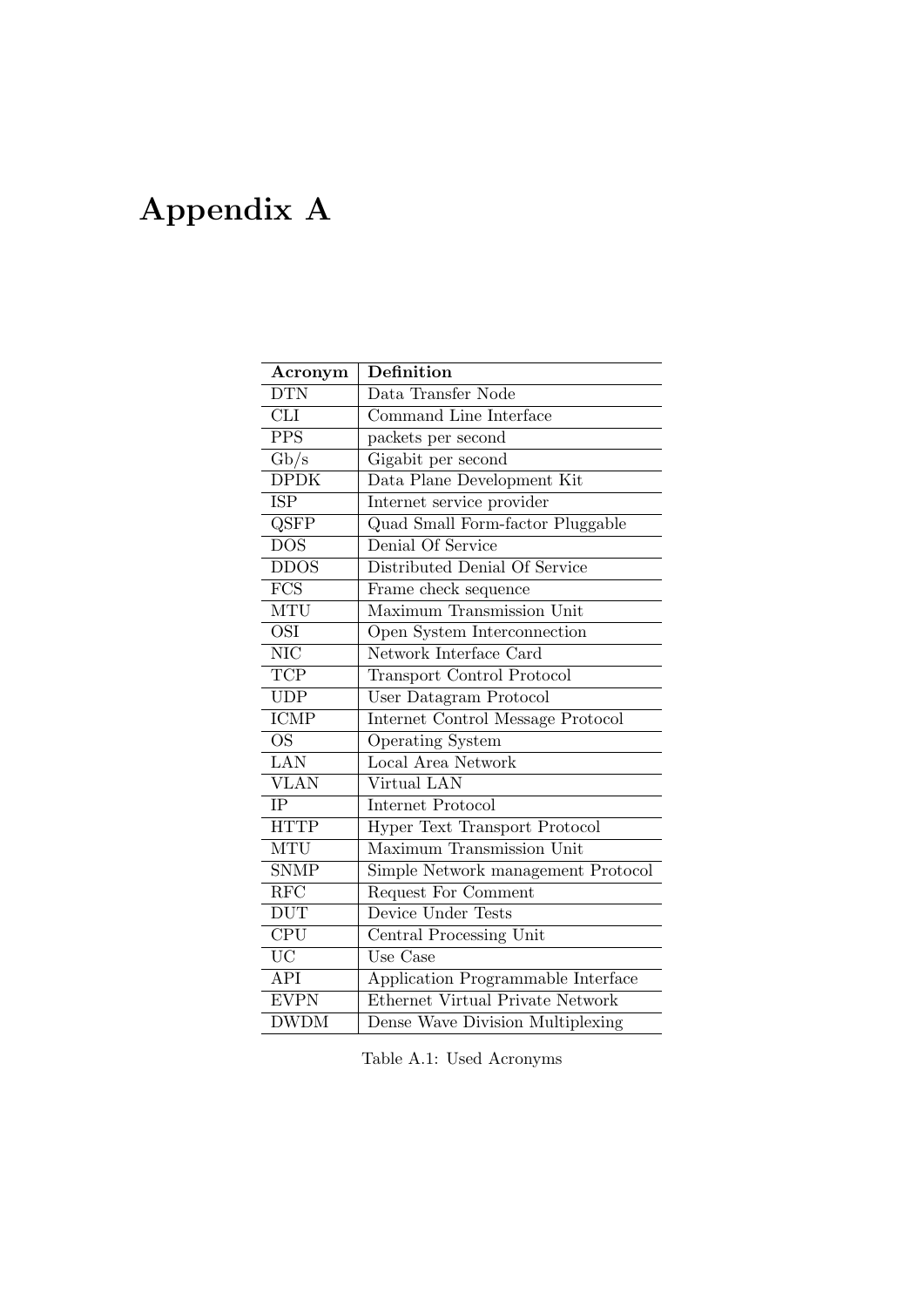## <span id="page-40-0"></span>Appendix B

#### <span id="page-40-1"></span>B.1 Software

#### Software used during research:

- $\bullet$  Ubuntu 16.04 LTS
- $\bullet$  FreeBSD 11.0
- DPDK 16.11
- pktgen(dpdk) 3.3.4
- $\bullet$  WARP 1.4
- Moongen
- iPerf 3.1.3
- hping 3
- Bonesi V0.3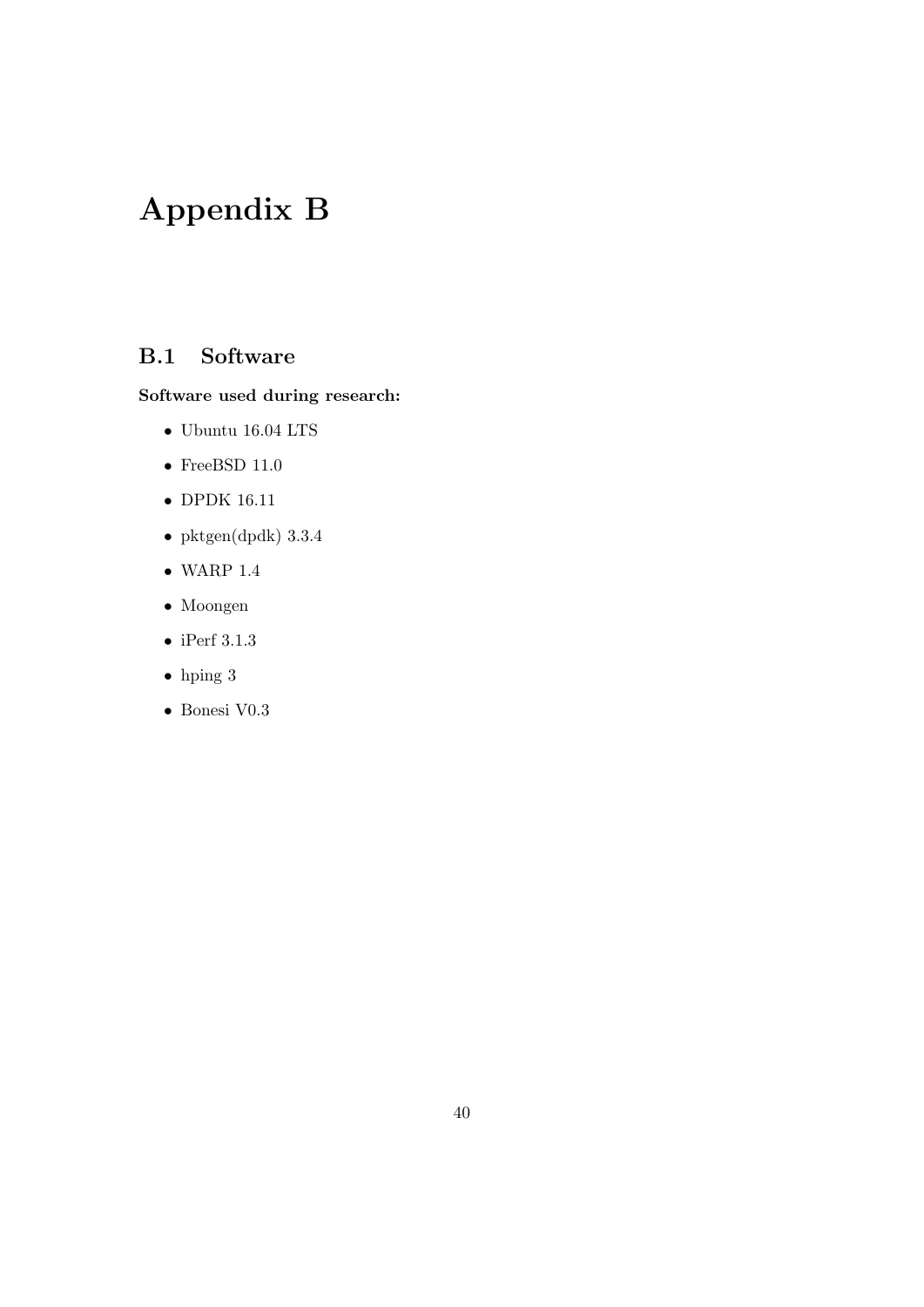## **B.2** benchmark test B.2 benchmark test

<span id="page-41-0"></span>This script is provided with the application source<sup>18</sup>. This script is provided with the application source [18](#page-37-11). Benchmark script for WARP: Benchmark script for WARP:

import sys import time from functools import partial from functools import partial

sys.path.append('../../api/generated/py') sys.path.append('../../api/generated/py') sys.path.append('../../python') sys.path.append('../../ut/lib') sys.path.append('../../python') sys.path.append('../../ut/lib')

from warp17\_api import \* from warp17\_api import \*

from b2b\_setup import \* from b2b\_setup import \*

41

import \* from warp17\_common\_pb2 import \* import \* from warp17\_l3\_pb2 import \* import \* from warp17\_server\_pb2 import \* import \* from warp17\_client\_pb2 import \* import \* from warp17\_app\_raw\_pb2 import \* import \* from warp17\_app\_http\_pb2 import \* import \* from warp17\_test\_case\_pb2 import \* import \* from warp17\_service\_pb2 import \* from warp17\_test\_case\_pb2 from warp17\_app\_raw\_pb2<br>from warp17\_app\_http\_pb2 from warp17\_service\_pb2 from warp17\_common\_pb2 from warp17\_server\_pb2 from warp17\_client\_pb2 from warp17\_13\_pb2

 $sport_cant = 40000$ sport\_cnt = 40000 # 4M sessions # 4M sessions  $\text{sign\_cnt} = 1$  $dip\_cnt = 1$  $sign\_cnt = 1$  $dip\_cnt = 1$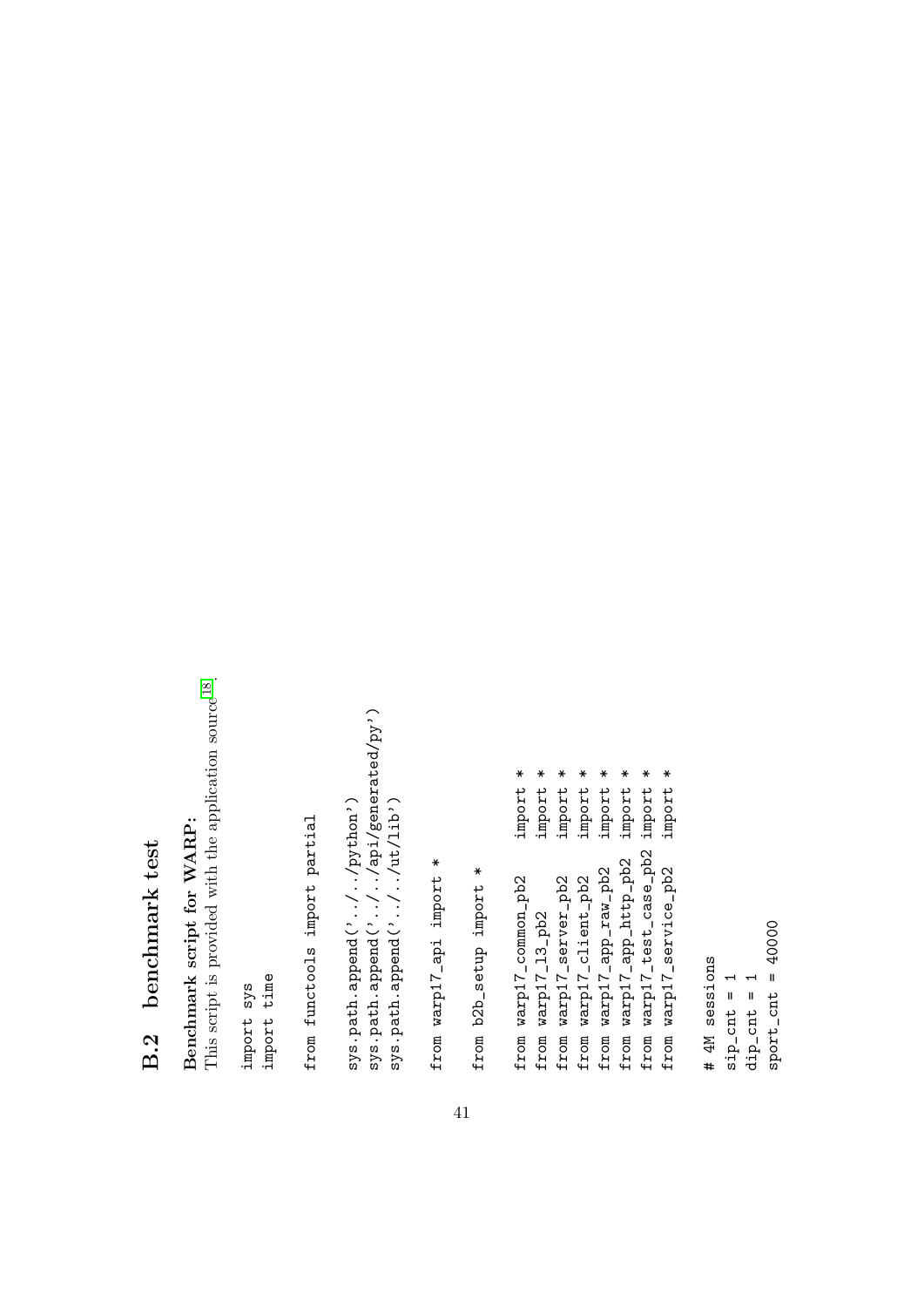```
14s_tcp_udp=TcpUdpServer(tus_ports=b2b_ports(dport_cnt)))
                                                                                                                                                                                                                                                                                                                                                                                                                                                                                                                                    l4s_tcp_udp=TcpUdpServer(tus_ports=b2b_ports(dport_cnt)))
                                                                                                                                                                                                                                                                                                                                                                                                                                                                                                                                                                                                                                                                                                                                                                                                  hs_resp_size=resp_size))
                                                                                                                                                                                                                                                                                                                                                                                                                                                                                                                                                                                                                                                                                                                                                                                                     hs_resp_size=resp_size))
                                                                                                                                                                                                                                                                                                                                                                                                                                                                                                                                                                                                                                                                                                                                                                                                                                                                                                                                                    tc_server=Server(srv_ips=b2b_sips(1, sip_cnt),
                                                                                                                                                                                                                                                                                                                                         sys.stderr.write(msg + ' Should cleanup but we just exit..\n')
                                                                                                                                                                                                                                                                                                                                             sys.stderr.write(msg + ' Should cleanup but we just exit..\n')
                                                                                                                                                                                                                                                                                                                                                                                                                                                                                                                                                                                                                                                                                                                                                                                                                                                                                                                                                       tc_server=Server(srv_ips=b2b_sips(1, sip_cnt),
                                                                                                                                                                                                                                                                                                                                                                                                                                                                                                                                                                                                                                                                                rs_resp_plen=resp_size)),
                                                                                                                                                                                                                                                                                                                                                                                                                                                                                                                                                                                                                                                                                                                                                                                                                                                                                                                                                                                                                                                                  tc_criteria=TestCriteria(tc_crit_type=SRV_UP,
                                                                                                                                                                                                                                                                                                                                                                                                                                                                                                                                                                                                                                                                                                                                                                                                                                                                                                                                                                                                                                                                                                          tc_srv_up=serv_cnt),
                                                                                                                                                                                                                                                                                                                                                                                                                                                                                                                                                                                                                                                                                       rs_resp_plen=resp_size)),
                                                                                                                                                                                                                                                                                                                                                                                                                                                                                                                                                                                                                                                                                                                                                                                                                                                                                                                                                                                                                                                                     tc_criteria=TestCriteria(tc_crit_type=SRV_UP,
                                                                                                                                                                                                                                                                                                                                                                                                                                                                                                                                                                                                                                                                                                                                                                                                                                                                                                                                                                                                                                                                                                          tc_srv_up=serv_cnt),
                                                                                                                                                                                                                                                                                                                                                                                                                                                                                                                                                                                                                                                                                                                                                           as_http=HttpServer(hs_resp_code=OK_200,
                                                                                                                                                                                                                                                                                                                                                                                                                                                                                                                                                                                                                                                                                                                                                                as_http=HttpServer(hs_resp_code=OK_200,
                                                                                                                                                                                                                                                                                                                                                                                                                                                        def get_server_test_case(protocol, app, req_size, resp_size):
                                                                                                                                                                                                                                                                                                                                                                                                                                                                                                                                                                                                                                               as_raw=RawServer(rs_req_plen=req_size,
                                                                                                                                                                                                                                                                                                                                                                                                                                                                                                                                                                                                                                                  as_raw=RawServer(rs_req_plen=req_size,
                                                                                                                                                                                                                                                                                                                                                                                                                                                           def get_server_test_case(protocol, app, req_size, resp_size):
                                                                                                                                                                                                                                                                                                                                                                                                                                                                                                                                                                                                                                                                                                                                                                                                                                                                                                             return TestCase(tc_type=SERVER, tc_eth_port=1, tc_id=0,
                                                                                                                                                                                                                                                                                                                                                                                                                                                                                                                                                                                                                                                                                                                                                                                                                                                                                                                   return TestCase(tc_type=SERVER, tc_eth_port=1, tc_id=0,
                                                                                                                                                                                                                                                                                                                                                                                                                                                                                                                                                                                                                                                                                                                                                                                                                                                                                                                                                                                                                               \texttt{srv\_app} = \texttt{app\_scfg} ,
                                                                                                                                                                                                                                                                                                                                                                                                                                                                                                                                                                                                                                                                                                                                                                                                                                                                                                                                                                                                                                 \texttt{srv\_app=app\_scfg} ,
                                                                       sess_cnt = sip_cnt * dip_cnt * sport_cnt * dport_cnt
                                                                                                                                                                                                                                                                                                                                                                                                                                                                                                                                                                                                                                                                                                                                                                                                                                                                                                                                                                                      srv_14=14<sub>-</sub>scfg,
                                                                              sess_cnt = sip_cnt * dip_cnt * sport_cnt * dport_cnt
                                                                                                                                                                                                                                                                                                                                                                                                                                                                                                                                                                                                                                                                                                                                                                                                                                                                                                                                                                                              srv_14=14<sub>-</sub>scfg,
                                                                                                                                                                                                                                                                                                                                                                                                                                                                                           14-scfg = L4Server(14s-proto=protocol,
                                                                                                                                                                                                                                                                                                                                                                                                                                                                                                                                                                                                                                                                                                                        HTTP: AppServer(as_app_proto=HTTP,
                                                                                                                                                                                                                                                                                                                                                                                                                                                                                               l4_scfg = L4Server(l4s_proto=protocol,
                                                                                                                                                                                                                                                                                                                                                                                                                                                                                                                                                                                                                                                                                                                           HTTP: AppServer(as_app_proto=HTTP,
                                                                                                                                                                                                                                                                                                                                                                                                                                                                                                                                                                                                         RAW: AppServer(as_app_proto=RAW,
                                                                                                                                                                                                                                                                                                                                                                                                                                                                                                                                                                                                             RAW: AppServer(as_app_proto=RAW,
                                                                                                             serv\_cnt = dip\_cnt * dport\_cntserv_cnt = dip_cnt * dport_cnt
                                                                                                                                                                                    expected\_rate = 1000000expected_rate = 1000000
                                                                                                                                                                                                                                                                                                                                                                                                                                                                                                                                                                  = 522s-dpq = 2p-scfg = {
\text{dport\_cnt} = 100sys.exit(1)
     dport_cnt = 100
                                                                                                                                                                                                                                                                                                                                                                                                                                                                                                                                                                                                                                                                                                                                                                                                                                    }.get(app)
                                                                                                                                                                                                                                                                                                  def die(msg):
                                                                                                                                                                                                                                                                                                        def die(msg):
                                                                                                                                                                                                                       run\_cnt = 3run\_cnt = 3
```
42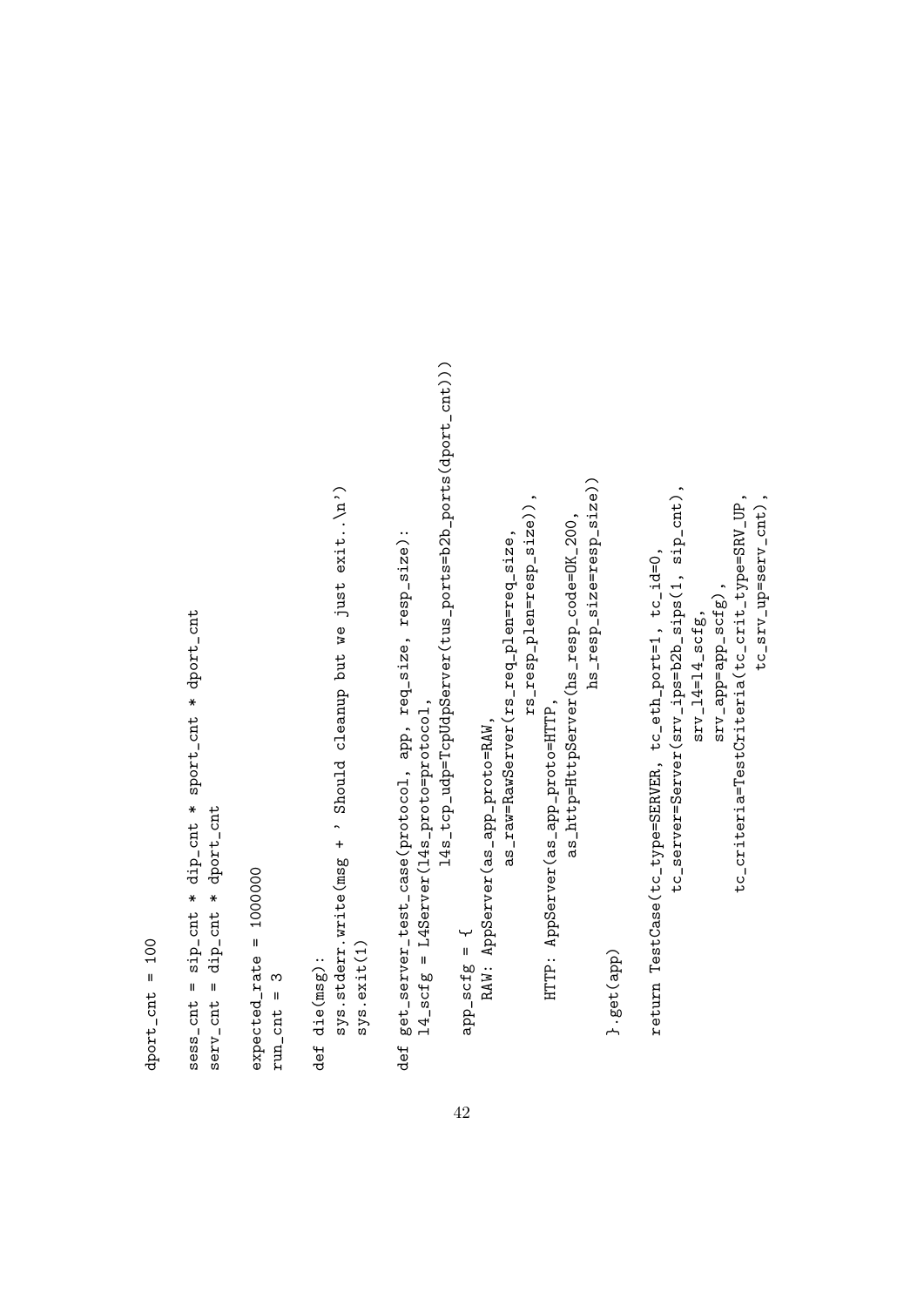tc\_async=False) tc\_async=False)

tuc\_dports=b2b\_ports(dport\_cnt)) tuc\_dports=b2b\_ports(dport\_cnt))) 14c\_tcp\_udp=TcpUdpClient(tuc\_sports=b2b\_ports(sport\_cnt), l4c\_tcp\_udp=TcpUdpClient(tuc\_sports=b2b\_ports(sport\_cnt), hc\_req\_host\_name='www.foobar.net', hc\_req\_host\_name='www.foobar.net', hc\_req\_object\_name='/index.html', hc\_req\_object\_name='/index.html', tc\_id=0,<br>tc\_client=Client(cl\_src\_ips=b2b\_sips(0, sip\_cnt), rc\_resp\_plen=resp\_size)), hc\_req\_size=req\_size)) rc\_resp\_plen=resp\_size)), hc\_req\_size=req\_size)) def get\_client\_test\_case(protocol, app, req\_size, resp\_size): ac\_raw=RawClient(rc\_req\_plen=req\_size, ac\_http=HttpClient(hc\_req\_method=GET, ac\_raw=RawClient(rc\_req\_plen=req\_size, ac\_http=HttpClient(hc\_req\_method=GET, def get\_client\_test\_case(protocol, app, req\_size, resp\_size):  $\texttt{delay\_ccfg} = \texttt{DelayClient}(\texttt{dc\_init\_delay=Delay}(\texttt{d\_value=0}),$ delay\_ccfg = DelayClient(dc\_init\_delay=Delay(d\_value=0), return TestCase(tc\_type=CLIENT, tc\_eth\_port=0, return TestCase(tc\_type=CLIENT, tc\_eth\_port=0,  $dc\_downtime=Delay()$ dc\_downtime=Delay()) rc\_close\_rate=Rate(),  $rc\_close\_rate = Rate()$ ,  $dc$ -uptime=Delay(), rc\_send\_rate=Rate()) rate\_ccfg = RateClient(rc\_open\_rate=Rate(), rc\_send\_rate=Rate()) dc\_uptime=Delay(),  $rate\_ccfg = RateCline(11entirc_open\_rate = Rate()$ HTTP: AppClient(ac\_app\_proto=HTTP,  $14 \text{-ccfg} = 14 \text{Client} (14 \text{c_protor} - \text{protoco1})$ l4\_ccfg = L4Client(l4c\_proto=protocol, HTTP: AppClient(ac\_app\_proto=HTTP, RAW: AppClient (ac\_app\_proto=RAW, RAW: AppClient(ac\_app\_proto=RAW,  $= 5222 - 446$  $= 5222 - 946$ }.get(app)

tc\_client=Client(cl\_src\_ips=b2b\_sips(0, sip\_cnt),

cl\_dst\_ips=b2b\_dips(0, dip\_cnt),

cl\_dst\_ips=b2b\_dips(0, dip\_cnt),

 $c1_14=14_1ccfg,$ 

 $c1_14 = 14_1ccfg,$ 

43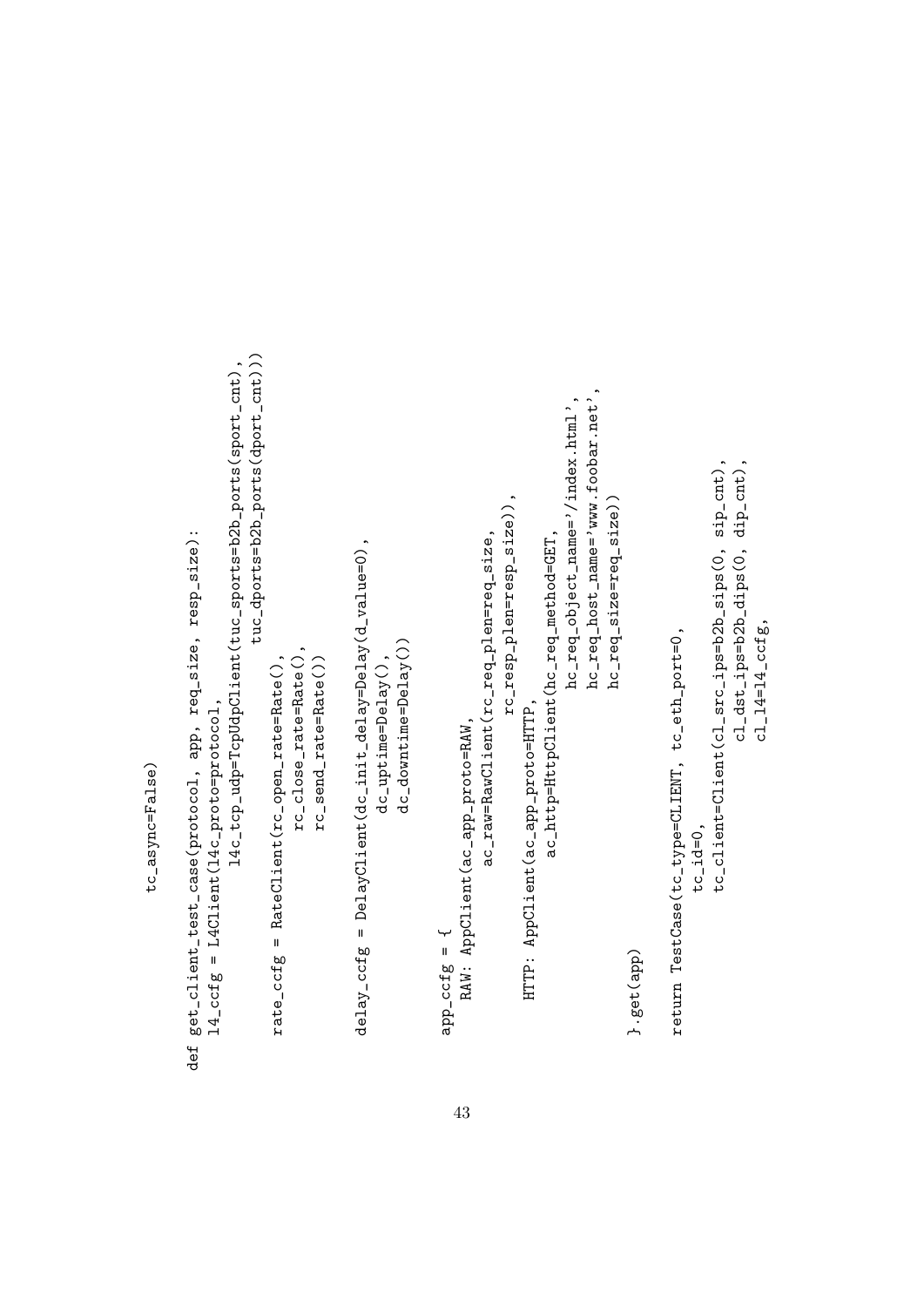b2b\_count(eth\_port=1, intf\_idx=i)) for i in range(0, dip\_cnt) b2b\_count(eth\_port=1, intf\_idx=i)) for i in range(0, dip\_cnt)  $(1p(ip\_version=IPV4, 1p_V4=b2b_ippv4(eth_port=1, 1ntf_idx=i)),$  $Ip(ip\_version=IPV4, ip_v4=b2b\_mask(eth_port=1, intf_idx=i)),$  $(1p(ip\_version=IPV4, 1p_v4=b2b_1pv4(eth\_port=1, intf_idx=i)),$ Ip(ip\_version=IPV4, ip\_v4=b2b\_mask(eth\_port=1, intf\_idx=i)), def configure\_server\_port(warp17\_call, protocol, app, req\_size, resp\_size): def configure\_client\_port(warp17\_call, protocol, app, req\_size, resp\_size): def configure\_server\_port(warp17\_call, protocol, app, req\_size, resp\_size): def configure\_client\_port(warp17\_call, protocol, app, req\_size, resp\_size): pcfg = b2b\_port\_add(eth\_port=0, def\_gw=Ip(ip\_version=IPV4, ip\_v4=0)) pcfg = b2b\_port\_add(eth\_port=1, def\_gw=Ip(ip\_version=IPV4, ip\_v4=0)) pcfg = b2b\_port\_add(eth\_port=1, def\_gw=Ip(ip\_version=IPV4, ip\_v4=0)) pcfg = b2b\_port\_add(eth\_port=0, def\_gw=Ip(ip\_version=IPV4, ip\_v4=0)) tc\_cl\_estab=sess\_cnt), scfg = get\_server\_test\_case(protocol, app, req\_size, resp\_size) tc\_criteria=TestCriteria(tc\_crit\_type=CL\_ESTAB, tc\_criteria=TestCriteria(tc\_crit\_type=CL\_ESTAB, tc\_cl\_estab=sess\_cnt), scfg = get\_server\_test\_case(protocol, app, req\_size, resp\_size) cl\_delays=delay\_ccfg, if warp17\_call('ConfigureTestCase', scfg).e\_code != 0: cl\_delays=delay\_ccfg, if warp17\_call('ConfigureTestCase', scfg).e\_code != 0: cl\_rates=rate\_ccfg, cl\_rates=rate\_ccfg, cl\_app=app\_ccfg), if warp17\_call('ConfigurePort', pcfg).e\_code != 0:  $c1$ \_app=app\_ $cctg$ ), if warp17\_call('ConfigurePort', pcfg).e\_code != 0: die('Error configuring server test case') die('Error configuring server test case') die('Error configuring port 1!') die('Error configuring port 1!') tc\_async=False) tc\_async=False) b2b\_port\_add\_intfs(pcfg, b2b\_port\_add\_intfs(pcfg, b2b\_port\_add\_intfs(pcfg, b2b\_port\_add\_intfs(pcfg,  $\bigcap$ \_ \_

 $(1p(ip\_version=IPV4, 1p_v4=b2b_1pv4(eth\_port=0, 1ntf_idx=i)),$ Ip(ip\_version=IPV4, ip\_v4=b2b\_mask(eth\_port=0, intf\_idx=i)), b2b\_count(eth\_port=0, intf\_idx=i)) for i in range(0, sip\_cnt)

 $(Ip(ip\_version=IPV4, ip_v4=b2b\_ipv4(eth\_port=0, intf_idx=i)),$ Ip(ip\_version=IPV4, ip\_v4=b2b\_mask(eth\_port=0, intf\_idx=i)), b2b\_count(eth\_port=0, intf\_idx=i)) for i in range(0, sip\_cnt)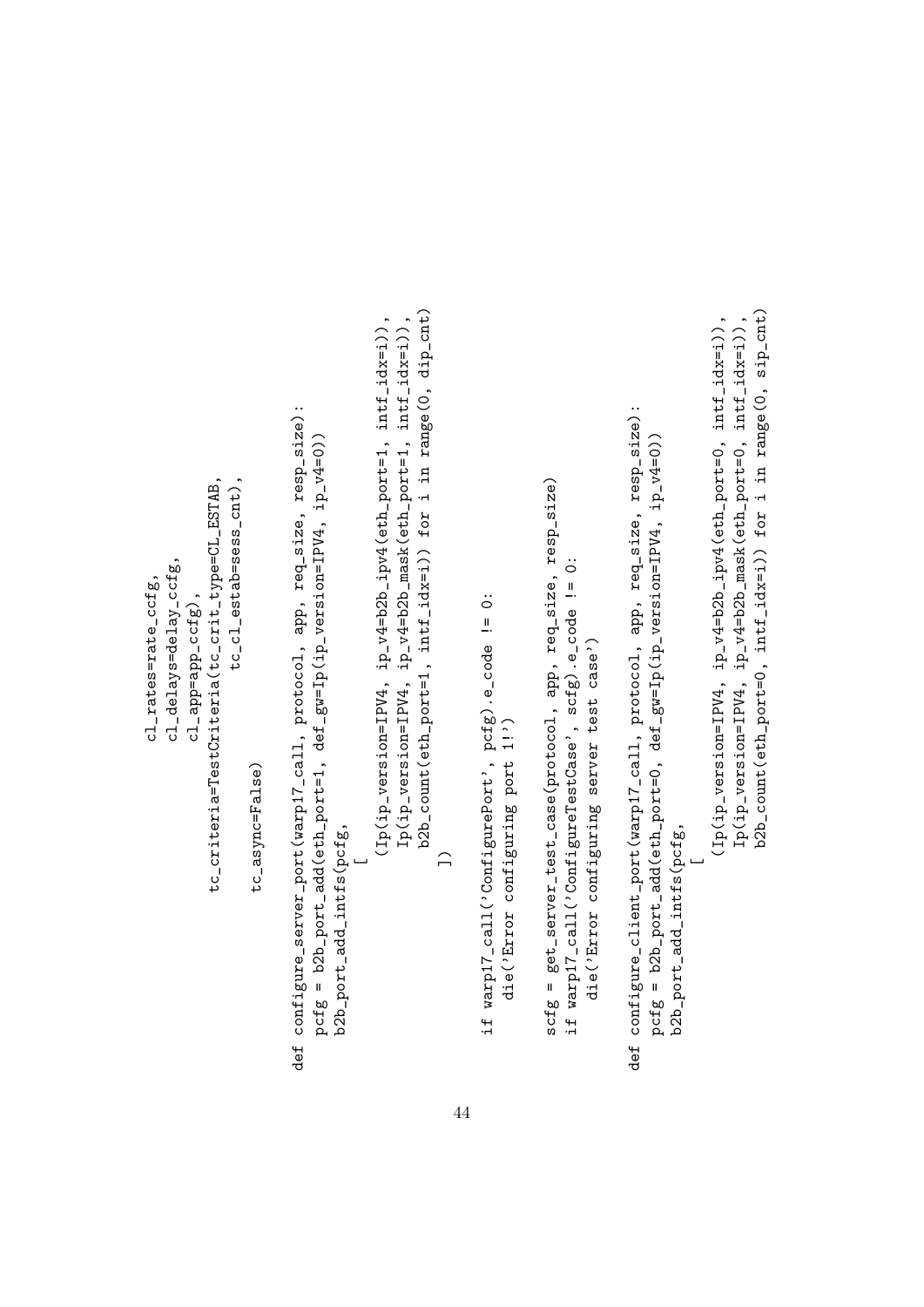if warp17\_call('ConfigurePort', pcfg).e\_code != 0: if warp17\_call('ConfigurePort', pcfg).e\_code != 0: die('Error configuring port 0!') die('Error configuring port 0!') ccfg = get\_client\_test\_case(protocol, app, req\_size, resp\_size) ccfg = get\_client\_test\_case(protocol, app, req\_size, resp\_size) if warp17\_call('ConfigureTestCase', ccfg).e\_code != 0: if warp17\_call('ConfigureTestCase', ccfg).e\_code != 0: die('Error configuring client test case') die('Error configuring client test case')

output\_args=Warp170utputArgs(out\_file='/tmp/test\_2\_perf.out')) output\_args=Warp17OutputArgs(out\_file='/tmp/test\_2\_perf.out')) filename= $2$ /tmp/test\_2\_perf.log $2$ ) filename='/tmp/test\_2\_perf.log'))  $\text{warpl7}\text{-}\text{pid} = \text{warpl7}\text{-}\text{start}(\text{env}=\text{env}, \text{ exec}\text{-}\text{file}=\text{?}../../\text{build}/\text{warpl7}$ warp17\_pid = warp17\_start(env=env, exec\_file='../../build/warp17', warp17\_wait(env=env, logger=LogHelper(name='benchmark', warp17\_wait(env=env, logger=LogHelper(name='benchmark', env = Warp17Env(path='./test\_2\_perf\_benchmark.ini') env = Warp17Env(path='./test\_2\_perf\_benchmark.ini') def run\_test(protocol, app, req\_size, resp\_size): def run\_test(protocol, app, req\_size, resp\_size):

warp17\_call = partial(warp17\_method\_call, env.get\_host\_name(), warp17\_call = partial(warp17\_method\_call, env.get\_host\_name(), env.get\_rpc\_port(), Warp17\_Stub) env.get\_rpc\_port(), Warp17\_Stub) configure\_server\_port(warp17\_call, protocol, app, req\_size, resp\_size) configure\_client\_port(warp17\_call, protocol, app, req\_size, resp\_size) configure\_server\_port(warp17\_call, protocol, app, req\_size, resp\_size) configure\_client\_port(warp17\_call, protocol, app, req\_size, resp\_size) timeout\_s = int(sess\_cnt / float(expected\_rate)) + 2 timeout\_s = int(sess\_cnt / float(expected\_rate)) + 2

- if warp17\_call('PortStart', PortArg(pa\_eth\_port=1)).e\_code != 0: if warp17\_call('PortStart', PortArg(pa\_eth\_port=1)).e\_code != 0: die('Error starting server test cases!') die('Error starting server test cases!')
- if warpi7\_call('PortStart', PortArg(pa\_eth\_port=0)).e\_code != 0: if warp17\_call('PortStart', PortArg(pa\_eth\_port=0)).e\_code != 0: die('Error starting client test cases!') die('Error starting client test cases!')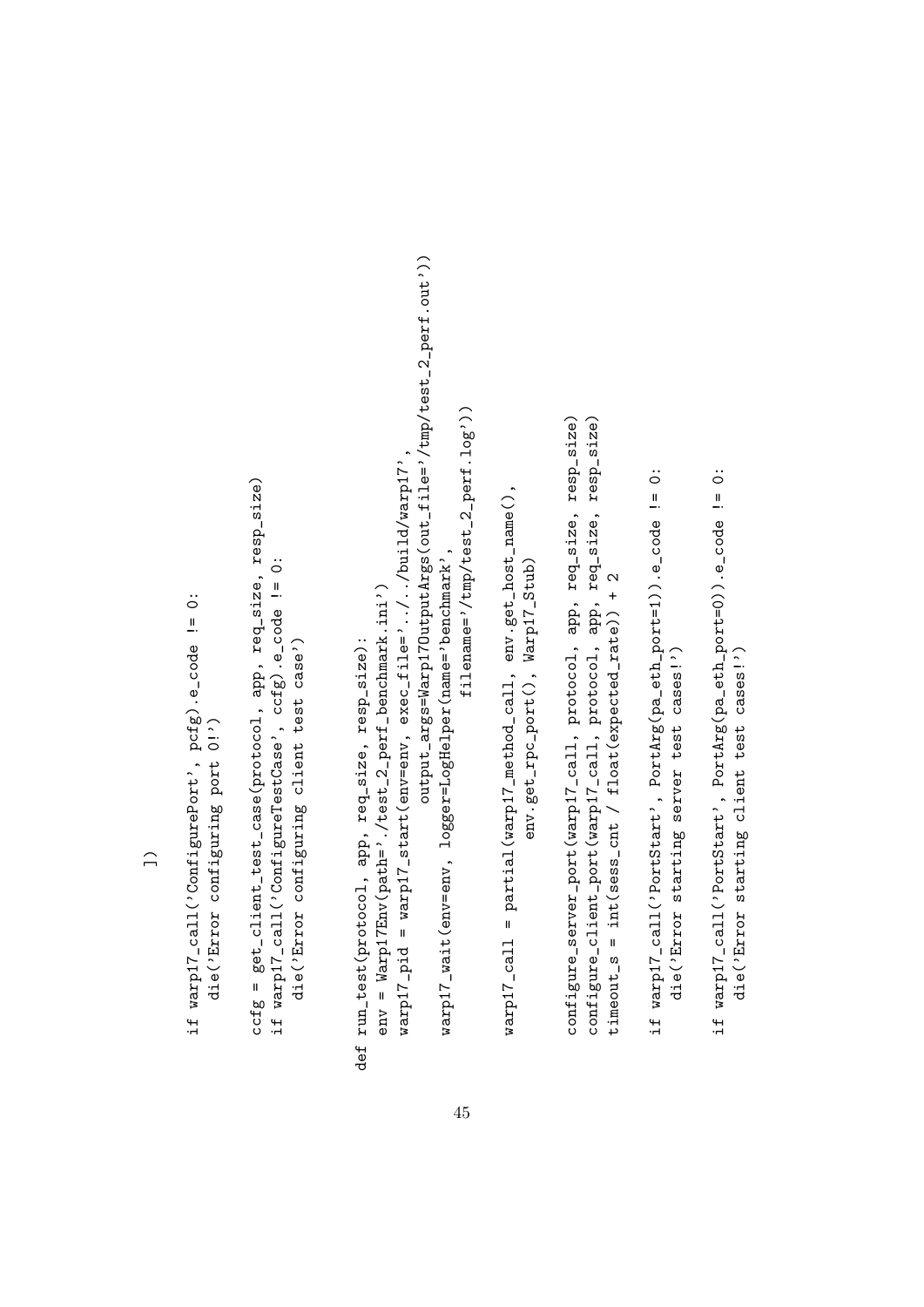```
print \frac{3}{6} (descr)s, \frac{2}{3}(req_size)u, \frac{2}{3}(resp_size)u, \frac{2}{3}(rate). Of, \frac{2}{3}(txr). Of, \frac{2}{3}(txr). 2f, \frac{2}{3}(rxu). 2f' \frac{2}{3}print '%(descr)s,%(req_size)u,%(resp_size)u,%(rate).0f,%(txr).0f,%(rxr).0f,%(txu).2f,%(rxu).2f' % \
                                                                                                                                                                                                                                                                                                                                                                                                                                                                                                                                                                                                                                                                                                                                                                                                                                                                                                                                   tx_usage = min(float(result.tsr_link_stats.ls_tx_bytes) * 100 / duration / link_speed_bytes, 100.0)
                                                                                                                                                                                                                                                                                                                                                                                                                                                                                                                                                                                                                                                                                                                                                                                                                                                                                                                                                                                           rx_usage = min(float(result.tsr_link_stats.ls_rx_bytes) * 100 / duration / link_speed_bytes, 100.0)
                                                                                                                                                                                                                                                                                                                                                                                                                                                                                                                                                                                                                                                                                                                                                                                                                                                                                                                                             tx_usage = min(float(result.tsr_link_stats.ls_tx_bytes) * 100 / duration / link_speed_bytes, 100.0)
                                                                                                                                                                                                                                                                                                                                                                                                                                                                                                                                                                                                                                                                                                                                                                                                                                                                                                                                                                                                      rx_usage = min(float(result.tsr_link_stats.ls_rx_bytes) * 100 / duration / link_speed_bytes, 100.0)
                                                                                                                                                                                                                                                                                                                                                                                                                                                                                                                                                                                                                                                                                                                                                                                                                                                                                link_speed_bytes = float(result.tsr_link_stats.ls_link_speed) * 1024 * 1024 / 8
                                                                                                                                                                                                                                                                                                                                                                                                                                                                                                                                                                                                                                                                                                                                                                                                                                                                                    link_speed_bytes = float(result.tsr_link_stats.ls_link_speed) * 1024 * 1024 / 8
                                                                                                                                                                                                                                                                                                                                                                                                                                                                                                                                                                                                                                                                                                                                                                                                                                                                                                                                                                                                                                                                                                                                                                                                                                                                                            def run_test_averaged(descr, protocol, app, req_size, resp_size, run_cnt):
                                                                                                                                                                   tca_test_case_id=0))
                                                                                                                                                                           tca_test_case_id=0))
                                                                                                                                                                                                                                                                                                                                                                                                                                                                                                                                                                                                                                                                                                                                                                                                                                                                                                                                                                                                                                                                                                                                                                                                                                                                                                 def run_test_averaged(descr, protocol, app, req_size, resp_size, run_cnt):
                                                                                                          result = warp17_call('GetTestStatus', TestCaseArg(tca_eth_port=0,
                                                                                                                  result = warp17_call('GetTestStatus', TestCaseArg(tca_eth_port=0,
                                                                                                                                                                                                                                                                                                                                                                                                                                                                                                                                                                                                                                                                                                                                                                                                                                                                                                                                                                                                                                                                                                                                                                                                                                                                                                                                                                                                                                                                   avgs = [sum(result, 0.0) / run_cant for result in zip(*results)]avgs = [sum(result, 0.0) / run_cnt for result in zip(*results)]
                                                                                                                                                                                                                                                                                                                                                                                                                                                                                                                                                                                                                                                                                                                                                                                                                                                                                                                                                                                                                                                                                                                                                                                                                                                                                                                                                     results = [run_test(protocol, app, req_size, resp_size)
                                                                                                                                                                                                                                                                                                                                                                                                                                                                                                                                                                                                                                                                                                                                                                                                                                                                                                                                                                                                                                                                                                                                                                                                                                                                                                                                                          results = [run_test(protocol, app, req_size, resp_size)
                                                                                                                                                                                                                                                                                                                                                                                                                                                                                                                                                                                                                                           duration = (end\_time - start\_time) / float(1000000)duration = (\text{end\_time - start\_time}) / f1oat(1000000)rxr = result.tsr_1link_stats.ls_rx_pkts / durationtxr = result.tsr_1ink_sts.ls_txs_1s_ks / durationtxr = result.tsr_link_stats.ls_tx_pkts / duration
                                                                                                                                                                                                                                                                                                                                                                                                                                                                                                                                                                                                                                                                                                                                                                                                                           rxr = result.tsr_link_stats.ls_rx_pkts / duration
                                                                                                                                                                                                                                                                                             die('Test case didn\setminus't pass: ' + str(\texttt{result}))
                                                                                                                                                                                                                                                                                                                                                                                                        start_time = result.tsr_stats.tcs_start_time
                                                                                                                                                                                                                                                                                                                                                                                                                  start_time = result.tsr_stats.tcs_start_time
                                                                                                                                                                                                                                                                                                                                                                                                                                                                                                                                                                                                                                                                                                                                                                                                                                                                                                                                                                                                                                                                                                                                                                              return (rate, txr, rxr, tx_usage, rx_usage)
                                                                                                                                                                                                                                                                                                                                                                                                                                                                                                                                                                                                                                                                                                                                                                                                                                                                                                                                                                                                                                                                                                                                                                                return (rate, txr, rxr, tx_usage, rx_usage)
                                                                                                                                                                                                                                                                                                                                                                                                                                                                 end_time = result.tsr_stats.tcs_end_time
                                                                                                                                                                                                                                                                                                                                                                                                                                                                                                                                                                                                                                                                                                                                                                                                                                                                                                                                                                                                                                                                                                               warp17_stop(env, warp17_pid, force=True)
                                                                                                                                                                                                                                                                                                                                                                                                                                                                           end_time = result.tsr_stats.tcs_end_time
                                                                                                                                                                                                                                                                                                                                                                                                                                                                                                                                                                                                                                                                                                                                                                                                                                                                                                                                                                                                                                                                                                                       warp17_stop(env, warp17_pid, force=True)
                                                                                                                                                                                                                                                                                                                                                                                                                                                                                                                                                                                                                                                                                                                                                                                                                                                                                                                                                                                                                                                                                                                                                                                                                                                                                                                                                                                                              for i in range(0, run_cnt)]
                                                                                                                                                                                                                                                                                                                                                                                                                                                                                                                                                                                                                                                                                                                                                                                                                                                                                                                                                                                                                                                                                                                                                                                                                                                                                                                                                                                                                   for i in range(0, run_cnt)]
                                                                                                                                                                                                                                                                                                                                                                                                                                                                                                                                                                                     # start and stop ts are in usecs
                                                                                                                                                                                                                                                                                                                                                                                                                                                                                                                                                                                            # start and stop ts are in usecs
                                                                                                                                                                                                                            if result.tsr_state != PASSED:
                                                                                                                                                                                                                                       if result.tsr_state != PASSED:
                                                                                                                                                                                                                                                                                                                                                                                                                                                                                                                                                                                                                                                                                                   rate = sess_{cat} / duration
                                                                                                                                                                                                                                                                                                                                                                                                                                                                                                                                                                                                                                                                                                          rate = sess_cnt / duration
time.sleep(timeout_s)
 time.sleep(timeout_s)
                                                                                                                                                                                                                                                                                                                                                                                                                                                                                                                                                                                                                                                                                                                                                                                                                                                                                                                                                                                                                                                                                                                                                                                                                                                                                                                                                                                                                                                                                                                                                                                       # Print as csv
                                                                                                                                                                                                                                                                                                                                                                                                                                                                                                                                                                                                                                                                                                                                                                                                                                                                                                                                                                                                                                                                                                                                                                                                                                                                                                                                                                                                                                                                                                                                                                                                 # Print as csv
                                                                                                                                                                                                                                                                                                                                                                                                                                                                                                                                                                                                                                                                                                                                                                                                                                                                                                                                                                                                                                                                                                                                                                                                                                                                                                                                                                                                                                                                                                                                                                                                                                                                                                               {
```
46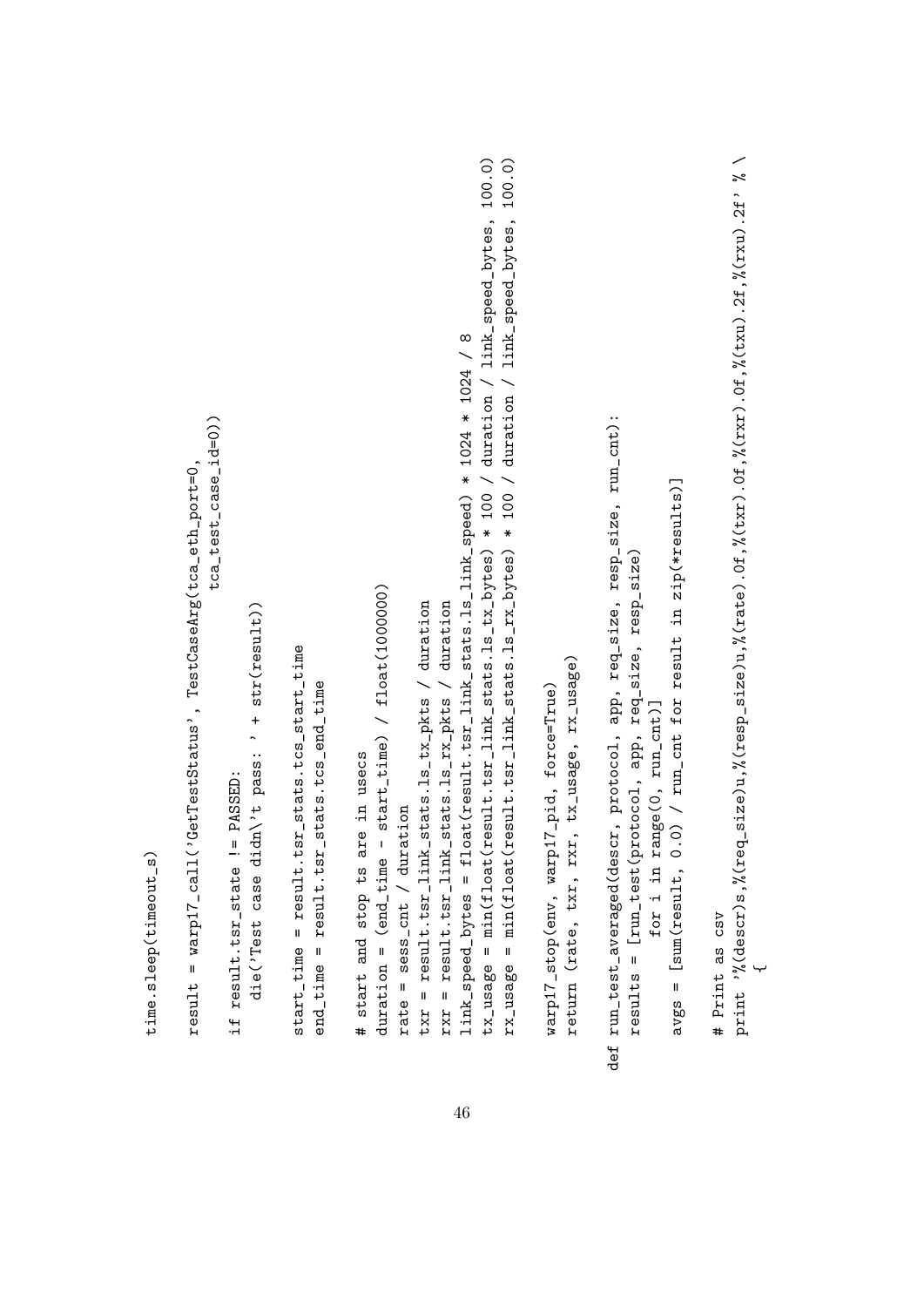```
descr': descr, 'req_size': req_size, 'resp_size': resp_size,
      'descr': descr, 'req_size': req_size, 'resp_size': resp_size,
                                           'rate': avgs[0], 'txr': avgs[1], 'rxr': avgs[2],
                                                  'rate': avgs[0], 'txr': avgs[1], 'rxr': avgs[2],
                                                                                          vtxu': avgs[3], 'rxu': avgs[4]'txu': avgs[3], 'rxu': avgs[4]
                                                                                                                                               ←
```
def run():

# Print csv header # Print csv header

print 'Description, req\_size, resp\_size, rate, tx pps, rx pps, tx usage, rx usage' print 'Description, req\_size, resp\_size, rate, tx pps, rx pps, tx usage, rx usage'

 $(256, 256), (256, 512), (256, 1024), (256, 2048), (256, 4096),$ (256, 256), (256, 512), (256, 1024), (256, 2048), (256, 4096),  $(256, 8192), (512, 8192), (1024, 8192), (2048, 8192)$ (256, 8192), (512, 8192), (1024, 8192), (2048, 8192)] # TCP RAW<br>tcp\_raw\_cfg = [(8, 8), (16, 16), (32, 32), (64, 64), (128, 128), tcp\_raw\_cfg = [(8, 8), (16, 16), (32, 32), (64, 64), (128, 128),

run\_test\_averaged('TCP request={req!s}b response={resp!s}b'.format(req=req\_size, run\_test\_averaged('TCP request={req!s}b response={resp!s}b'.format(req=req\_size, for (req\_size, resp\_size) in tcp\_raw\_cfg: for (req\_size, resp\_size) in tcp\_raw\_cfg:

resp=resp\_size), resp=resp\_size),

> TCP, RAW, req\_size, resp\_size, run\_cnt) TCP, RAW, req\_size, resp\_size, run\_cnt)

 $(256, 256), (256, 512), (256, 1024), (256, 2048), (256, 4096),$ (256, 256), (256, 512), (256, 1024), (256, 2048), (256, 4096),  $(256, 8192), (512, 8192), (1024, 8192), (2048, 8192)$ (256, 8192), (512, 8192), (1024, 8192), (2048, 8192)] # HTTP<br>http\_cfg = [(8, 8), (16, 16), (32, 32), (64, 64), (128, 128), http\_cfg = [(8, 8), (16, 16), (32, 32), (64, 64), (128, 128),

resp=resp\_size), resp=resp\_size), run\_test\_averaged('HTTP request={req!s}b response={resp!s}b'.format(req=req\_size, run\_test\_averaged('HTTP request={req!s}b response={resp!s}b'.format(req=req\_size, for (req\_size, resp\_size) in http\_cfg: for (req\_size, resp\_size) in http\_cfg:

TCP, HTTP, req\_size, resp\_size, run\_cnt) TCP, HTTP, req\_size, resp\_size, run\_cnt)

47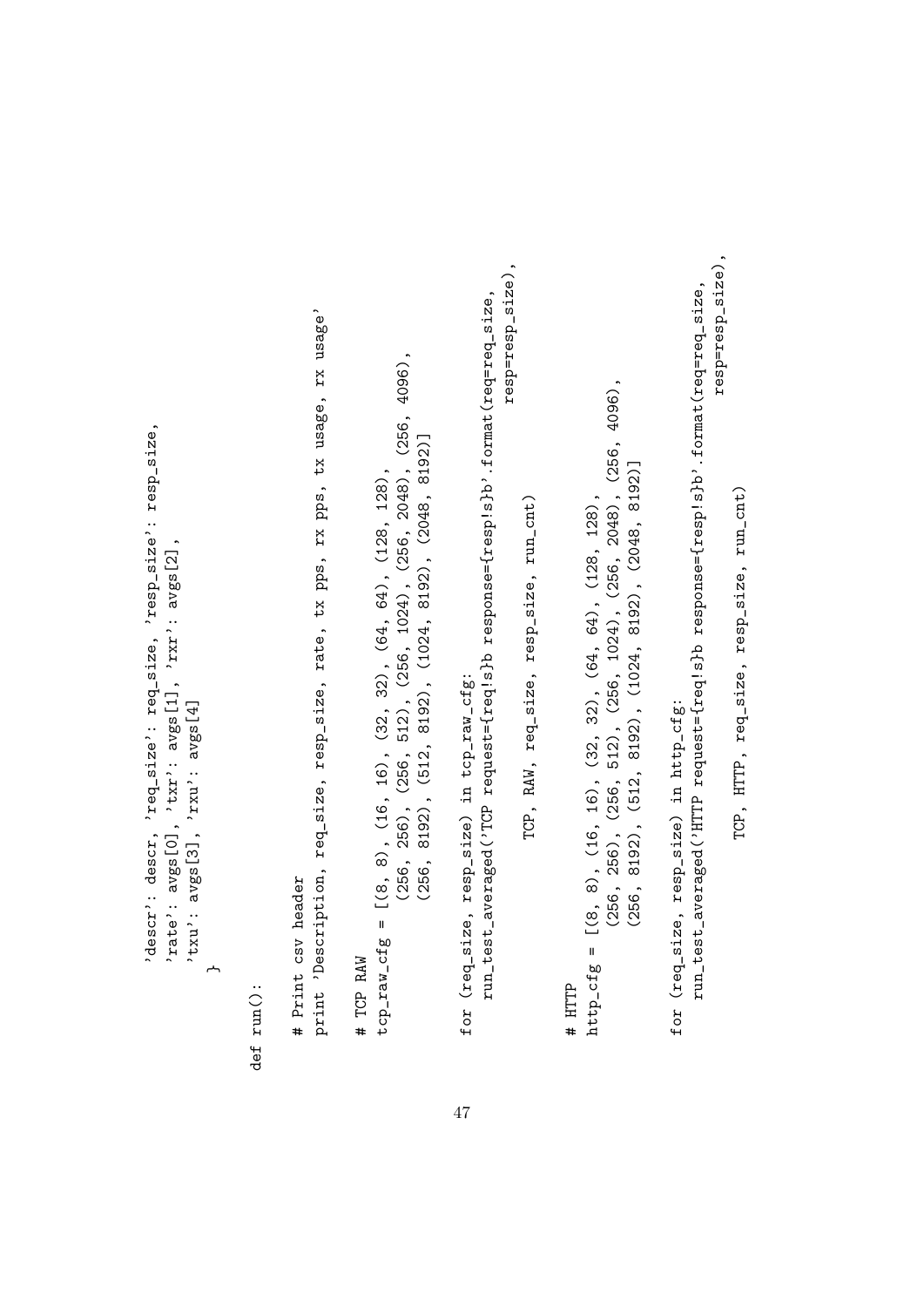| local mg                     | require "moongen"<br>$\mathbf{I}$                                                                                                                                                     |
|------------------------------|---------------------------------------------------------------------------------------------------------------------------------------------------------------------------------------|
| local memory<br>local device | $=$ require "memory"<br>require "device"<br>$\mathbf{u}$                                                                                                                              |
| stats<br>local               | = require "stats"                                                                                                                                                                     |
| local log                    | $=$ require " $log$ "                                                                                                                                                                 |
| function configure(parser)   |                                                                                                                                                                                       |
|                              | parser:description("Generates TCP SYM flood from varying source IPs, supports both IPv4 and IPv6")<br>parser:argument("dev", "Devices to transmit from."):args("*"):convert(tonumber) |
|                              | parser:option("-r --rate", "Transmit rate in Mbit/s."):default(10000):convert(tonumber)<br>parser:option("-i --ip", "Source IP (IPv4 or IPv6)."):default("10.0.0.1")                  |
|                              | parser:option("-f --flows", "Number of different IPs to use."):default(100):convert(tonumber)<br>parser: option("-d --destination", "Destination IP (IPv4 or IPv6).")                 |
|                              |                                                                                                                                                                                       |
| end                          |                                                                                                                                                                                       |
| function master(args)        |                                                                                                                                                                                       |
|                              | for i, dev in ipairs (args.dev) do                                                                                                                                                    |
|                              | $device.configfort = dev$<br>$10cal$ dev =                                                                                                                                            |
|                              | dev:wait()                                                                                                                                                                            |
|                              | dev:getTxQueue(0):setRate(args.rate)                                                                                                                                                  |
|                              | ("loadSlave", dev:getTxQueue(0), args.ip, args.flows, args.destination)<br>mg.startTask                                                                                               |
| end                          |                                                                                                                                                                                       |
|                              | mg. waitForTasks()                                                                                                                                                                    |
| end                          |                                                                                                                                                                                       |

function loadSlave(queue, minA, numIPs, dest) function loadSlave(queue, minA, numIPs, dest)

if  $\lrcorner$  name  $\lrcorner$  ==  $\lrcorner$  -  $\lrcorner$  main  $\lrcorner$  :

if  $_{1}$  -name - ==  $(-$  -nain -  $)$  :

run()

Benchmark script for Moongen:

This script is provided with the application source [19](#page-37-12).

**Benchmark script for Moongen:**<br>This script is provided with the application source <sup>19</sup>.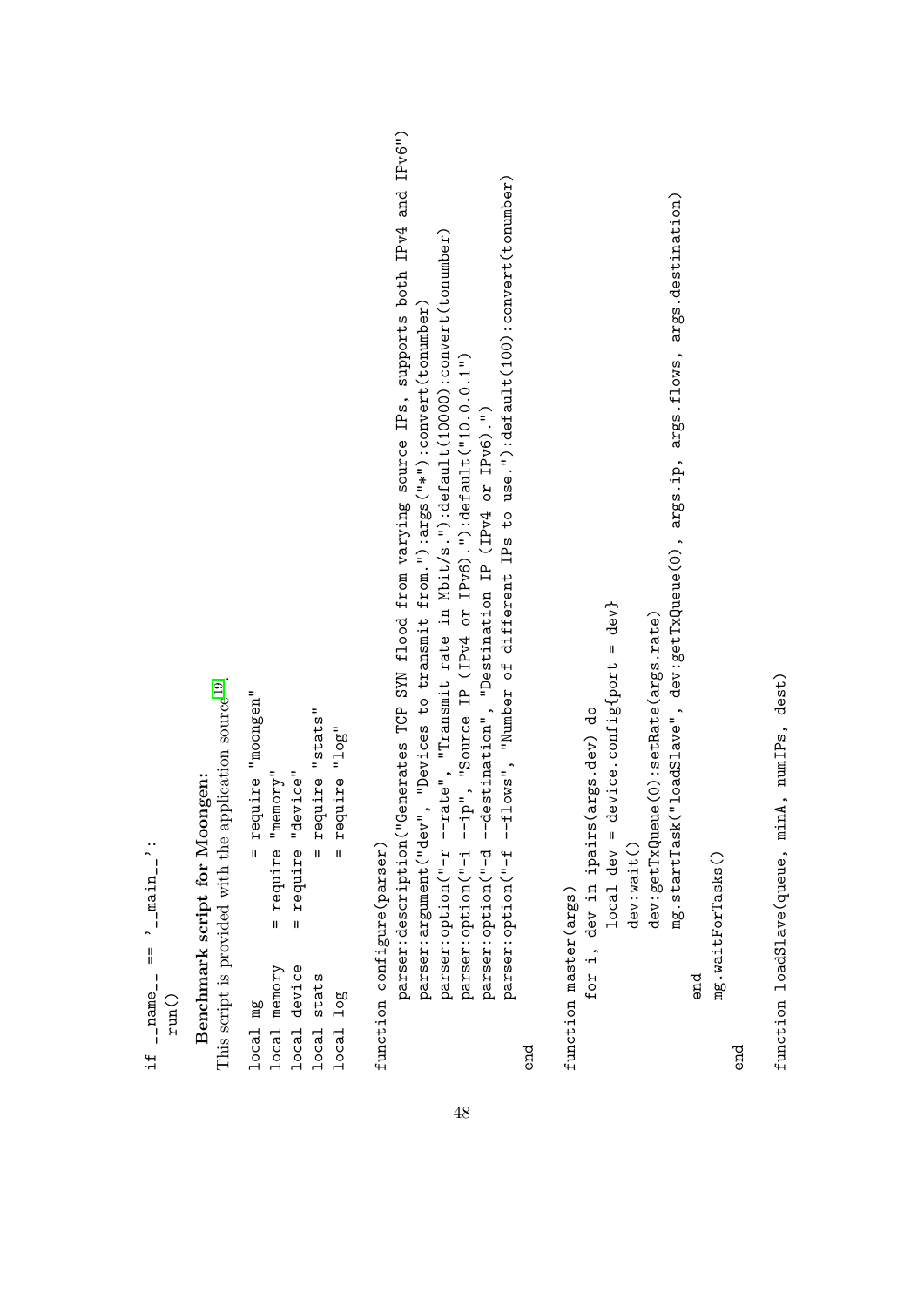```
log:info("Detected an %s address.", minIP and "IPv4" or "IPv6")
                                                                                      log:info("Detected an %s address.", minIP and "IPv4" or "IPv6")
                                                                                                                                                                                                                            -- min TCP packet size for IPv6 is 74 bytes (+ CRC)
                                                                                                                                                                                                                                  -- min TCP packet size for IPv6 is 74 bytes (+ CRC)
                                                                                                                                                                                                                                                                                                                                           local mem = memory.createMemPool(function(buf)
                                                                                                                                                                                                                                                                                                                                                  local mem = memory.createMemPool(function(buf)
                                                                                                                                         log:fatal("Invalid minIP: %s", minA)
                                                                                                                                              log:fatal("Invalid minIP: %s", minA)
                                                                                                                                                                                                                                                                                                                                                                                                     ethSrc = queue,<br>ethDst = "12:34:56:78:90",ethDst = "12:34:56:78:90",
                        local minIP, ipv4 = parseIPAddress(minA)
                              local minIP, ipv4 = parseIPAddress(minA)
                                                                                                                                                                                                                                                                                                                                                                                                                                                                                                                                                                                                          pktLength = packetLen
                                                                                                                                                                                                                                                                                                                                                                                                                                                                                                                                                                                                               pktLength = packetLen
                                                                                                                                                                                                                                                                                                                                                                       buf:getTcpPacket(ipv4):fill{
                                                                                                                                                                                                                                                                                                                                                                              buf:getTcpPacket(ipv4):fill{
                                                                                                                                                                                                                                                        local packetLen = ipv4 and 60 or 74
                                                                                                                                                                                                                                                               local packetLen = ipv4 and 60 or 74
                                                                                                                                                                                                                                                                                                                                                                                                                                                                                                                      tcpSyn = 1,<br>tcpSeqNumber = 1,
--- parse and check ip addresses
                                                                                                                                                                                                                                                                                                                                                                                                                                                                                                                                                       tcpSeqNumber = 1,
    --- parse and check ip addresses
                                                                                                                                                                                                                                                                                                                                                                                                                                                                                                                                                                               tcpWindow = 10,
                                                                                                                                                                                                                                                                                                                                                                                                           ethSrc = queue,
                                                                                                                                                                                                                                                                                                                                                                                                                                                              ip4Dst = dest,tcpWindow = 10,
                                                                                                                                                                                                                                                                                                                                                                                                                                                                                          ip6Dst = dest,1oca1 bufs = mem:bufArray(128)
                                                                                                                                                                                                                                                                                                                                                                                                                                                                   ip4Dst = dest,
                                                                                                                                                                                                                                                                                                                                                                                                                                                                                               ip6Dst = dest,
                                                                                                                                                                                                                                                                                                                                                                                                                                                                                                                                                                                                                                                                                                                             local bufs = mem:bufArray(128)
                                                                                                                                                                                                                                                                                                                   -- continue normally
                                                                                                                                                                                                                                                                                                                       -- continue normally
                                                                                                                                                                                                                                                                                                                                                                                                                                                                                                                                                                                                                                                                                                                                                       1ocal counter = 01ocal counter = 0if minIP then
                                                           if minIP then
                                                                                                                                                                                                                                                                                                                                                                                                                                                                                                                                                                                                                                                                                                                                                                                    Local c = 01ocal c = 0\overline{a}else
                                                                                                                                                                                                                                                                                                                                                                                                                                                                                                                                                                                                                                                                   end)
                                                                                                                                                                       end
```
local txStats = stats:newDevTxCounter(queue, "plain") local txStats = stats:newDevTxCounter(queue, "plain")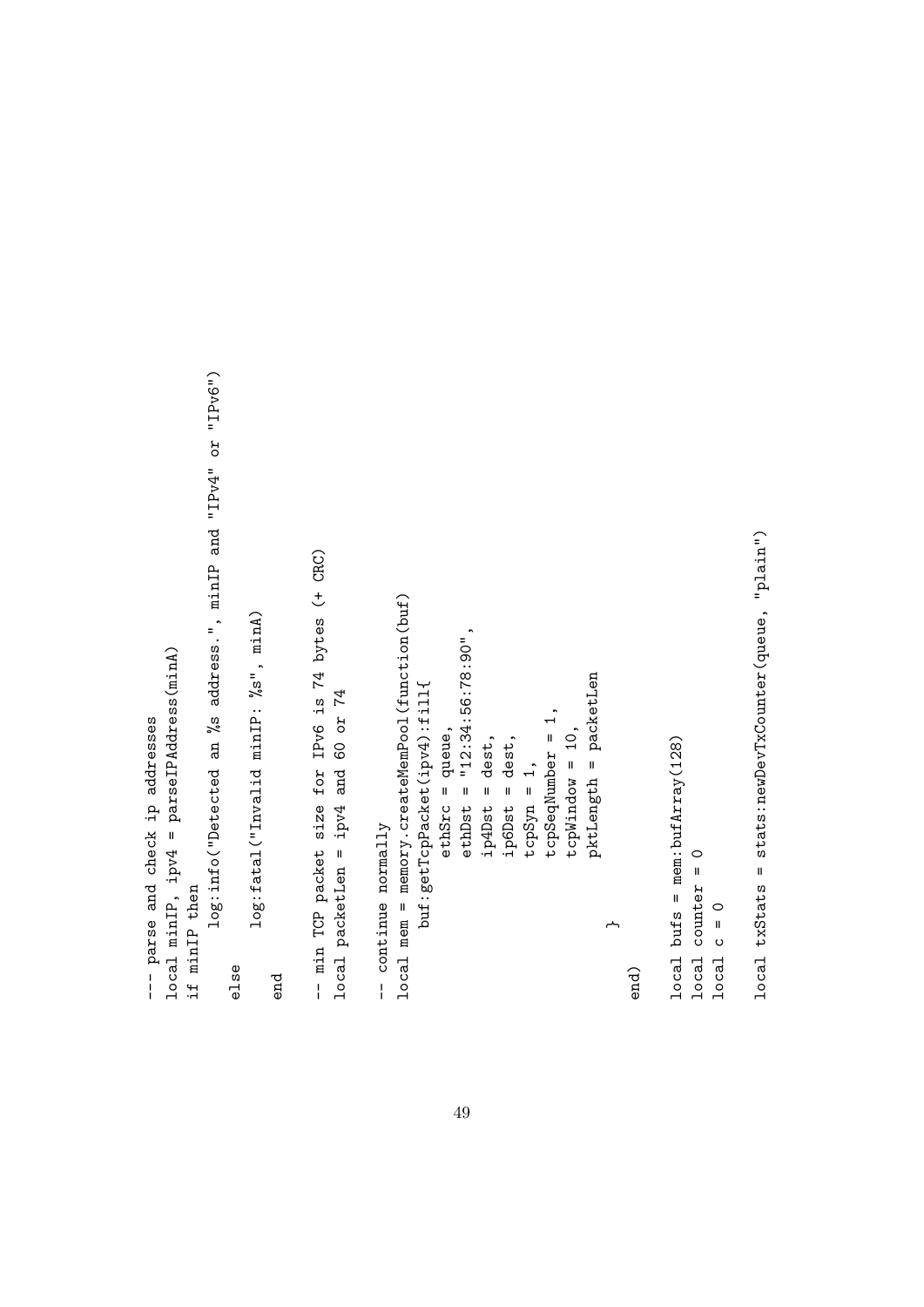```
end<br>counter = incAndWrap(counter, numIPs)
                                                                                                                                                                                                                                                                                                                                                                                                                                   counter = incAndWrap(counter, numIPs)
                                                                                                                        local pkt = buf:getTcpPacket(ipv4)
                                                                                                                             local pkt = buf:getTcpPacket(ipv4)
                                                                                                                                                                                                                                              \begin{array}{ll} \texttt{plt}.\texttt{ip4}.\texttt{src}:\texttt{set}(\texttt{minIP})\\ \texttt{plt}.\texttt{ip4}.\texttt{src}:\texttt{add}(\texttt{counter}) \end{array}\begin{array}{l} \hspace{0.5mm} \texttt{plt} \ldotp \texttt{ip6} \texttt{.src} \texttt{:} \texttt{set} \texttt{(minIP)} \\ \hspace{0.5mm} \texttt{plt} \ldotp \texttt{ip6} \texttt{. src} \texttt{:} \texttt{add} \texttt{(counter)} \end{array}pkt.ip4.src:add(counter)
                                                                                                                                                                                                                                                                                                                                                                        pkt.ip6.src:add(counter)
                                                                                                                                                                                                                                                  pkt.ip4.src:set(minIP)
                                                                                                                                                                                                                                                                                                                                           pkt.ip6.src:set(minIP)
                                  -- fill packets and set their size
                                      -- fill packets and set their size
                                                                                                                                                                                                                                                                                                                                                                                                                                                                                         -- dump first 3 packets
                                                                                                                                                                                                                                                                                                                                                                                                                                                                                                -- dump first 3 packets
                                                                                                                                                                                                                                                                                                                                                                                                                                                                                                                                                                                                                                                                                                        bufs:offloadTcpChecksums(ipv4)
                                                                                                                                                                                                                                                                                                                                                                                                                                                                                                                                                                                                                                                                                                            bufs:offloadTcpChecksums(ipv4)
                                                                                        for i, buf in ipairs(bufs) do
                                                                                               for i, buf in ipairs(bufs) do
                                                                                                                                                                                                                                                                                                                                                                                                                                                                                                                                                                                                                                               end<br>--offload checksums to NIC
                                                                                                                                                                                                                                                                                                                                                                                                                                                                                                                                                                                                                                                                                --offload checksums to NIC
                                                                                                                                                                                                                                                                                                                                                                                                                                                                                                                                                         buf:dump()<br>c = c + 1
                                                                                                                                                                                   --increment IP
                                                                                                                                                                                                                                                                                                                                                                                                                                                                                                                      if c < 3 then
                                                                                                                                                                                         --increment IP
                                                            bufs:alloc(packetLen)
                                                                                                                                                                                                                if ipv4 then
                                                                                                                                                                                                                                                                                                                                                                                                                                                                                                                             if c < 3 then
                                                                  bufs:alloc(packetLen)
                                                                                                                                                                                                                       if ipv4 then
                                                                                                                                                                                                                                                                                                                                                                                                                                                                                                                                                                                                                                                                                                                                                                 queue:send(bufs)
                                                                                                                                                                                                                                                                                                                                                                                                                                                                                                                                                                                                                                                                                                                                                                                                txStats:update()
                                                                                                                                                                                                                                                                                                                                                                                                                                                                                                                                                                                                                                                                                                                                                                       queue:send(bufs)
                                                                                                                                                                                                                                                                                                                                                                                                                                                                                                                                                                                                                                                                                                                                                                                                    txStats:update()
while mg.running() do
       while mg.running() do
                                                                                                                                                                                                                                                                                                          else
                                                                                                                                                                                                                                                                                                                                                                                                                                                                                                                                                                                                                 end
                                                                                                                                                                                                                                                                                                                                                                                                                                                                                                                                                                                                                                                                                                                                                                                                                                end<br>txStats:finalize()
                                                                                                                                                                                                                                                                                                                                                                                                                                                                                                                                                                                                                                                                                                                                                                                                                                                               txStats:finalize()
```
end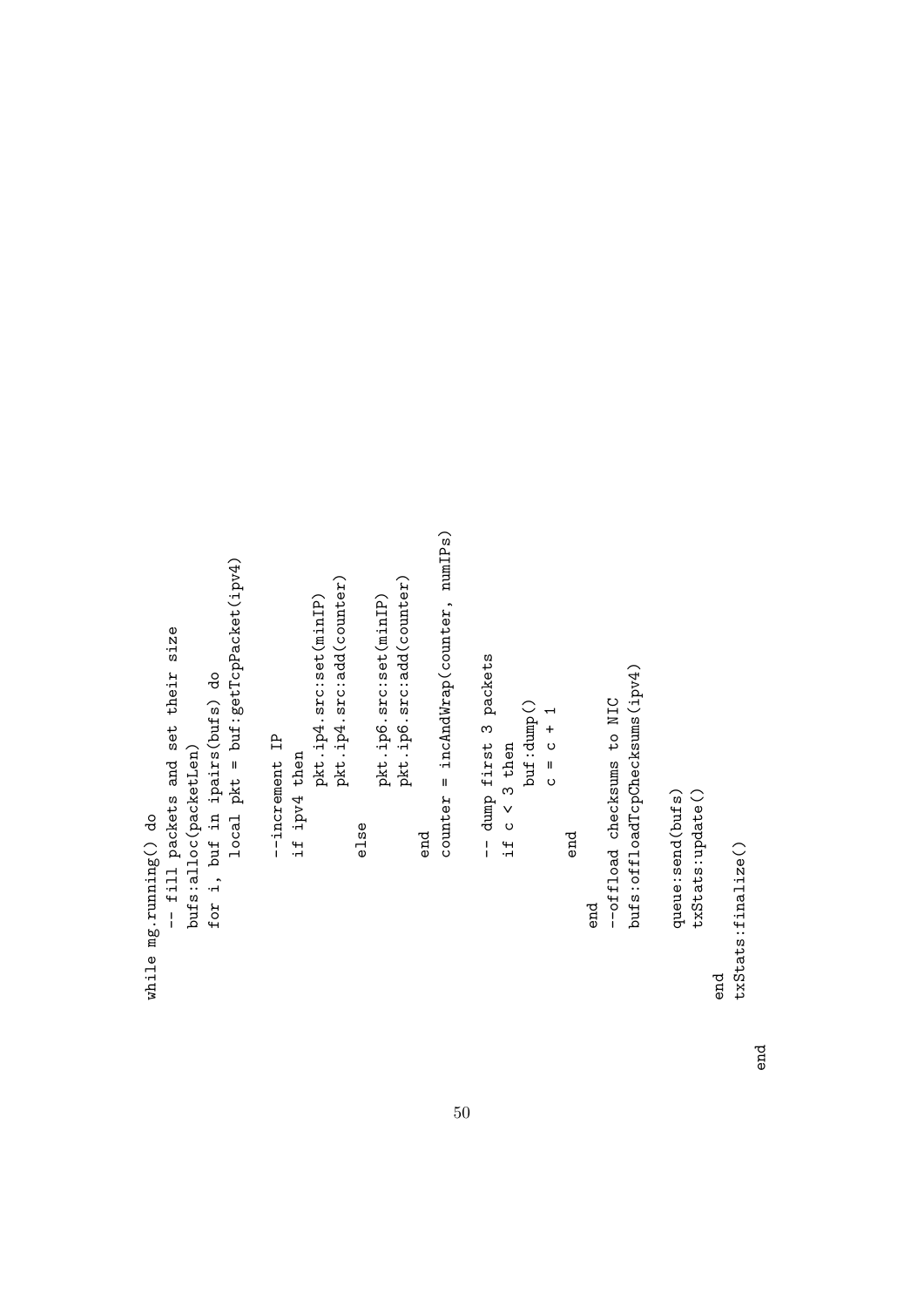## B.3 scripts used during the tests B.3 scripts used during the tests

# Script used during the real world pktgen test: Script used during the real world pktgen test:

It starts of sending 64 byte frames, where after 400 byte frames are send to the destination. It starts of sending 64 byte frames, where after 400 byte frames are send to the destination.

```
Scripts to perform WARP tests during real world test:
                                                                                                                                                                                                                                                                                                                                              Scripts to perform WARP tests during real world test:
                                                                                                                                                                                                                                                                                                                                                                 Server responding to requests from client using WARP:
                                                                                                                                                                                                                                                                                                                                                                     Server responding to requests from client using WARP:
                                           set mac 0 ff:ff:ff:ff:ff:ff
                                                set mac 0 ff:ff:ff:ff:ff:ff
set ip src 0 1.2.3.4/24
   set ip src 0 1.2.3.4/24
                  set ip dst 0 4.3.2.1
                          set ip dst 0 4.3.2.1
                                                                                                                                                                                 stop 0<br>set 0 size 400
                                                                                                                                                                                                             set 0 size 400
                                                                                        set O size 64
                                                                                             set 0 size 64
                                                                  proto top 0
                                                                       proto tcp 0
                                                                                                               sleep 30
                                                                                                                                                         sleep 90
                                                                                                                                                                                                                              sleep 30
                                                                                                                                                                                                                                                                         sleep 90
                                                                                                                                     start 0
                                                                                                                                                                                                                                                     start 0
                                                                                                                                                                                                                                                                                                   stop 0
```
<span id="page-51-0"></span>51

add tests 13\_intf port 0 ip 1.2.3.4 mask 255.255.255.0 add tests l3\_intf port 0 ip 1.2.3.4 mask 255.255.255.0 add tests 13\_gw port 0 gw 1.2.3.1 add tests l3\_gw port 0 gw 1.2.3.1 #Set client IP on interface #Set client IP on interface

add tests server tcp port O test-case-id O src 1.2.3.4 1.2.3.4 sport 80 180 add tests server tcp port 0 test-case-id 0 src 1.2.3.4 1.2.3.4 sport 80 180 set tests server http port 0 test-case-id 0 200-DK resp-size 64 set tests server http port 0 test-case-id 0 200-OK resp-size 64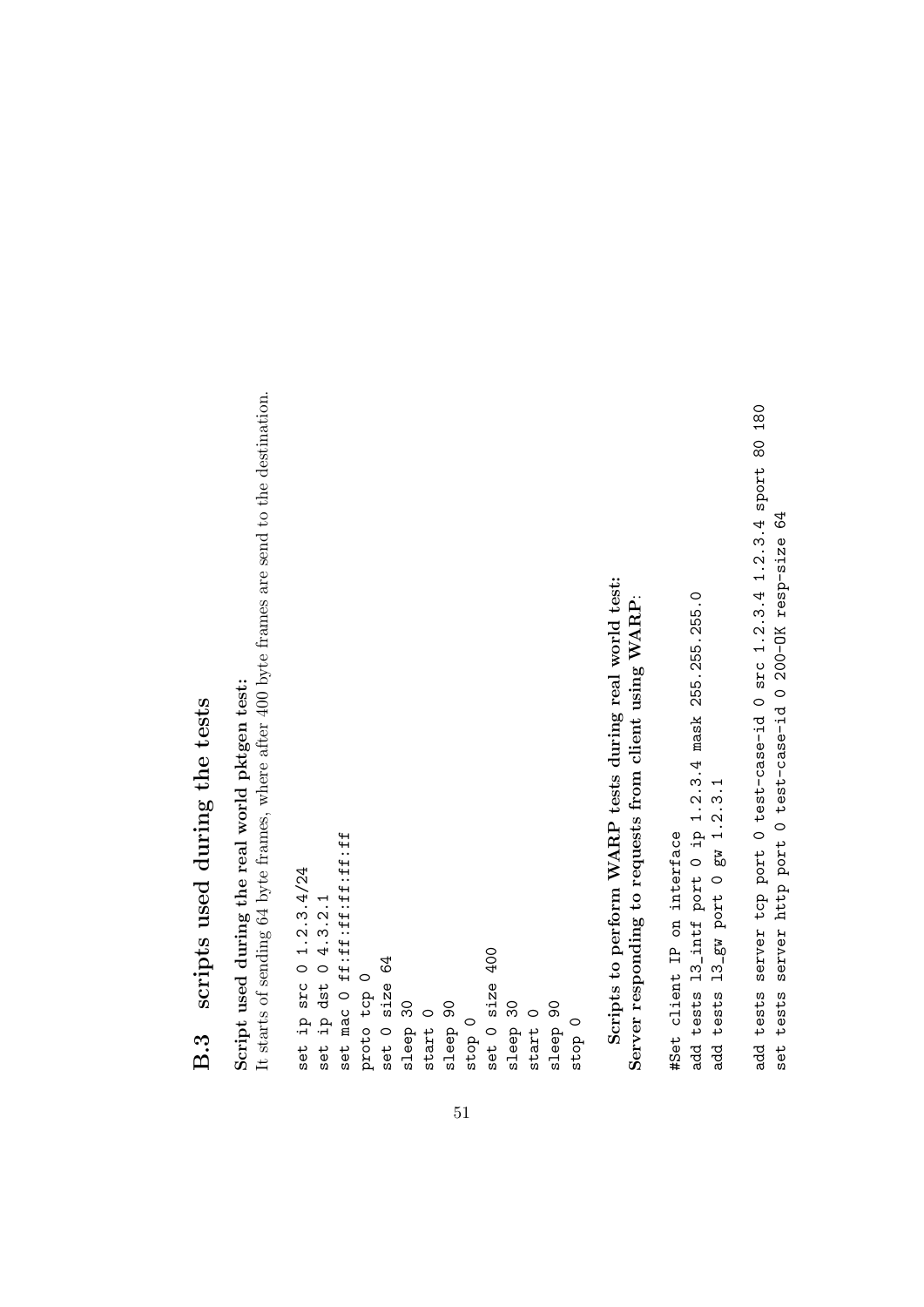add tests server tcp port O test-case-id 1 src 1.2.3.4 1.2.3.4 sport 80 180 add tests server tcp port 0 test-case-id 1 src 1.2.3.4 1.2.3.4 sport 80 180 set tests server http port 0 test-case-id 1 200-DK resp-size 256 set tests server http port 0 test-case-id 1 200-OK resp-size 256 add tests server tcp port O test-case-id 2 src 1.2.3.4 1.2.3.4 sport 80 180 add tests server tcp port 0 test-case-id 2 src 1.2.3.4 1.2.3.4 sport 80 180 set tests server http port 0 test-case-id 2 200-OK resp-size 512 set tests server http port 0 test-case-id 2 200-OK resp-size 512 add tests server tcp port 0 test-case-id 3 src 1.2.3.4 1.2.3.4 sport 80 180 add tests server tcp port 0 test-case-id 3 src 1.2.3.4 1.2.3.4 sport 80 180 server http port 0 test-case-id 3 200-DK resp-size 1024 set tests server http port 0 test-case-id 3 200-OK resp-size 1024 tests set

add tests server tcp port O test-case-id 4 src 1.2.3.4 1.2.3.4 sport 80 180 add tests server tcp port 0 test-case-id 4 src 1.2.3.4 1.2.3.4 sport 80 180 set tests server http port 0 test-case-id 4 200-DK resp-size 2048 set tests server http port 0 test-case-id 4 200-OK resp-size 2048

start tests port 0 start tests port 0 show tests ui show tests ui Client requesting a file from a server (can be run to an NGINX server or to a WARP server): Client requesting a file from a server (can be run to an NGINX server or to a WARP server):

add tests 13\_intf port 0 ip 4.3.2.1 mask 255.255.255.0 add tests l3\_intf port 0 ip 4.3.2.1 mask 255.255.255.0 add tests 13\_gw port 0 gw 4.3.2.254 add tests l3\_gw port 0 gw 4.3.2.254 add tests client tcp port 0 test-case-id 0 src 4.3.2.1 4.3.2.1 sport \ add tests client tcp port 0 test-case-id 0 src 4.3.2.1 4.3.2.1 sport \ set tests client http port 0 test-case-id 0 GET "1.2.3.4" \ set tests client http port 0 test-case-id 0 GET "1.2.3.4" \ 10000 50000 dest 1.2.3.4 1.2.3.4 dport 80 180 10000 50000 dest 1.2.3.4 1.2.3.4 dport 80 180 /files/500K.img req-size 64 /files/500K.img req-size 64

90 set tests criteria port 0 test-case-id 0 run-time 90 set tests timeouts port 0 test-case-id 0 downtime 0 set tests timeouts port 0 test-case-id 0 downtime 0 tests criteria port 0 test-case-id 0 run-time set tests timeouts port 0 test-case-id 0 uptime 1 set tests timeouts port O test-case-id O uptime 1 set tests timeouts port 0 test-case-id 0 init 30 set tests timeouts port 0 test-case-id 0 init 30 set

52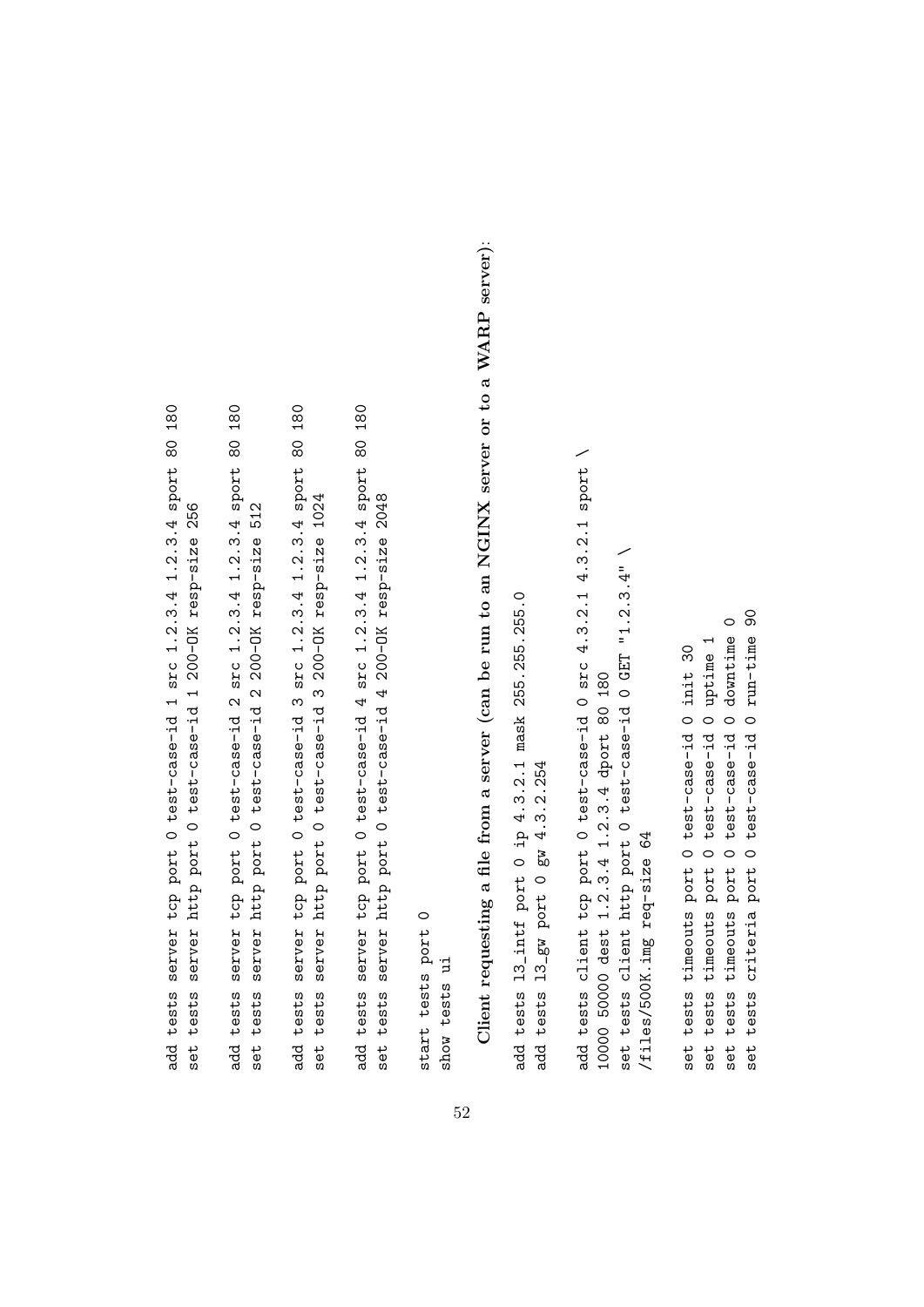add tests client tcp port 0 test-case-id 0 src 4.3.2.1 4.3.2.1 sport \ add tests client tcp port 0 test-case-id 0 src 4.3.2.1 4.3.2.1 sport \ set tests client http port 0 test-case-id 0 GET "1.2.3.4" \ set tests client http port 0 test-case-id 0 GET "1.2.3.4" \ 10000 50000 dest 1.2.3.4 1.2.3.4 dport 80 180 10000 50000 dest 1.2.3.4 1.2.3.4 dport 80 180 /files/500K.img req-size 256 /files/500K.img req-size 256

set tests criteria port 0 test-case-id 1 run-time 90 set tests criteria port 0 test-case-id 1 run-time 90 set tests timeouts port 0 test-case-id 1 downtime 0 set tests timeouts port 0 test-case-id 1 downtime 0 set tests timeouts port 0 test-case-id 1 uptime 1 set tests timeouts port 0 test-case-id 1 uptime 1 set tests timeouts port 0 test-case-id 1 init 30 set tests timeouts port 0 test-case-id 1 init 30

add tests client tcp port 0 test-case-id 0 src 4.3.2.1 4.3.2.1 sport \ add tests client tcp port O test-case-id O src 4.3.2.1 4.3.2.1 sport set tests client http port 0 test-case-id 0 GET "1.2.3.4" \ set tests client http port 0 test-case-id 0 GET "1.2.3.4" \ 10000 50000 dest 1.2.3.4 1.2.3.4 dport 80 180 10000 50000 dest 1.2.3.4 1.2.3.4 dport 80 180 files/500K.img req-size 512 /files/500K.img req-size 512

set tests criteria port 0 test-case-id 2 run-time 90 set tests criteria port 0 test-case-id 2 run-time 90 set tests timeouts port 0 test-case-id 2 downtime 0 set tests timeouts port 0 test-case-id 2 downtime 0 set tests timeouts port 0 test-case-id 2 uptime 1 set tests timeouts port 0 test-case-id 2 uptime 1 set tests timeouts port 0 test-case-id 2 init 30 set tests timeouts port 0 test-case-id 2 init 30

add tests client tcp port 0 test-case-id 0 src 4.3.2.1 4.3.2.1 sport \ add tests client tcp port 0 test-case-id 0 src 4.3.2.1 4.3.2.1 sport \ set tests client http port 0 test-case-id 0 GET "1.2.3.4" \ set tests client http port 0 test-case-id 0 GET "1.2.3.4" \ 10000 50000 dest 1.2.3.4 1.2.3.4 dport 80 180 10000 50000 dest 1.2.3.4 1.2.3.4 dport 80 180 /files/500K.img req-size 1024 /files/500K.img req-size 1024

set tests criteria port 0 test-case-id 3 run-time 90 set tests timeouts port 0 test-case-id 3 downtime 0 set tests timeouts port 0 test-case-id 3 downtime 0 set tests criteria port 0 test-case-id 3 run-time set tests timeouts port 0 test-case-id 3 uptime 1 set tests timeouts port 0 test-case-id 3 uptime 1 set tests timeouts port 0 test-case-id 3 init 30 set tests timeouts port 0 test-case-id 3 init 30

90